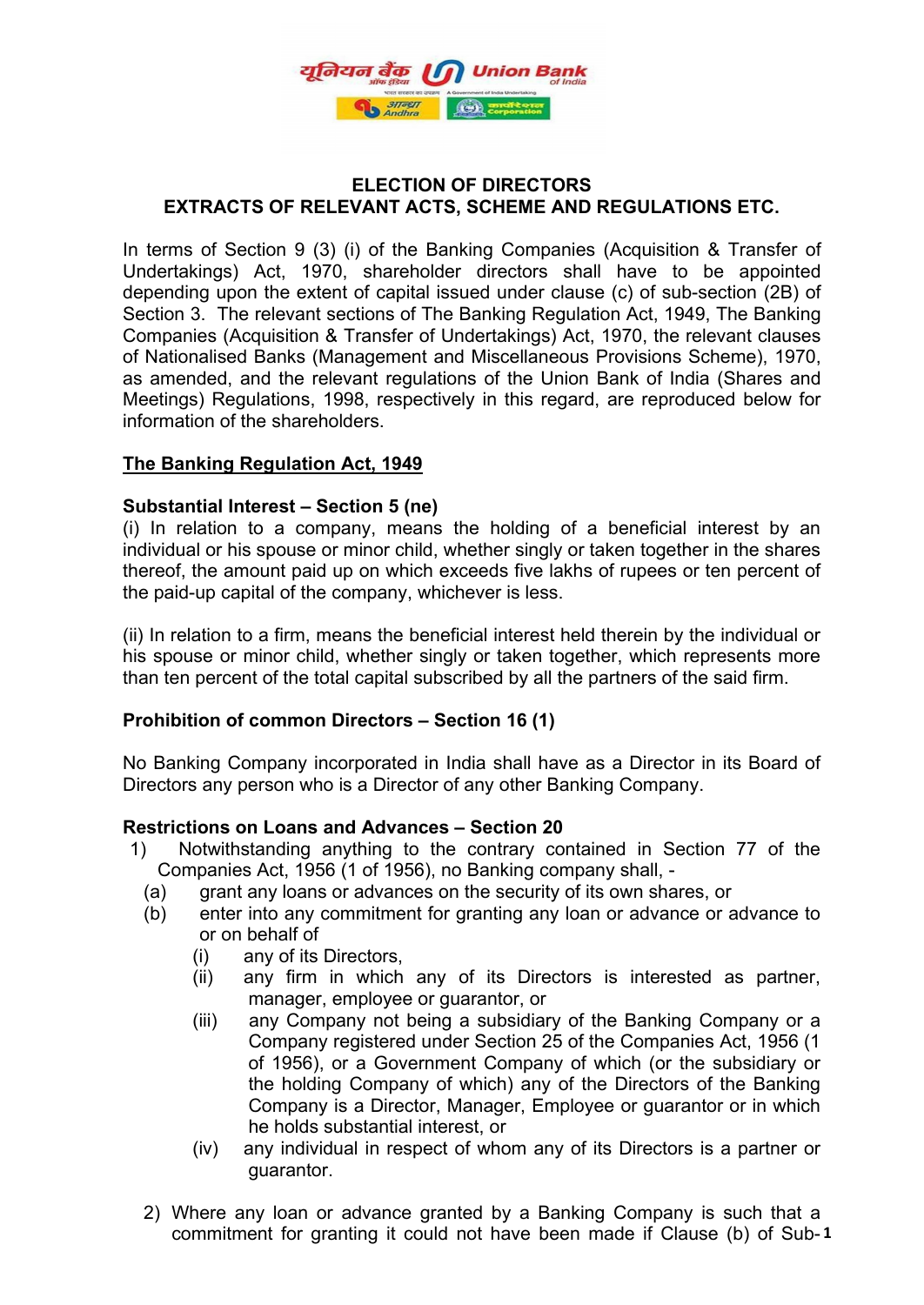

 stipulated at the time of the grant of loan or advance, or where no such period section (1) had been in force on the date on which the loan or advance was made, (or is granted by Banking Company after the commencement of Section 5 of the Banking Laws (Amendment) Act, 1968 (58 of 1968), but in pursuance of a commitment entered into before such commencement), steps shall be taken to recover the amounts due to the Banking Company on account of the loan or advance together with interest, if any, due thereon within the period has been stipulated, before the expiry of one year from the commencement of the said Section 5;

Provided that the Reserve Bank of India may, in any case on an application made in writing made to it by the Banking Company in this behalf, extend the period for the recovery of the loan or advance until such date, not being a date beyond the period of three years from the commencement of the said Section 5 and subject to such terms and conditions, as the Reserve Bank of India as may deem fit:

Provided further that this sub-section shall not apply if and when the Director concerned vacates the office of the Director of the Banking Company, whether by death, retirement, resignation or otherwise.

- 3) No loan or advance, referred to in sub-section (2), or any part thereof shall be remitted without the previous approval of the Reserve Bank of India, and any remission without such approval shall be void and of no effect.
- 4) Where any loan or advance referred to in sub-section (2), payable by any person, has not been repaid to the Banking Company within the period specified in that sub-section, then such person shall, if he is a Director of such Banking Company on the date of the expiry of the said period, be deemed to have vacated his office as such on the said date.

# **Explanation in this Section –**

- (a) **"Loan or advance"** shall not include any transaction which the Reserve Bank of India may, having regard to the nature of the transaction, the period within which, and the manner and circumstances in which, any amount due on account of the transaction is likely to be realised, the interest of the depositors and other relevant considerations, specify by general or special order as not being a loan or advance for the purpose of this Section;
- (b) "Director" includes a member of any Board or Committee in India constituted by Banking Company for the purpose of managing, or for the purpose of advising it in regard to the management of, all or any of its affairs.
- 5) If any question arises whether any transaction is a loan or advance for the purpose of this Section, it shall be referred to the Reserve Bank of India, whose decision thereon shall be final.

**Section 51** of Banking Regulation Act, 1949 mentions the applicability of certain sections of Banking Regulation Act to a corresponding new bank.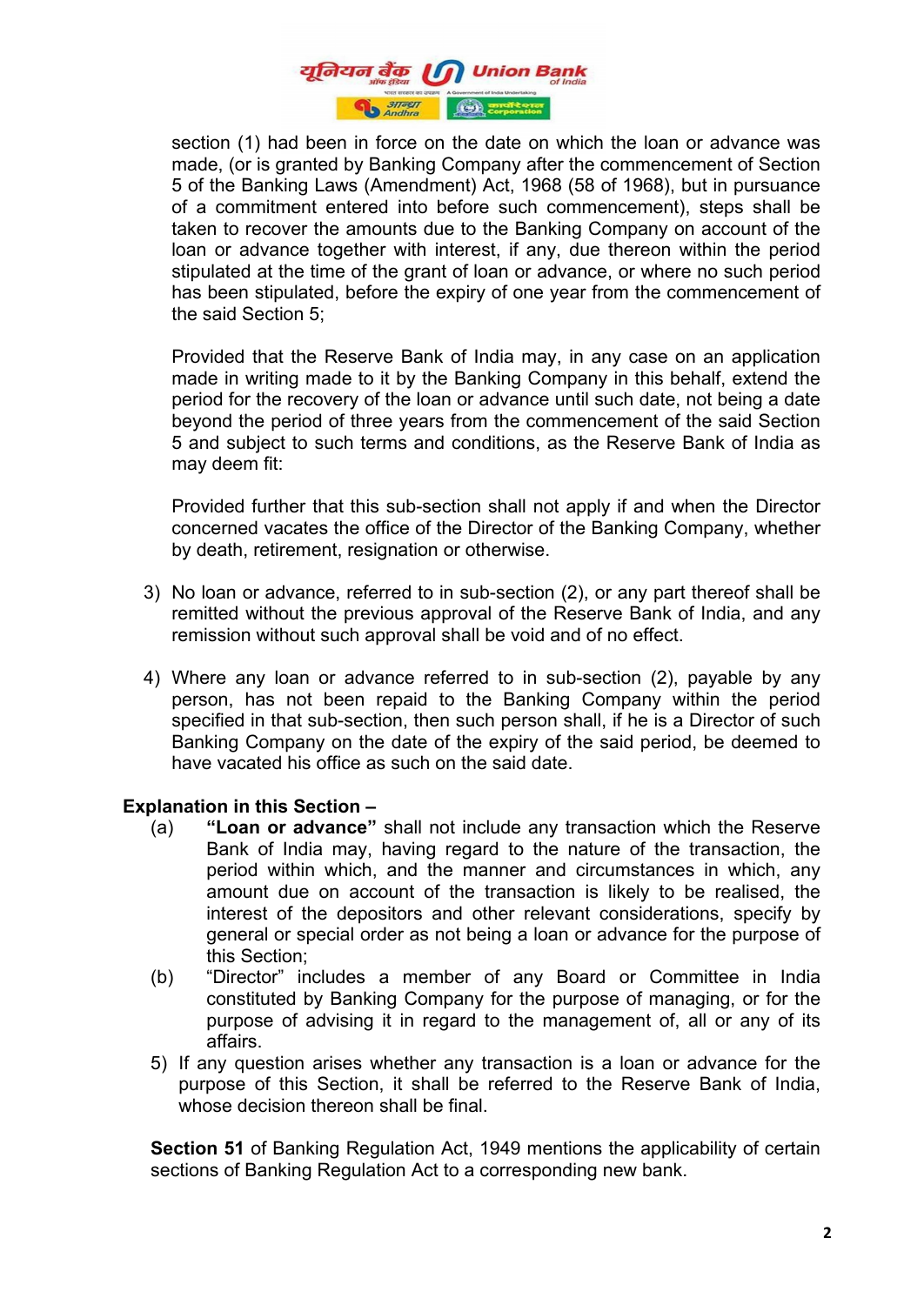

# **The Banking Companies (Acquisition and Transfer of Undertakings) Act, 1970**

# **Restrictions on voting rights - Section3(2E)**

 shall be entitled to exercise voting rights in respect of any shares held by him in No shareholder of the corresponding new Bank, other than the Central Government, excess of ten percent of the total voting rights of all the shareholders of the corresponding new Bank.

# **Composition of the Board of Directors - Section9 (3) (i)**

Where the capital issued under clause (c) of sub-section (2B) of Section 3 is: -

- (I) not more than sixteen per cent of the total paid-up capital, not more than one Director.
- (II) more than sixteen per cent but not more than thirty two percent of the total paid-up capital, not more than two Directors.
- (III) more than thirty two percent of the total paid-up capital, not more than three Directors.

to be elected by the shareholders other than the Central Government, from amongst themselves:

Provided that on the assumption of charge after election of any such director under this clause, equal number of directors nominated under clause (h) shall retire in such manner as may be specified in the Scheme.

Provided further that in case the number of directors elected , on or before the commencement of the Banking Companies (Acquisition and Transfer of Undertakings) and Financial Institutions Laws (Amendment) Act, 2006, in a corresponding new Bank exceed the number of directors specified in subclause (I) or sub-clause (II) or sub-clause (III), as the case may be, such excess number of directors elected before such commencement shall retire in such manner as may be specified in the scheme and such directors shall not be entitled to claim any compensation for the premature retirement of their term of office

# **Special Knowledge in certain fields – Section 9(3A)**

The Directors to be elected under the said clause (i) shall-

(A) have special knowledge or practical experience in respect of the one or more of the following matters namely:-

- i. agriculture and rural economy,
- ii. banking,
- iii. co-operation,
- iv. economics,
- v. finance,
- vi. law,
- vii. small scale industry,
- viii. any other matter the special knowledge of, and practical experience in, which would, in the opinion of the Reserve Bank of India is useful to the corresponding new Bank.
- (B) represents the interest of depositors; or
- (C) represents the interest of farmers, workers and artisans.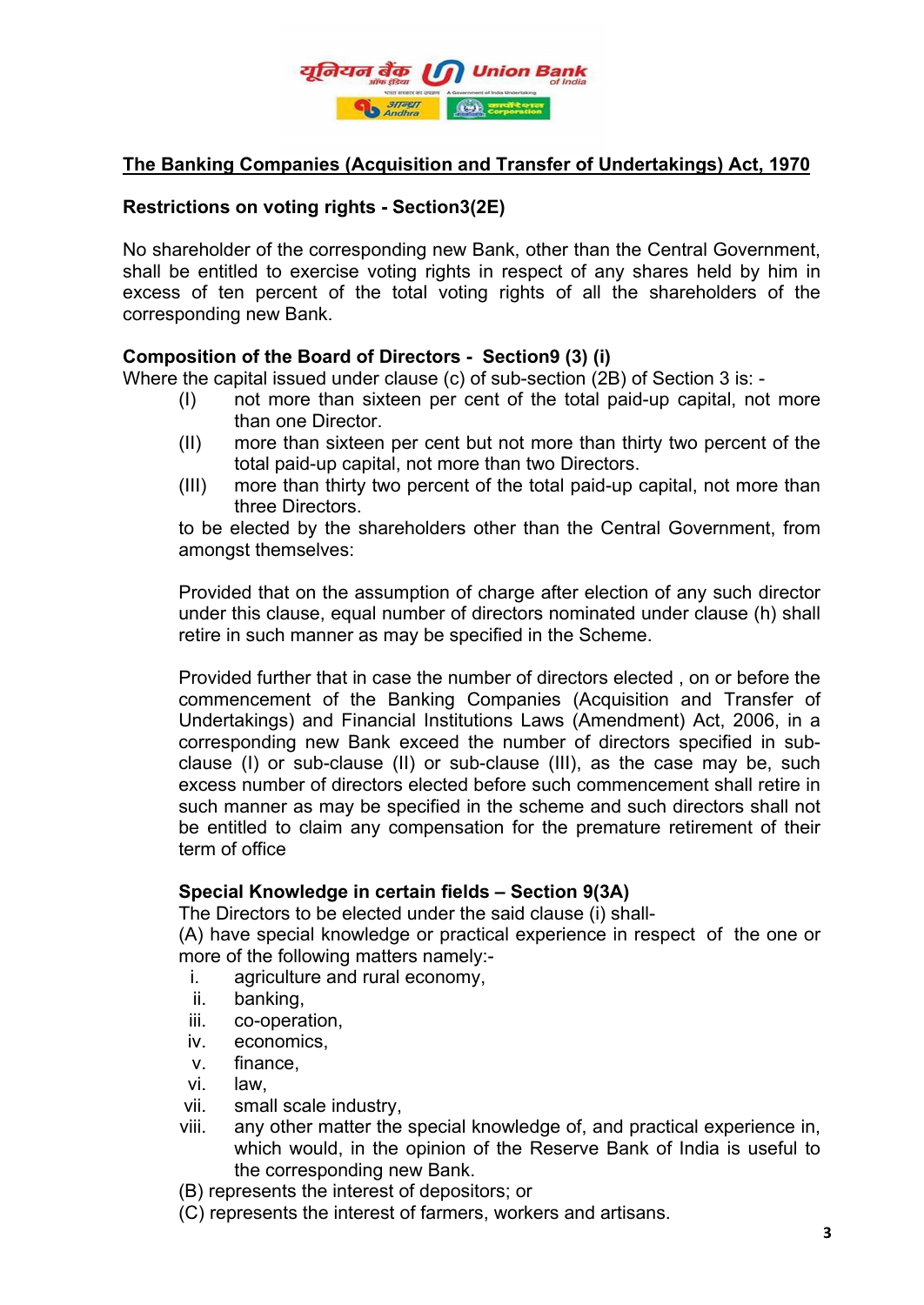

### **FIT and Proper Status Section -9(3AA)**

 unless he is a person having fit and proper status based upon track record, integrity Without prejudice to the provisions of sub-section (3A) and notwithstanding anything to the contrary contained in this Act or any other law for the time being in force, no person shall be eligible to be elected as director under clause (i) of sub-section (3) and such other criteria as the Reserve Bank may notify from time to time in this regard.

# **Section 9(3AB)**

The Reserve Bank of India may also specify in the notification issued under sub section 3(AA), the authority to determine the fit and proper status, the manner of such determination, the procedure to be followed for such determination and such other matters as may be considered necessary or incidental thereto.

# **RIGHT OF RBI TO REMOVE A DIRECTOR - Section 9(3B)**

Where the Reserve Bank is of the opinion that any Director of a corresponding new Bank elected under clause (i) of sub-section (3) does not fulfill the requirements of sub-section (3A), it may, after giving to such Director and the Bank a reasonable opportunity of being heard, by order, remove such Director and on such removal, the Board of Directors shall co-opt any other person fulfilling the requirements of subsection (3A) as a Director in place of the person so removed till a Director is duly elected by the shareholders of the corresponding new Bank in the next Annual general meeting and the person so co-opted shall be deemed to have been duly elected by the shareholders of the corresponding new Bank as a Director.

# **Obligation as to Fidelity and Secrecy - Section - 13(2)**

Every Director, member of a local Board or a Committee, or Auditor, Advisor, Officer or other Employee of a corresponding new Bank shall, before entering upon his duties, make a declaration of fidelity and secrecy in the form set out in the Third Schedule.

# **The Nationalised Banks (Management and Miscellaneous Provisions) Scheme, 1970**

# **Term of office of elected Director** -**Clause 9(4):**

An elected Director shall hold office for three years and shall be eligible for reelection:

Provided no such Director shall hold office continuously for a period exceeding six years.

# **Disqualification of Directors**- **Clause 10:**

A person shall be disqualified for being appointed as, and for being a Director:

- a) if he has at any time been adjudicated an insolvent or has suspended payment or has compounded with his creditors; or
- b) if he has been found to be of unsound mind and stands so declared by a competent court; or
- c) if he has been convicted by criminal court of an offence which involves moral turpitude.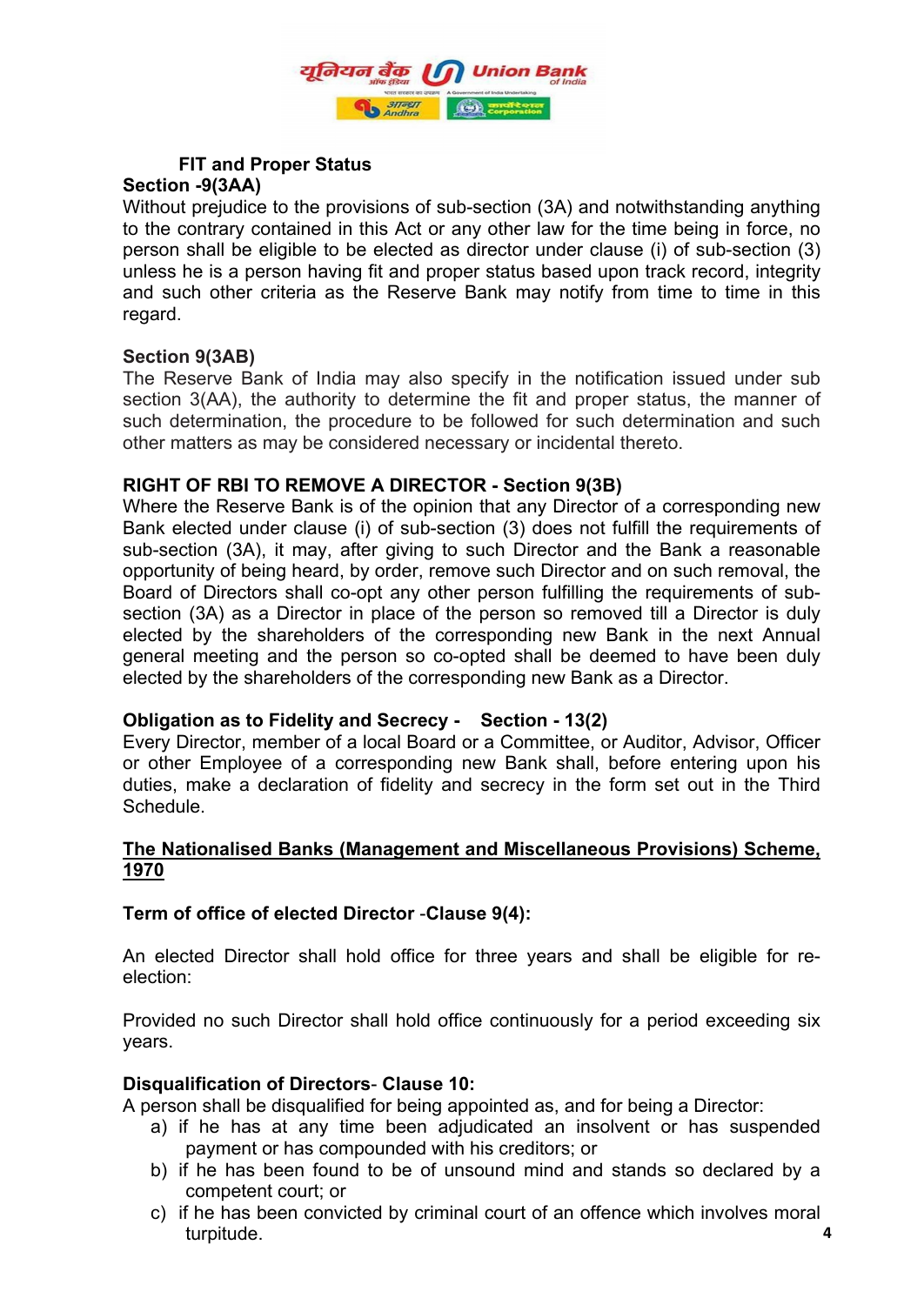

 among the employees of the Bank. d) if he holds any office of profit under any nationalised bank or State Bank of India constituted under sub-section (1) of Section 3 of the State Bank of India Act, 1955 or any subsidiary bank as defined in Section 3 of the State Bank of India (Subsidiary Banks) Act, 1959, except for holding the post of a wholetime Director, including the Managing Director and Directors nominated under clauses (e) and (f) of sub-section (3) of Section 9 of the Act from

# **Vacation of office of Directors -Clause 11:**

- 1. If a Director becomes subject to any of disqualification specified in clause 10, or is absent without leave of the board for more than three consecutive meetings thereof, he shall be deemed to have vacated his office as such and thereupon his office shall become vacant.
- 2. The Chairman or a whole-time Director including the Managing Director or a Director referred to in clause (b) or clause (c) of sub-section 3 of Section 9 of the Act may resign his office by giving notice thereof in writing to the Central Government and on such resignation being accepted by that Government shall be deemed to have vacated his office; and any other Director may resign his office by giving notice thereof in writing to the Central Government and such resignation shall take effect on the receipt of the communication of the resignation by the Central Government.
- 3. Without prejudice to the provisions of the foregoing sub-clauses, the office of the Director referred to in Clause (e) or Clause (f) of sub-section 3 of Section 9 of the Act shall become vacant as soon as the Director ceases to be a workman or an employee, other than a workman of the Nationalised Bank of which he is a Director.
- 4. Where any vacancy occurs in the office of a Director other than an elected Director, it shall be filled in accordance with sub-section (3) of Section 9 of the Act.

# **Removal from office of an elected Director -Clause 11A:**

The shareholders, other than the Central Government, may, by a resolution passed by a majority of the votes of such shareholders holding in the aggregate, not less than one half of the share capital held by all such shareholders, remove any Director elected under Clause (i) of the sub-section (3) of Section 9 and elect in his stead another person to fill the vacancy.

### **Filling of vacancy in the office of elected Director- Clause 11B:**

(1) Where any vacancy occurs before the expiry of the term of office of an elected Director, the vacancy shall be filled by election.

 Provided that where the duration of vacancy is likely to be less than six months, the vacancy may be filled in by the remaining Directors.

(2) A person elected or co-opted, as the case may be, under sub clause (1) shall hold office for the unexpired portion of the term of his predecessor.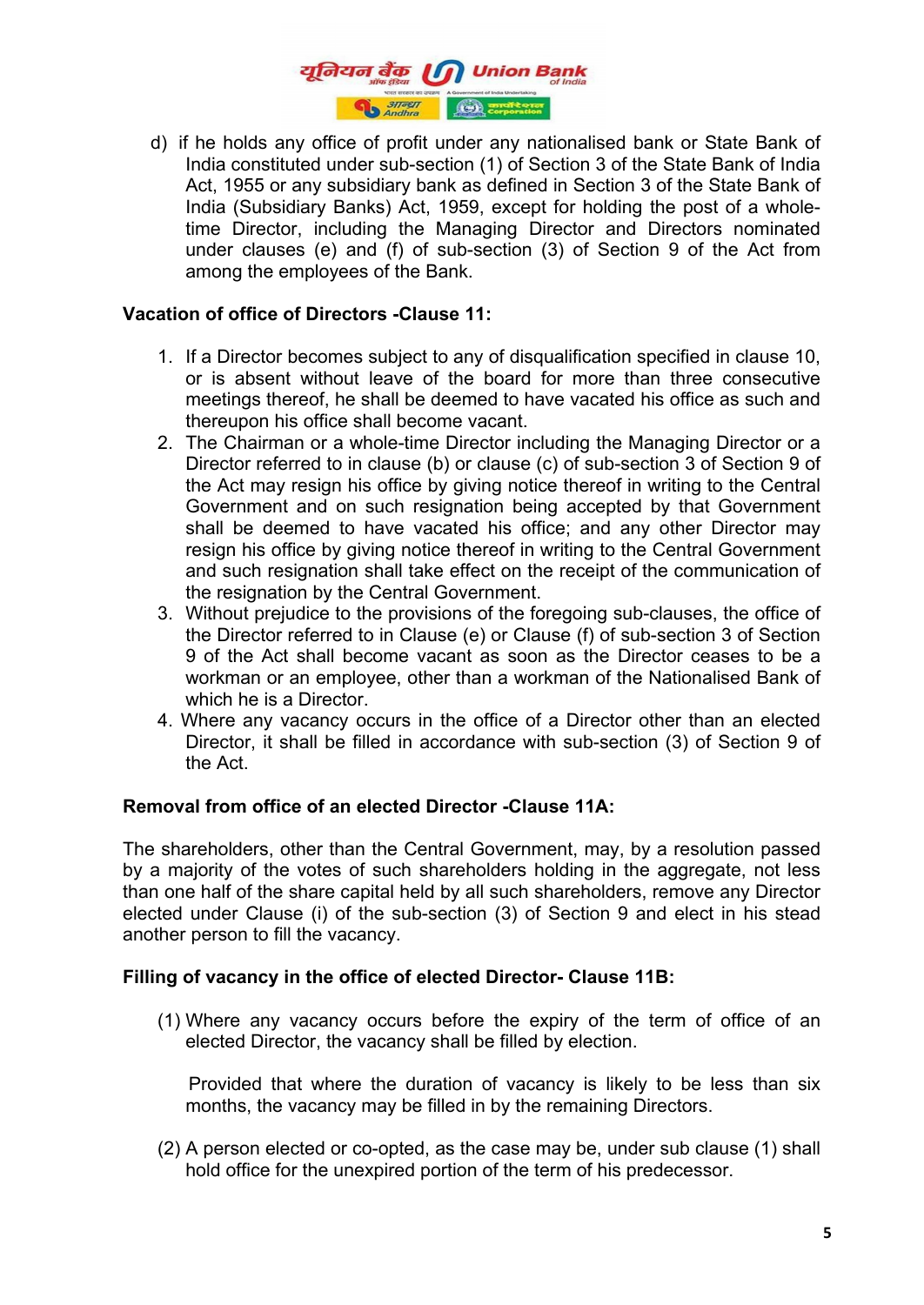

# **Disclosure of interest by Directors- Clause 12(8)**

 shall not be present at the meeting of the Board when any such contract, loan, A Director who is directly or indirectly concerned or interested in any contract, loan, arrangement or proposal entered into or proposed to be entered into by or on behalf of the Nationalised Bank shall, as soon as possible after the relevant circumstances have come to his knowledge, disclose the nature of his interest to the Board and arrangement or proposal is discussed unless his presence is required by the other Directors for the purpose of eliciting information and no Director so required to be present shall vote on any such contract, loan, arrangement or proposal:

Provided that nothing contained in this sub-clause shall apply to such Director by reason only of his being:

(i) a shareholder (other than a Director) holding not more than two percent of the paid-up capital in any public Company as defined in the Companies Act, 1956 (1 of 1956), or any corporation established by or under any law for the time being in force in India or any co-operative society, with which or to which the Nationalised Bank has entered into or made, or proposes to enter into or make, a contract, loan, arrangement or proposal; or

(ii) an officer or other employee of the Nationalised Bank, if he is a Director (referred to in clause (e) or clause (f) of sub-section (3) of Section 9 of the Act).

### **Union Bank of India (Shares and Meetings) Regulations, 1998**

### **Exercise of rights of joint holders Regulation 10:**

If any share stands in the names of two or more persons, the first named in the register shall as regards voting, receipt of dividend, service of notices and all or any other matters connected with Union Bank of India except the transfer of shares be deemed to be the sole holder thereof.

### **Voting at general meetings Regulation 61–**

(i) At any general meeting, a resolution put to the vote of the meeting shall, unless a poll is demanded be decided on a show of hands.

(ii) Save as otherwise provided in the Act every matter submitted to a general meeting shall be decided by a majority of votes.

(iii) Unless a poll is demanded under sub-regulation (I) a declaration by the Chairman of the meeting that a resolution on show of hands has or has not been carried either unanimously or by a particular majority and an entry to that effect in the books containing the minutes of the proceedings, shall be conclusive evidence of the fact, without proof of the number of proportion of the votes cast in favour of, or against, such resolution.

his own motion, and shall be ordered to be taken by him on a demand made in that 6 (iv) Before or on the declaration of the result of the voting on any resolution on a show of hands, a poll may be ordered to be taken by the chairman of the meeting of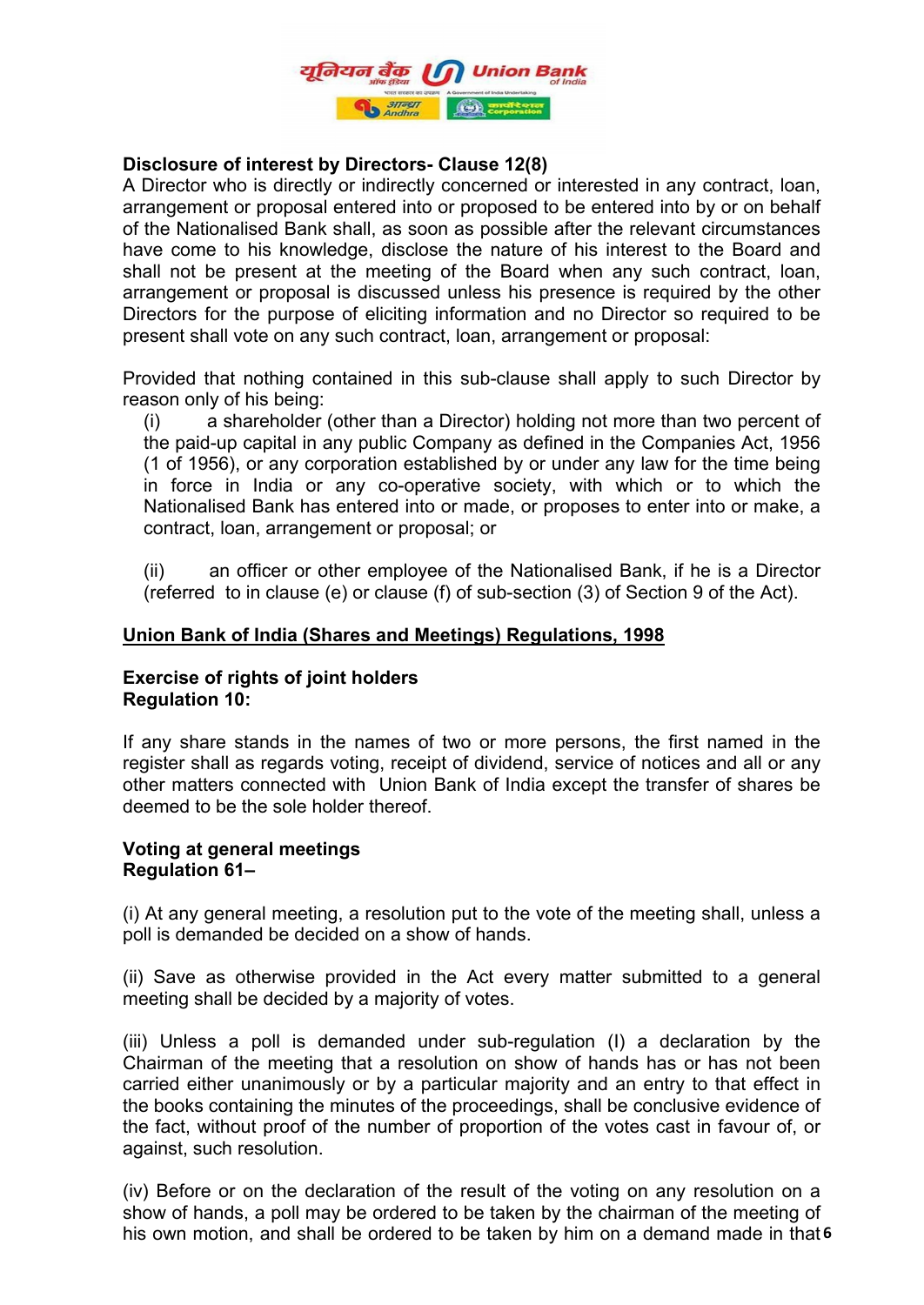

behalf by any shareholder or shareholders present in person or by proxy and holding shares in Union Bank of India which confer a power to vote on the resolution not being less than one fifth of the total voting power in respect of the resolution.

(v) The demand for a poll may be withdrawn at any time by the person or persons who made the demand.

(vi) A poll demanded on a question of adjournment or election of chairman of the meeting shall be taken forthwith.

(vii) A poll demanded on any other question shall be taken at such time not being later than forty-eight hours from the time when the demand was made, as the chairman of the meeting may direct.

(viii) The decision of the chairman of the meeting as, to the qualification of any person to vote, and also in the case of poll, as to the number of votes any person is competent to exercise shall be final.

### **Scrutineers at Poll Regulation 61A**

(i) Where a poll is to be taken, the Chairman of the meeting shall appoint two scrutineers to scrutinize the votes given on the poll and to report thereon to him.

(ii) The Chairman of the meeting shall have the power, at any time before the result of the poll is declared, to remove a scrutineers from the office and to fill the vacancy in the office of the scrutineers arising from such removal or from any other cause.

(iii) Of the two scrutineers appointed under this regulation one shall always be a shareholder 34 (not being an Officer or employee of the Bank) present at the meeting; provided that such a shareholder is available and willing to be appointed.

### **Manner of taking poll and result thereof Regulation 61B**

(i) The Chairman of the meeting shall have power to regulate the manner in which a poll shall be taken.

(ii) The result of the poll shall be deemed to be the decision of the meeting on the resolution on which the poll was taken.

# **Directors to be elected at general meetings Regulation 63:**

- (1) A Director under clause (i) of sub-section 3 of Section 9 shall be elected by the shareholders on the register, other than the Central Government from amongst themselves in the general meeting of the Union Bank of India.
- (2) Where an election of Director to be held at any general meeting, the notice thereof shall be included in the notice convening the meeting. Every such notice shall specify the number of Directors to be elected and the particulars of vacancies in respect of which the election is to be held.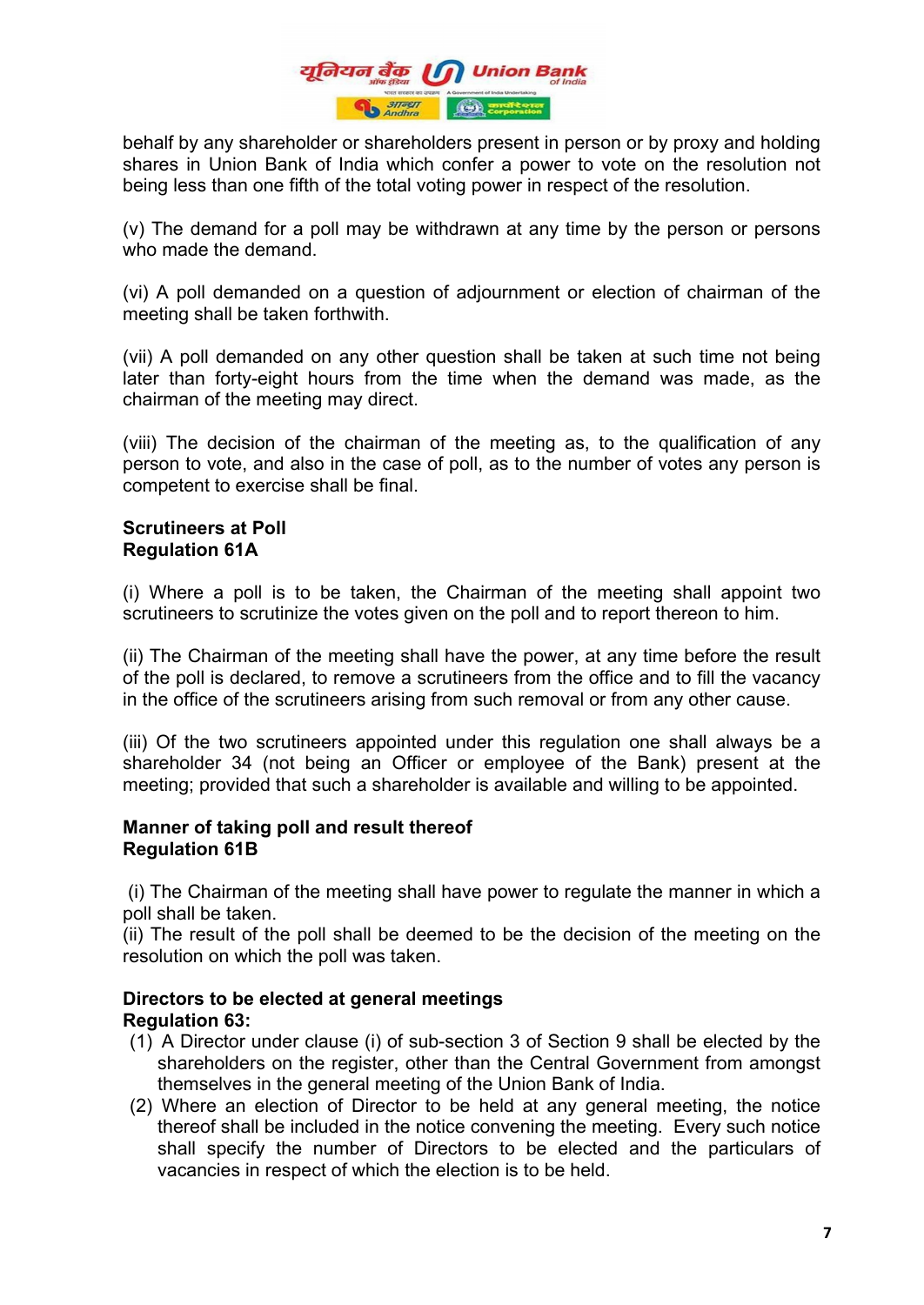

# **List of shareholders Regulation 64:**

- (i) For the purpose of election of a Director under sub-regulation (i) of Regulation 63 of these regulations, a list shall be prepared of shareholders on the register by whom the Director is to be elected.
- the number and denoting numbers of shares held by them with the dates on (ii) The list shall contain the names of the shareholders, their registered addresses, which the shares were registered and the number of votes to which they will be entitled on the date fixed for the meeting at which the election will take place and copies of the list shall be available for purchase atleast three weeks before the date fixed for the meeting at a price to be fixed by the Board or the Management Committee on application at the Head Office.

### **Nomination of candidates for election Regulation 65:**

- (i) No nomination of a candidate for election as a Director shall be valid unless,
	- (a) he is a shareholder holding not less than 100 (one hundred) shares in the Union Bank of India;
	- (b) he is on the last date for receipt of nomination, not disqualified to be a Director under the Act or under the Scheme;
	- (c) he has paid all calls in respect of the shares of the Union Bank of India held by him, whether alone or jointly with others, on or before the last date fixed for the payment of the call;
	- (d) the nomination is in writing signed by atleast one hundred shareholders entitled to elect Directors under the Act or by their duly constituted attorney, provided that a nomination by shareholder who is a Company may be made by a resolution of the Directors of the said Company and where it is so made, a copy of the resolution certified to be true copy by the Chairman of the meeting at which it was passed shall be despatched to the Head Office of the Union Bank of India and such copy shall be deemed to be a nomination on behalf of such Company;
	- (e) the nomination accompanies or contains a declaration signed by the candidate before a Judge, Magistrate, Registrar or Sub-Registrar of Assurances or other Gazetted Officer or an officer of the Reserve Bank of India or any other nationalised Bank, that he accepts the nomination and is willing to stand for election, and that he is not disqualified either under the Act or the Scheme or these regulations from being a Director.
	- (f) No nomination shall be valid unless it is received with all the connected documents complete in all respects and received, at the Head Office of the Union Bank of India on a working day not less than fourteen days before the date fixed for the meeting.

### **Scrutiny of nominations Regulation 66:**

(i) Nominations shall be scrutinised on the first working day following the date fixed for the receipt of nominations and in case any information is not found to be valid, the same shall be rejected after recording the reason therefore. If there is only one valid nomination for any particular vacancy to be filled by election, the candidate so nominated shall be deemed to be elected forthwith and his name and address shall be published as so elected. In such an event there shall not be any election at the meeting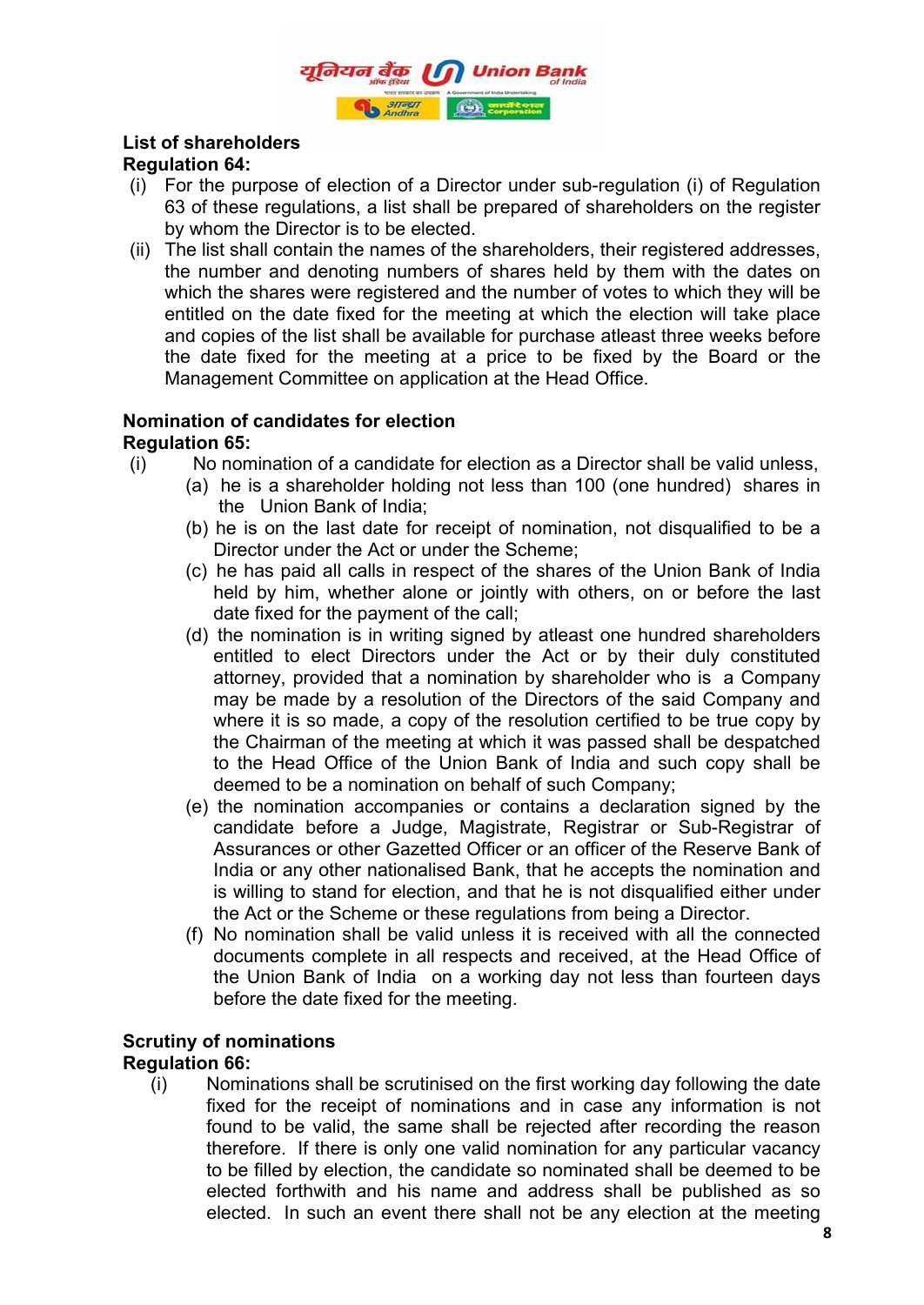

convened for the purpose and if the meeting had been called solely for the purpose of the aforesaid election it shall stand cancelled.

- $(iii)$  In the event of an election being held, if valid nominations are more than the number of Directors to be elected, the candidate polling the majority of votes shall be deemed to have been elected.
- assumed office from the date following that on which he is, or is deemed (iii) A Director elected to fill an existing vacancy shall be deemed to have to be elected.

# **Election disputes**

# **Regulation 67:**

- (i) If any doubt or dispute shall arise as to the qualification or disqualification of a person deemed, or declared to be elected, or as to the validity of the election of a Director, any person interested, being a candidate or shareholder entitled to vote at such election, may, within seven days of the date of the declaration of the result of such election, give intimation in writing thereof to the Chairman and Managing Director of the Union Bank of India and shall in the said intimation give full particulars of the grounds upon which he doubts or disputes the validity of the election.
- (ii) On receipt of an intimation under sub-regulation (i) the Chairman and Managing Director or in his absence, the Executive Director of the Union Bank of India shall forthwith refer such doubt or dispute for the decision of a committee consisting of the Chairman and Managing Director or in his absence, the Executive Director and any two of the Directors nominated under clauses (b) and (c) of sub-section (3) of Section 9 of the Act.
- (iii) The committee referred to in sub-regulation (ii) shall make such enquiry as it deems necessary and if it finds that the election was valid election, it shall confirm the declared result of the election or, if it finds that the election was not a valid election, it shall, within thirty days of the commencement of the enquiry make such order and give such directions including the holding of a fresh election as shall in the circumstances appear just to the committee.
- (iv) An order and direction of such committee in pursuance of this regulation shall be conclusive.

# **Voting Rights of Shareholders**

#### **Determination of voting rights Regulation 68:**

- (i) Subject to the provisions contained in Section 3(2E) of the Act, each shareholder who has been registered as a shareholder on the date of the closure of the register prior to the date of a general meeting shall, at such meeting, have one vote on show of hands and in case of a poll shall have one vote for each share held by him.
- (ii) Subject to the provisions in Section 3(2E) of the Act, every shareholder entitled to vote as aforesaid who not being a Company is present in person or by proxy or who being a Company is present by a duly authorised representative, or by proxy shall have one vote on a show of hands and in case of a poll shall have one vote for each share held by him as stated hereinabove in sub-regulation (i)

Explanation- for this chapter, "Company" means any body corporate.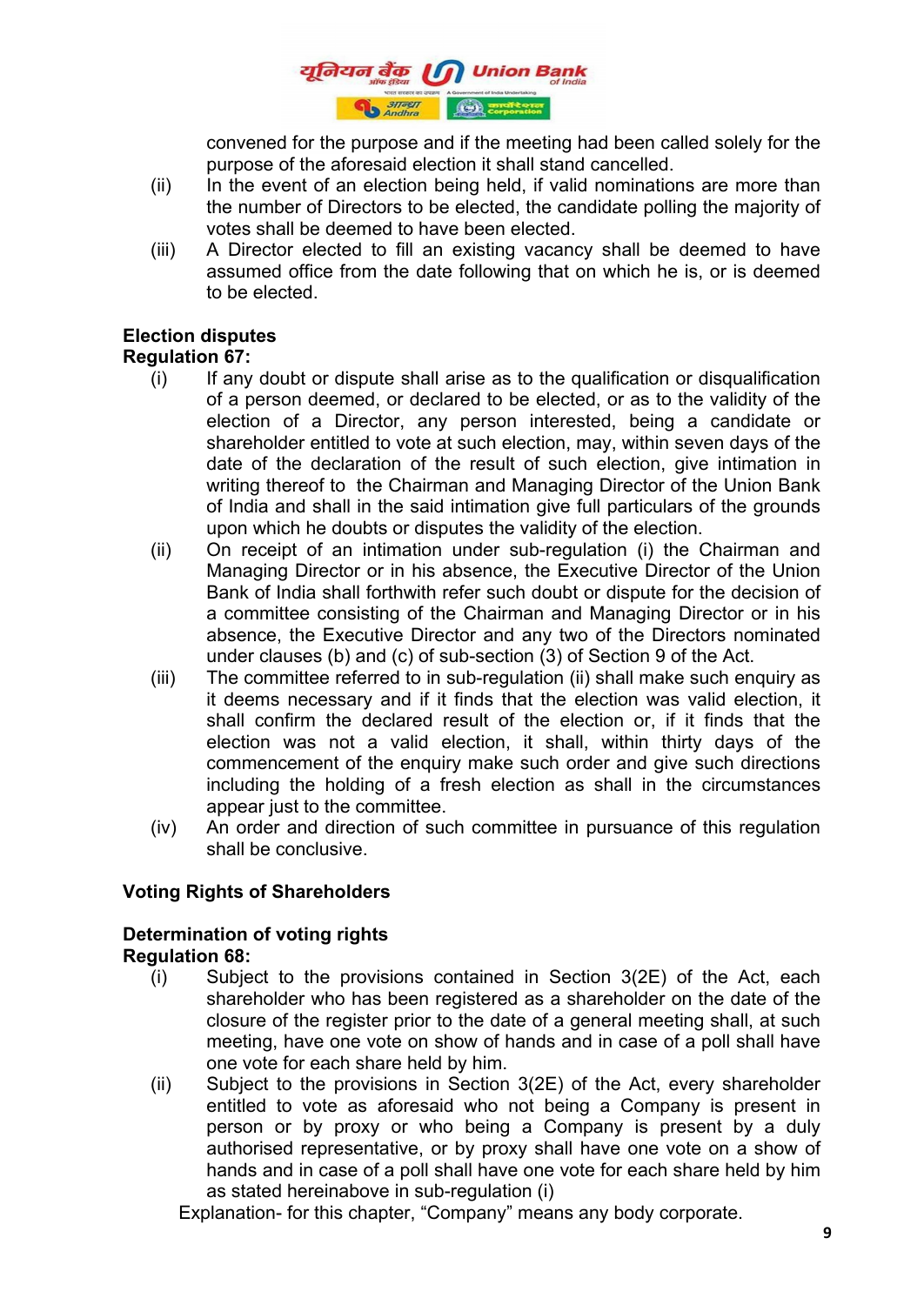

(iii) Shareholders of the Bank entitled to attend and vote at a general meeting shall be entitled to appoint another person (whether a shareholder or not) as his proxy to attend and vote instead of himself; but a proxy so appointed shall not have any right to speak at the meeting.

### **Voting by duly authorised representative Regulation 69:**

- (i) A shareholder, being the Central Government or a Company, may by a resolution, as the case may be, authorise any of its officers or any other person to act as its representative at any general meeting of the shareholders and the person so authorised (referred to as a "duly authorised representatives" in these regulations) shall be entitled to exercise the same powers on behalf of the Central Government or the Company which he represents, as if he were an individual shareholder of the Union Bank of India . The authorisation so given may be in favour of two persons in the alternative and in such a case any one of such persons may act as a duly authorised representative of the Central Government / Company.
- (ii) No person shall attend or vote at any meeting of the shareholders of the Union Bank of India as the duly authorised representative of the Company unless a copy of the resolution appointing him as a duly authorised representative certified to be true copy by the Chairman of the meeting at which it was passed shall have been deposited at the Head Office of Union Bank of India not less than four days before the date fixed for the meeting.

# **PROXIES**

# **Regulation 70:**

(i) No instrument of proxy shall be valid unless, in the case of an individual shareholder it is signed by him/her or his/her attorney, duly authorised in writing or in the case of joint holders, it is signed by the shareholder first named in the register or his / her attorney, duly authorised in writing, or in the case of a body corporate, signed by its officer or an attorney duly authorised in writing.

Provided that an instrument of proxy shall be sufficiently signed by any shareholder, who is, for any reason, unable to write his / her name, if his / her mark is affixed thereto and attested by a Judge, Magistrate, Registrar or Sub-Registrar of Assurances or other Government Gazetted Officer or an Officer of Union Bank of India.

- (ii) No Proxy shall be valid unless it is duly stamped and a copy thereof is deposited at the Head Office of the Bank not less than four days before the date fixed for the meeting, together with the power of attorney or other authority, if any under which it is signed. or a copy of that power of attorney or other authority certified as true copy by a Notary Public, or a Magistrate unless such a power of Attorney or the other authority is previously deposited and registered with the Bank.
- (iii) No Instrument of Proxy shall be valid unless it is in Form "B".
- (iv) An instrument of proxy deposited with the Bank shall be irrevocable and final.10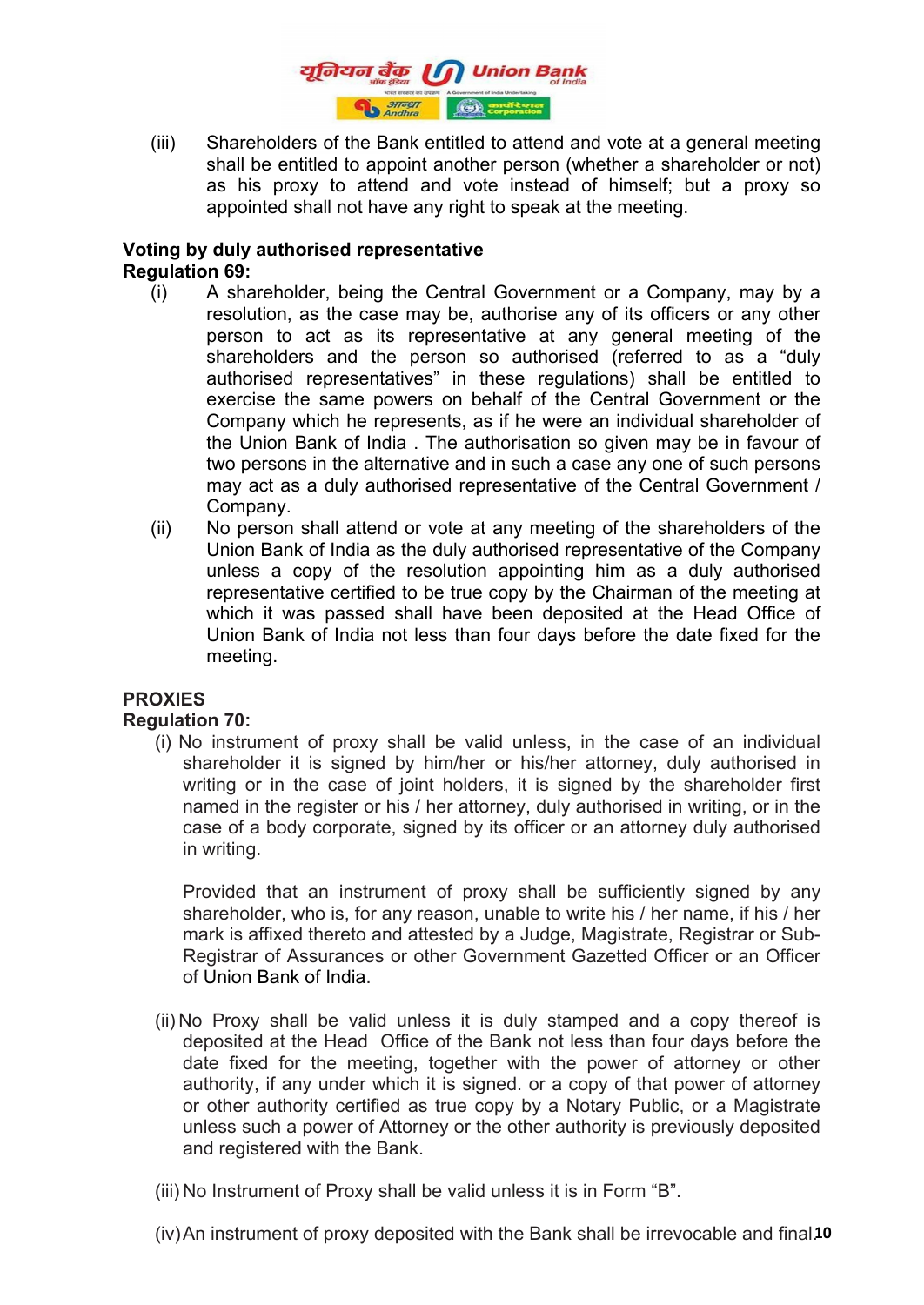

- (v) In the case of an instrument of proxy granted in favour of two grantees in the alternative, not more than one form shall be executed.
- (vi)The grantor of an instrument of proxy under this regulation shall not be entitled to vote in person at the meeting to which such instrument relates.

No person shall be appointed as duly authorised representative or a proxy who is an officer or an employee of Union Bank of India.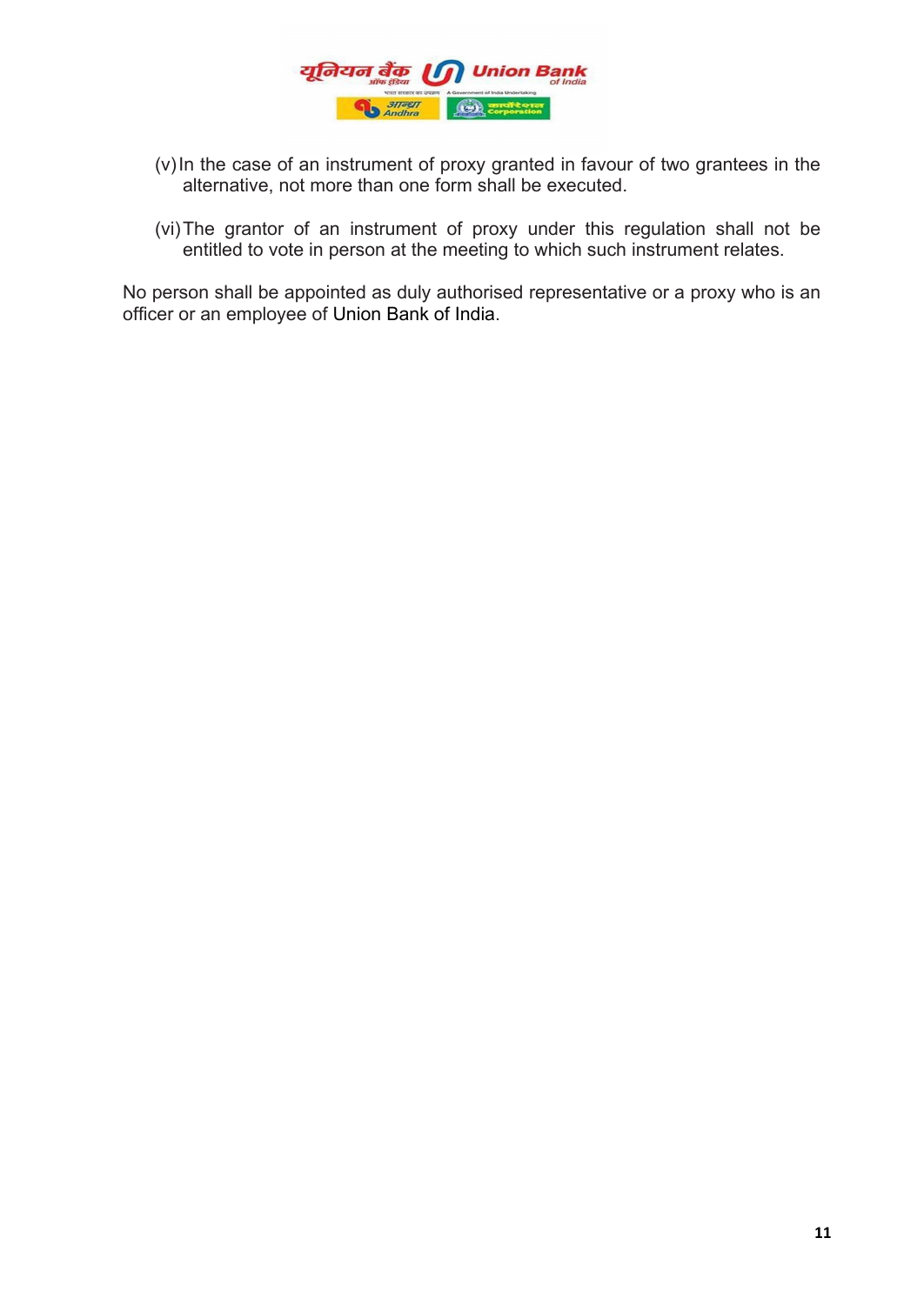# **'Fit and proper' criteria for elected directors on the boards of nationalized banks**:

In exercise of the powers conferred by sub-sections (3AA) and (3AB) of Section 9 of the Banking Companies (Acquisition and Transfer of Undertakings) Act, 1970/80 (as amended in 2006), the Reserve Bank of India hereby notifies that with immediate effect:

(a) All the nationalized banks are required to constitute a 'nomination committee' consisting of a minimum of three directors (all independent directors/non-executive directors) from amongst the board of directors. The Board of directors should also nominate one among them as Chairman of the nomination committee. The quorum required is three, including the Chairman. In case of absence of any member already nominated, the board of directors may nominate any other independent director in his place for the ensuing meeting. At the time of constituting the nomination committee the board can decide on its tenure.

(b) The nomination committee should undertake a process of due diligence to determine the 'fit and proper' status of the existing elected directors/person to be elected as a director under Sec 9 (3)(i) of the Act ibid. For this purpose, the banks should obtain necessary information and declaration, in the format enclosed (Annexure-1), from the existing elected directors/persons, who file their nominations for election. The nomination committee should meet before the last date of acceptance of nominations in case of candidates to be elected and decide whether or not the person's candidature should be accepted based on the criteria mentioned below. The committee's discussions should be properly recorded as formal minutes of the meeting and the voting if done should also be noted in case of both existing and proposed Directors. Based on the information provided in the signed declaration, Nomination Committee should decide on the acceptance or otherwise of the candidate and may make references, where considered necessary to the appropriate authority/persons/institutions etc., to ensure their compliance with the requirements indicated.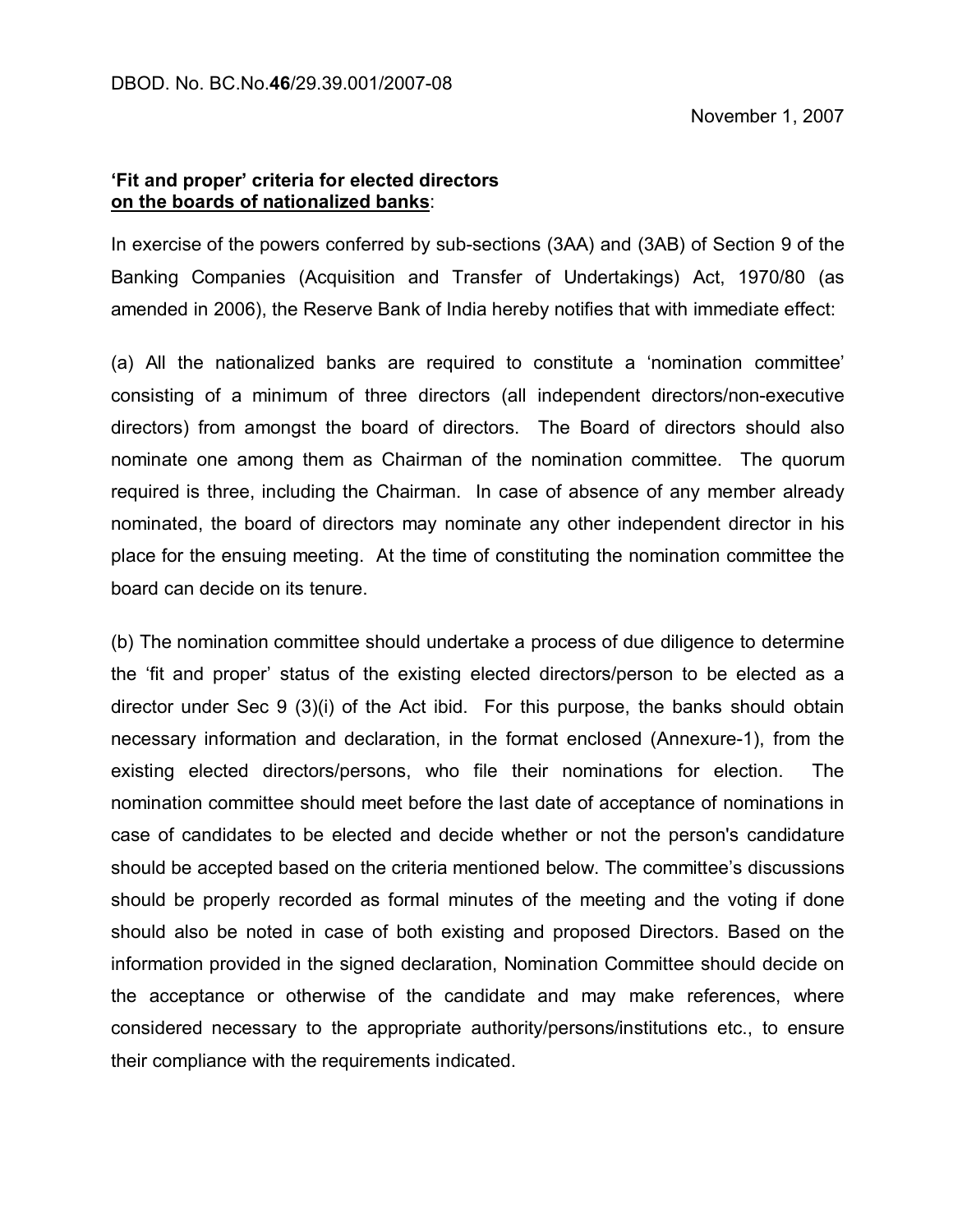(c) The nomination committee should determine the 'fit and proper' status of the existing elected Directors/proposed candidates based on the broad criteria as mentioned hereunder:

- (i) Educational qualification
- (ii) Experience and field of expertise
- (iii) Track record and integrity

*(The above list is only illustrative and not exhaustive).*

The Nomination Committee should see whether the non-adherence to any of the above criteria would hamper the existing elected director/proposed candidate from discharging the duties as a director on the Board of the bank. Further, the candidate coming to the adverse notice of any authority/regulatory agency or insolvency or default of any loan from any bank or financial institution would make the candidate unfit and improper to be a director on the Board of a bank.

d) It is desirable that the board ensures, in the public interest, that the elected directors execute the deed of covenants (copy enclosed for ready reference – Annexure-2) as recommended by the Dr Ganguly Group vide our circular DBOD.No.BC.116/ 08.139.001/2001-02 dated 20th June 2002 after the election and also every year as on 31st March.

2. The nomination committee is required to complete the process of determining the 'fit and proper' status of the existing elected directors on the Board of the bank at the earliest.

3. It is also mandatory that all the elected directors must furnish a simple declaration every year as on 31<sup>st</sup> March that the information already provided by them has not undergone any change and where there is any change, requisite details are furnished by the directors forthwith. If there are any significant changes, the nomination committee should undertake the due diligence exercise afresh and examine the 'fit and proper' status of the director.

> (Anand Sinha) Executive Director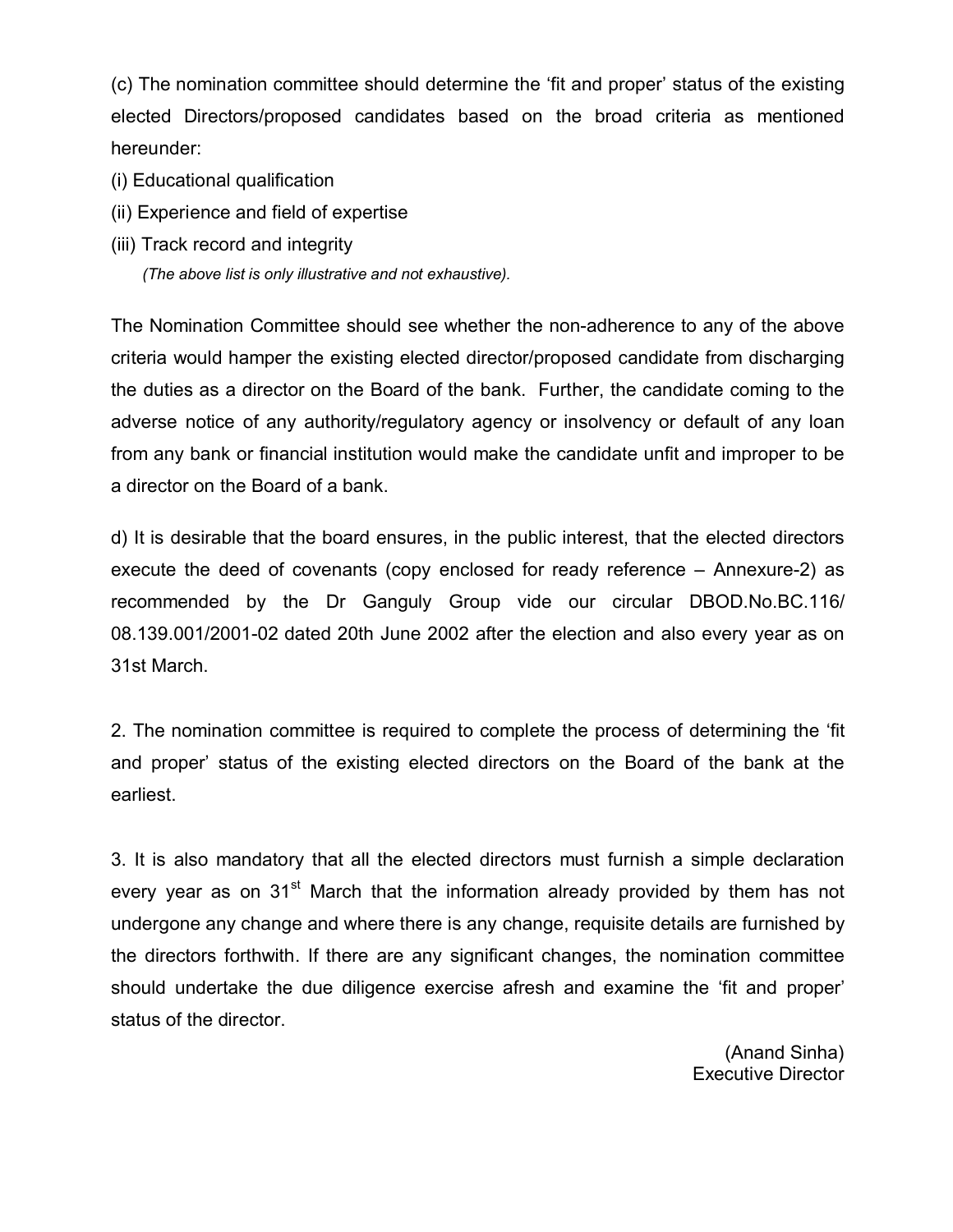# **RESERVE BANK OF INDIA www.rbi.org.in**

RBI/2010-11/ 541

DBOD. No.BC.No. 95 /29.39.001/2010-11 May 23, 2011

To, The Chairmen & Managing Directors of all Nationalised Banks / Managing Directors & CEOs of all Private Sector Banks / The Managing Directors of all the Associate Banks of State Bank of India Dear Sir / Madam,

# **'Fit and Proper' Criteria for Directors on the Boards of Banks**

Please refer to [DBOD circulars No.BC.104 & 105/08.139.001/2003-04 dated June](http://www.rbi.org.in/scripts/NotificationUser.aspx?Id=1727&Mode=0)  [25, 2004](http://www.rbi.org.in/scripts/NotificationUser.aspx?Id=1727&Mode=0) addressed to all private sector banks, [DBOD. No.BC.No.46 &](http://www.rbi.org.in/scripts/NotificationUser.aspx?Id=3916&Mode=0)  [47/29.39.001/ 2007-08 dated November 1, 2007](http://www.rbi.org.in/scripts/NotificationUser.aspx?Id=3916&Mode=0) addressed to all nationalized banks and [DBOD.No.BC.No. 50/29.39.001/2007-08 dated November 14, 2007](http://www.rbi.org.in/scripts/NotificationUser.aspx?Id=3935&Mode=0) issued to all Associate Banks of SBI, on the captioned subject.

2. It has been decided to partially modify the format of 'Declaration and Undertaking' prescribed for the purpose of conducting due diligence to determine the 'fit and proper' status of directors, incorporating an explanatory note against Column (IV)(g) of the said format which is given in **Annexure 1.** Henceforth, banks should use the revised format for obtaining declaration and undertaking from existing directors as well as the person to be appointed / elected as director.

3. Please acknowledge receipt.

Yours faithfully,

(A K Khound) Chief General Manager

Encl. As above

बैंकिंग परिचालन और विकास विभाग, केंद्रीय कार्यालय, 12वीं मंजिल, केंद्रीय कार्यालय भवन, शहीद भगत सिंह मार्ग, मुंबई 400001 Department of Banking Operations and Development, Central Office, 12th Floor, Central Office Bhavan, Shahid Bhagat Singh Marg, Mumbai - 400001

\_\_\_\_\_\_\_\_\_\_\_\_\_\_\_\_\_\_\_\_\_\_\_\_\_\_\_\_\_\_\_\_\_\_\_\_\_\_\_\_\_\_\_\_\_\_\_\_\_\_\_\_\_\_\_\_\_\_\_\_\_\_\_\_\_\_\_\_\_\_\_\_\_\_\_\_\_\_\_\_\_\_\_\_\_\_\_\_\_\_\_\_\_\_\_\_\_\_\_\_\_  $\overline{\phantom{a}}$  , and the set of the set of the set of the set of the set of the set of the set of the set of the set of the set of the set of the set of the set of the set of the set of the set of the set of the set of the s

टेलीफोन /Tel No: 22661602 फैक्स/Fax No: 22705691 Email ID: cgmicdbodco@rbi.org.in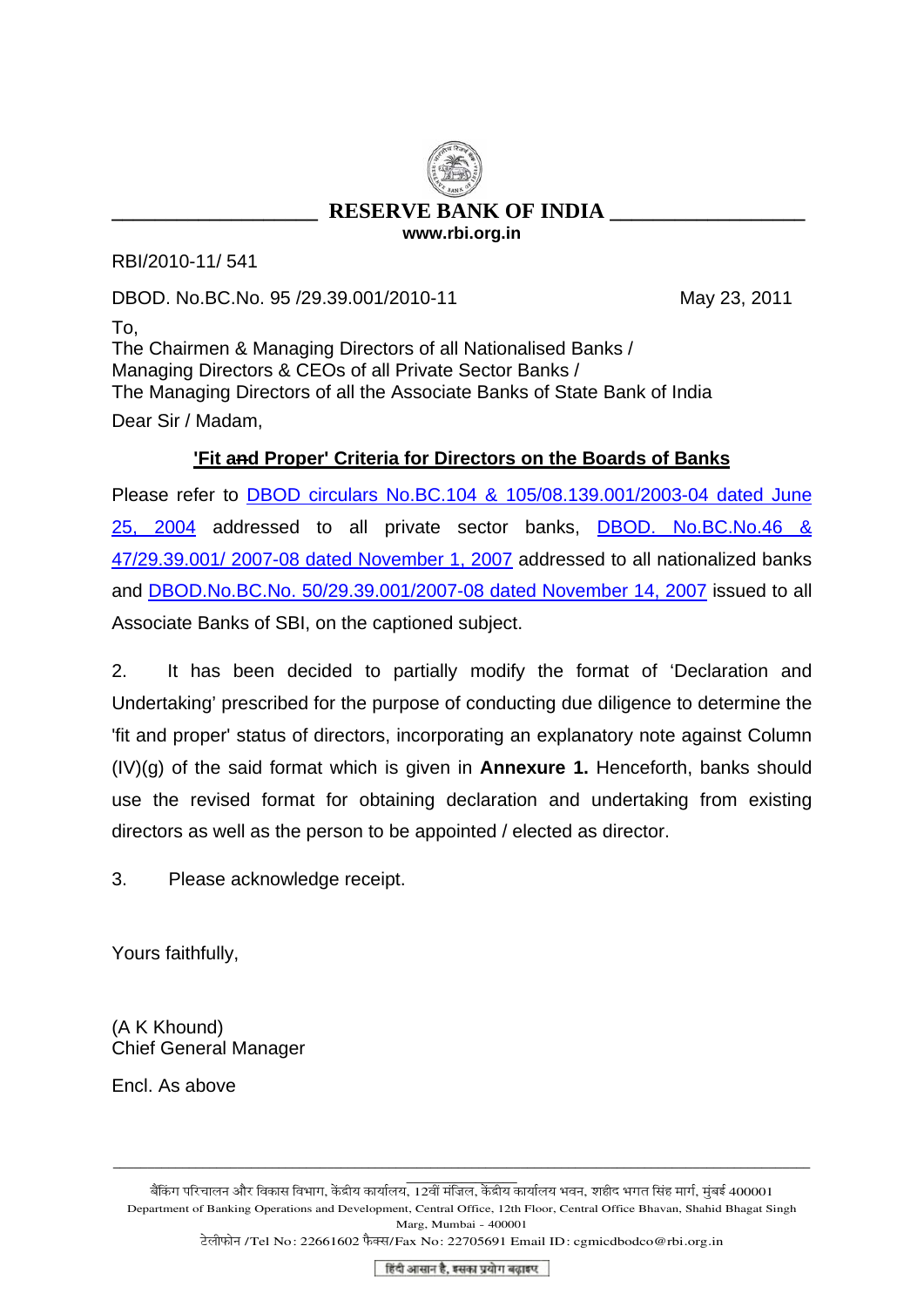# **Annexure 1**

Name of Bank : \_\_\_\_\_\_\_\_\_\_\_\_\_\_\_\_\_\_\_\_\_\_\_\_\_\_\_\_\_\_\_\_\_\_\_

# **Declaration and Undertaking by Director\* (with enclosures as appropriate as on \_\_\_\_\_\_\_\_\_\_)**

| I.           |                                           | <b>Personal details of director</b>                                                                                                                                                        |  |
|--------------|-------------------------------------------|--------------------------------------------------------------------------------------------------------------------------------------------------------------------------------------------|--|
|              | a.l                                       | Full name                                                                                                                                                                                  |  |
|              |                                           | b. Date of Birth                                                                                                                                                                           |  |
|              | c. I                                      | <b>Educational Qualifications</b>                                                                                                                                                          |  |
|              | d.                                        | <b>Relevant Background and Experience</b>                                                                                                                                                  |  |
|              | е.                                        | <b>Permanent Address</b>                                                                                                                                                                   |  |
|              | f.                                        | <b>Present Address</b>                                                                                                                                                                     |  |
|              | $g_{\cdot}$                               | E-mail Address / Telephone Number                                                                                                                                                          |  |
|              |                                           | h. Permanent Account Number under the<br>Income Tax Act and name and address of<br><b>Income Tax Circle</b>                                                                                |  |
|              | i.                                        | Relevant knowledge and experience (Refer<br>Section 9(3-A) of the Banking Companies<br>(Acquisition & Transfer of Undertakings) Act,<br>1970 / 1980                                        |  |
|              |                                           | Any other information relevant to Directorship<br>of the Bank                                                                                                                              |  |
| $\mathbf{I}$ | <b>Relevant Relationships of director</b> |                                                                                                                                                                                            |  |
|              |                                           | a. List of Relatives if any who are connected with<br>the Bank (Refer Section 6 and Schedule 1A of<br>the Companies Act, 1956)                                                             |  |
|              |                                           | b. List of entities if any in which he / she is<br>considered as being interested (Refer Section<br>299(3)(a) and Section 300 of the Companies<br>Act, 1956)                               |  |
|              |                                           | c. List of entities in which he / she is considered<br>as holding substantial interest within the<br>meaning of Section 5(ne) of the Banking<br>Regulation Act, 1949 proposed and existing |  |
|              |                                           | d. Name of Bank in which he / she is or has<br>been a member of the board (giving details of<br>period during which such office was held)                                                  |  |
|              |                                           | e. Fund and non-fund facilities, if any, presently<br>availed of by him / her and / or by entities<br>listed in II (b) and (c) above from the bank                                         |  |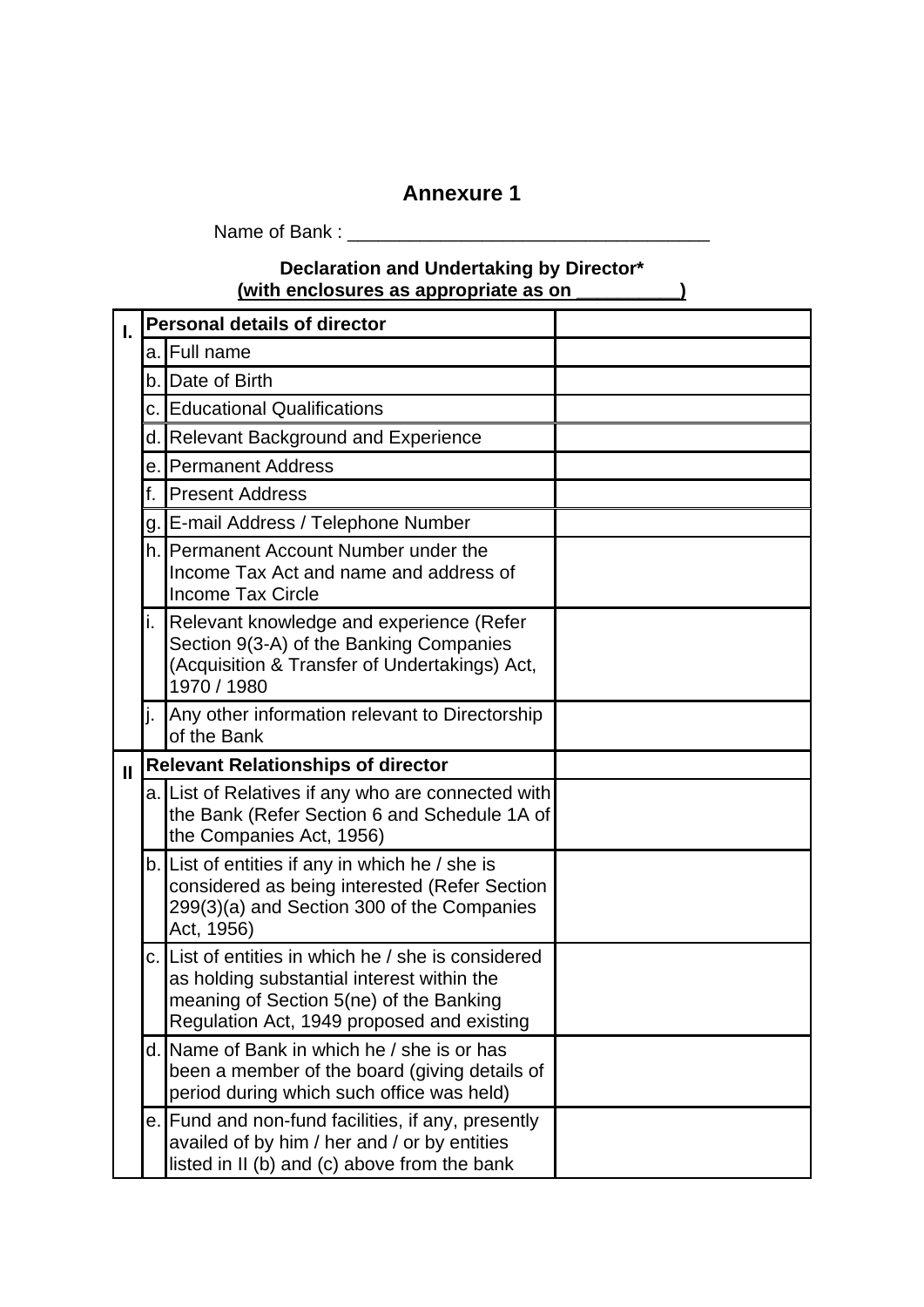|     | f. | Cases, if any, where the director or entities<br>listed in II (b) and (c) above are in default or<br>have been in default in the past in respect of<br>credit facilities obtained from the bank or any<br>other bank.                                                                                                                                                                                                                                                                      |  |
|-----|----|--------------------------------------------------------------------------------------------------------------------------------------------------------------------------------------------------------------------------------------------------------------------------------------------------------------------------------------------------------------------------------------------------------------------------------------------------------------------------------------------|--|
| III |    | <b>Records of professional achievements</b>                                                                                                                                                                                                                                                                                                                                                                                                                                                |  |
|     |    | a. Professional achievements relevant                                                                                                                                                                                                                                                                                                                                                                                                                                                      |  |
| IV. |    | Proceedings, if any, against the director                                                                                                                                                                                                                                                                                                                                                                                                                                                  |  |
|     |    | a. If the director is a member of a professional<br>association / body, details of disciplinary<br>action, if any, pending or commenced or<br>resulting in conviction in the past against him /<br>her or whether he / she has been banned<br>from entry of at any profession / occupation at<br>any time.                                                                                                                                                                                 |  |
|     |    | b. Details of prosecution, if any, pending or<br>commenced or resulting in conviction in the<br>past against the director and / or against any<br>of the entities listed in II (b) and (c) above for<br>violation of economic laws and regulations                                                                                                                                                                                                                                         |  |
|     |    | c. Details of criminal prosecution, if any, pending<br>or commenced or resulting in conviction in the<br>past against the director                                                                                                                                                                                                                                                                                                                                                         |  |
|     |    | d. Whether the director attracts any of the<br>disqualifications envisaged under Section 274<br>of the Company's Act 1956?                                                                                                                                                                                                                                                                                                                                                                 |  |
|     |    | e. Has the director or any of the entities at II (b)<br>and (c) above been subject to any<br>investigation at the instance of Government<br>department or agency?                                                                                                                                                                                                                                                                                                                          |  |
|     | f. | Has the director at any time been found guilty<br>of violation of rules / regulations / legislative<br>requirements by customs / excise / income tax<br>/ foreign exchange / other revenue authorities,<br>if so give particulars                                                                                                                                                                                                                                                          |  |
|     | g. | Whether the director at any time come to the<br>adverse notice of a regulator such as SEBI,<br>IRDA, DCA.<br>(Though it shall not be necessary for a<br>candidate to mention in the column about<br>orders and findings made by regulators<br>which have been later on reversed / set<br>aside in toto, it would be necessary to<br>make a mention of the same, in case the<br>reversal / setting aside is on technical<br>limitation<br>like<br>lack<br>reasons<br><b>of</b><br><b>or</b> |  |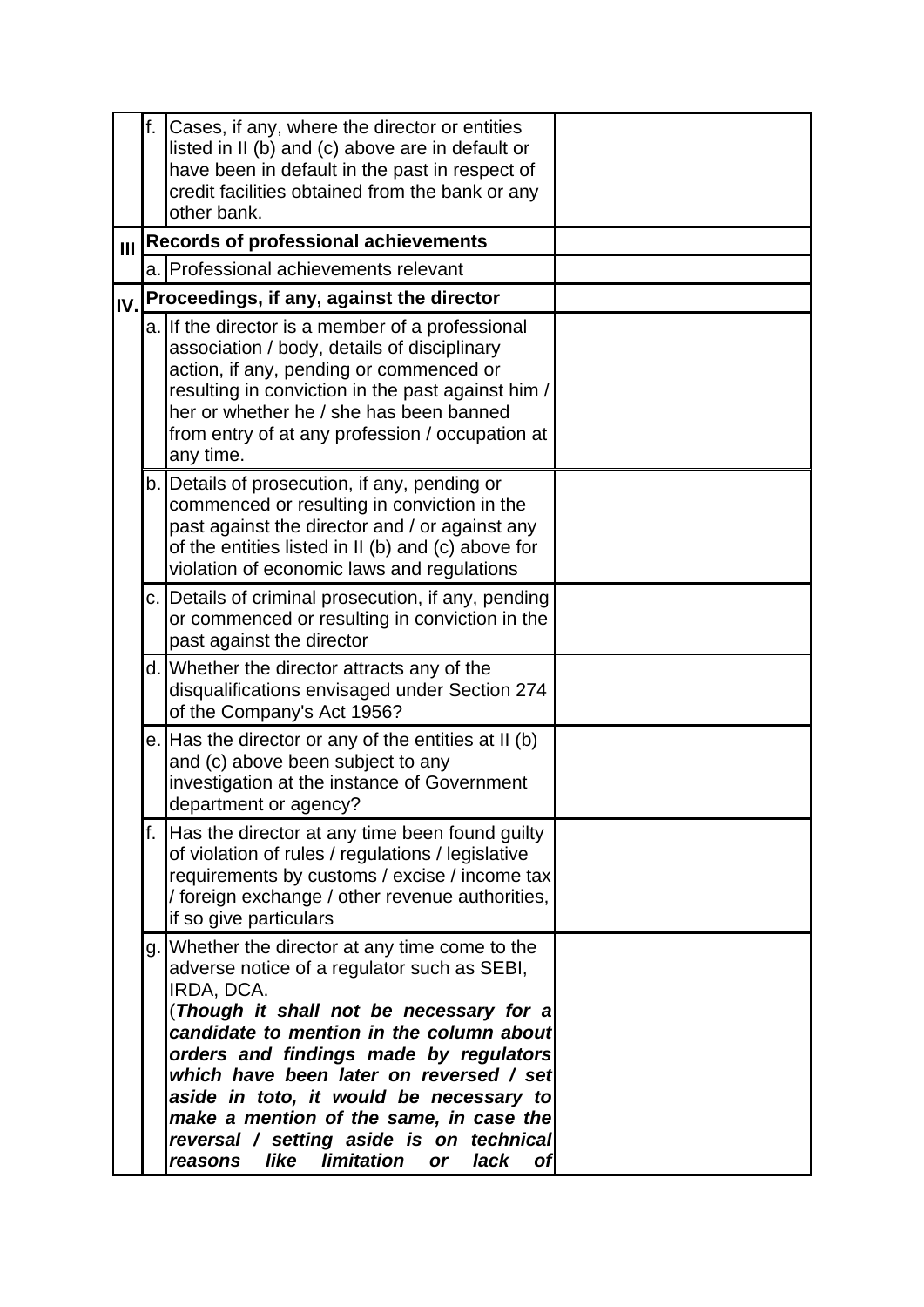|     | jurisdiction, etc, and not on merit. If the<br>order of the regulator is temporarily stayed<br>and the appellate / court proceedings are<br>the same also should<br>pending,<br>bel<br>mentioned).                                                                                             |                       |
|-----|------------------------------------------------------------------------------------------------------------------------------------------------------------------------------------------------------------------------------------------------------------------------------------------------|-----------------------|
| V.  | Any other explanation / information in regard<br>to items I to III and other information<br>considered relevant for judging fit and proper                                                                                                                                                     |                       |
|     | <u>Undertaking</u>                                                                                                                                                                                                                                                                             |                       |
|     | I confirm that the above information is to the best of my knowledge and belief<br>true and complete. I undertake to keep the bank fully informed, as soon as<br>possible, of all events which take place subsequent to my appointment which<br>are relevant to the information provided above. |                       |
|     | I also undertake to execute the deed of covenant required to be executed by all<br>directors of the bank.                                                                                                                                                                                      |                       |
|     |                                                                                                                                                                                                                                                                                                |                       |
|     |                                                                                                                                                                                                                                                                                                |                       |
|     | Place:                                                                                                                                                                                                                                                                                         | Signature of director |
|     |                                                                                                                                                                                                                                                                                                |                       |
|     | Date:                                                                                                                                                                                                                                                                                          |                       |
| VI. | <b>Remarks of Nomination Committee of the</b><br><b>Bank</b>                                                                                                                                                                                                                                   |                       |
|     |                                                                                                                                                                                                                                                                                                |                       |
|     | Place:                                                                                                                                                                                                                                                                                         | Signature             |
|     |                                                                                                                                                                                                                                                                                                |                       |
|     | Date :                                                                                                                                                                                                                                                                                         |                       |

-------------------------------------------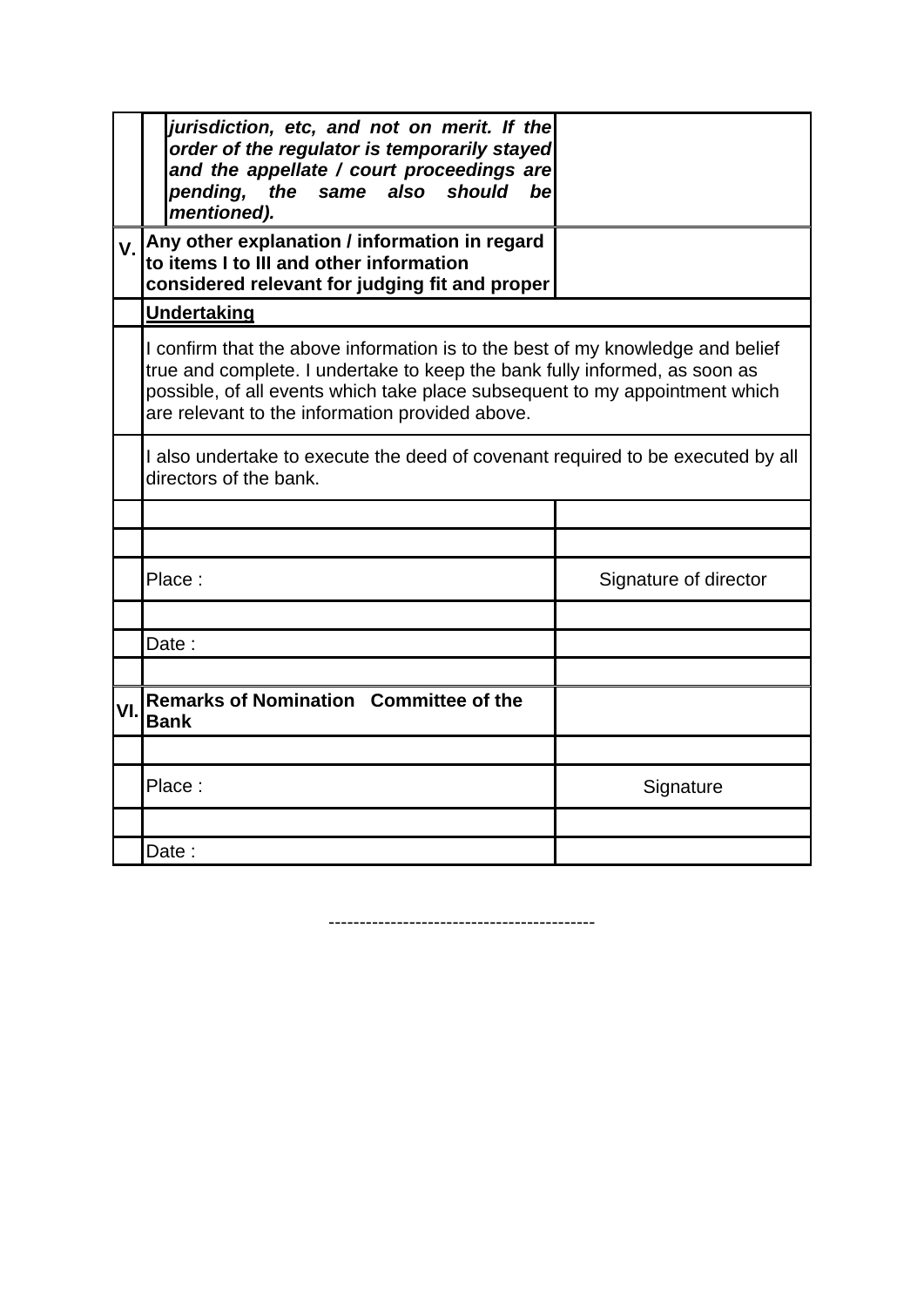

RBI/2016-17/152 DBR.Appt.BC.No.39/29.39.001/2016-17 November 24, 2016

All Commercial Banks excluding RRBs

Dear Sir / Madam,

# **Special knowledge or practical experience useful to banking companies**

In the backdrop of innovations in banking and technology, it is felt that the domain knowledge and experience enumerated under various statutory provisions for the directors on the boards of commercial banks (excluding RRBs) need to be augmented by knowledge and experience in other specialized areas, to guide the banks in managing their diversified business portfolios and risks. It has, therefore, been decided to broaden the fields of specialization to include (i) Information Technology (ii) Payment & Settlement Systems (iii) Human Resources (iv) Risk Management and (v) Business Management, for persons who could be considered for appointment of director in the banks.

2. A copy of the relative notification DBR.Appt.BC.No.38/29.39.001/2016-17 dated November 24, 2016, is **enclosed**.

Yours faithfully,

(Ajay Kumar Choudhary) Chief General Manager

Encl: Notification

ब��कंग �व�नयमन �वभाग**,** केन्द्र�य कायार्लय भवन**,** 13 वीमंिजल**,** मुंबई - 400001 Department of Banking Regulation, Central Office, Central Office Building, 13<sup>th</sup> Floor Mumbai -400001 टेलिफोने Tel No:022-22701245, फैस/Fax No:022-22701240, Email ID: c[gmicdbr@rbi.org.in](mailto:cgmicdbr@rbi.org.in)

\_\_\_\_\_\_\_\_\_\_\_\_\_\_\_\_\_\_\_\_\_\_\_\_\_\_\_\_\_\_\_\_\_\_\_\_\_\_\_\_\_\_\_\_\_\_\_\_\_\_\_\_\_\_\_\_\_\_\_\_\_\_\_\_\_\_\_\_\_\_\_\_\_\_\_\_\_\_\_\_\_\_\_\_\_\_\_\_\_

हिंदी आसान है, इसका प्रयोग बढ़ाइए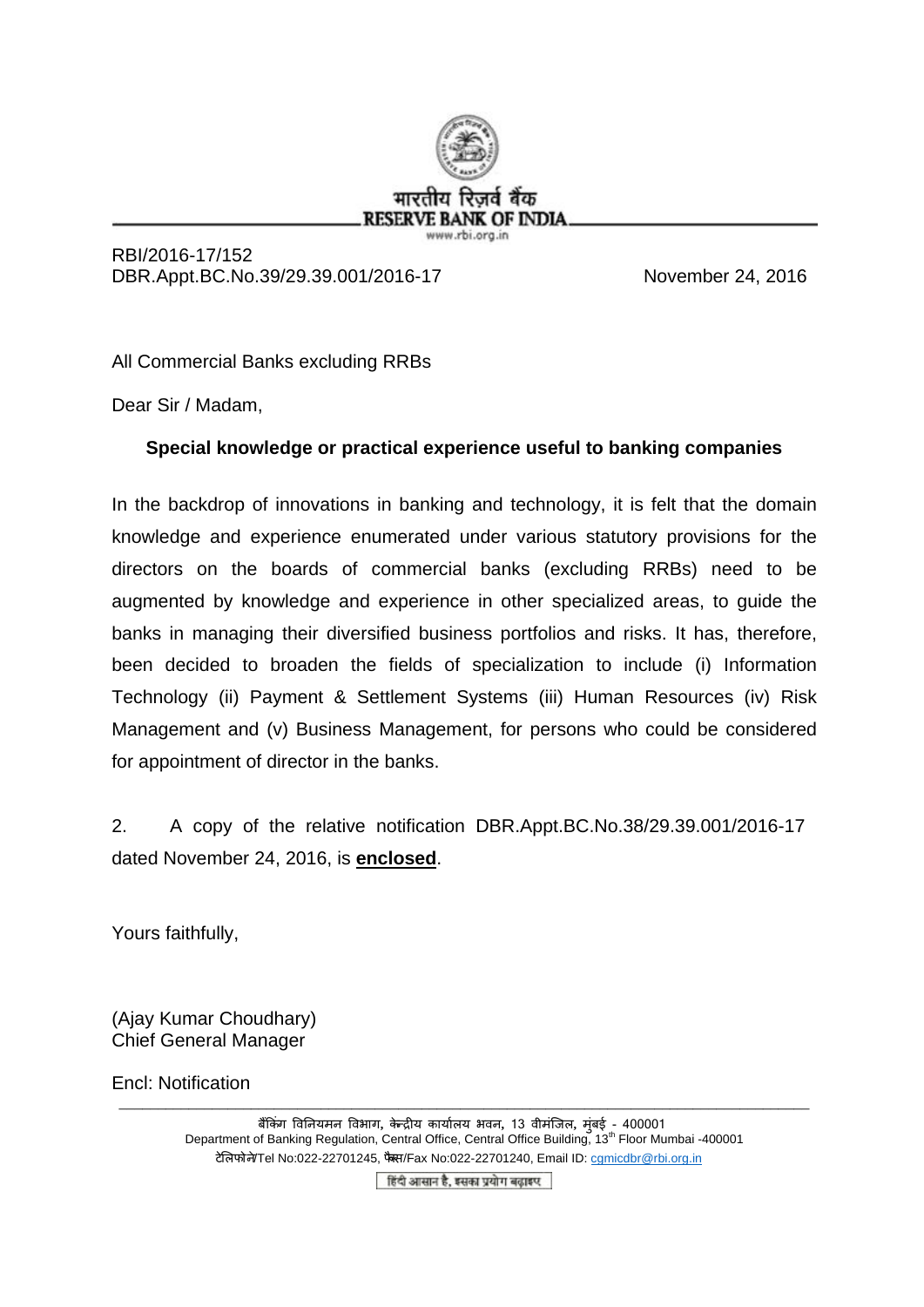### **NOTIFICATION**

# RESERVE BANK OF INDIA DEPARTMENT OF BANKING REGULATION

DBR.Appt.BC.No.38/29.39.001/2016-17 November 24, 2016

### **Special knowledge or practical experience useful to banking companies**

In exercise of the powers conferred by Section 10A(2)(a)(ix) of the Banking Regulation Act, 1949,Section 19A(1)(a)(viii) of State Bank of India Act, 1955, Section 25A(1)(a) (viii) of State Bank of India (Subsidiary Banks) Act, 1959, and Section 9(3A)(A)(viii) of Banking Companies (Acquisition and Transfer of Undertakings) Act, 1970/1980, Reserve Bank of India hereby notifies that special knowledge or practical experience in matters or areas relating to (i) Information Technology (ii) Payment & Settlement Systems (iii) Human Resources (iv) Risk Management and (v) Business Management would be useful to a banking company, State Bank of India, subsidiary bank and a corresponding new bank, as the case may be.

(Sudarshan Sen) Executive Director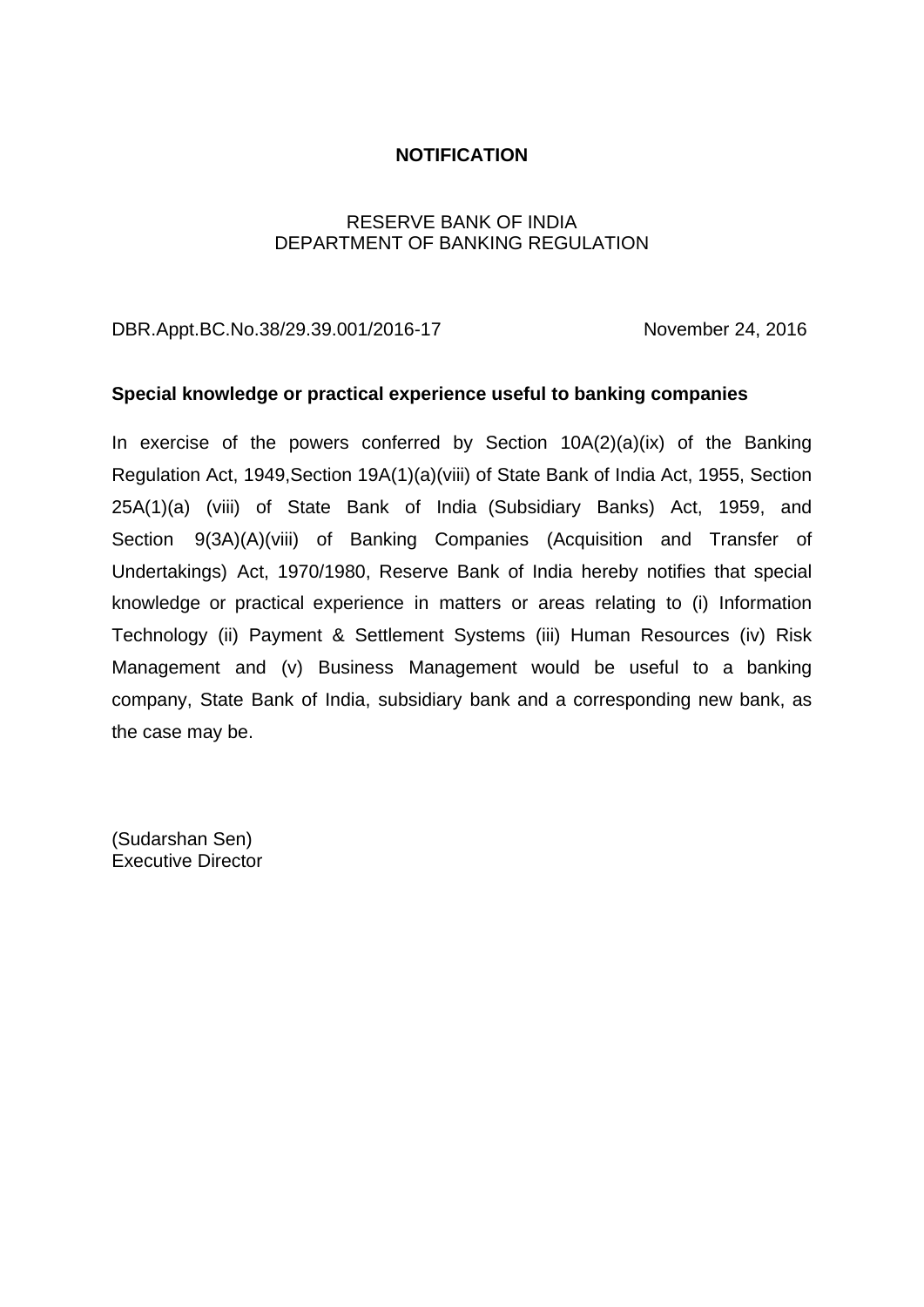

# **RBI/DBR/2019-20/71 Master Direction DBR.Appt.No: 9/29.67.001/2019-20**

August 2, 2019 (Updated as on June 03, 2020)

# **Master Direction - Reserve Bank of India ('Fit and Proper' Criteria for Elected Directors on the Boards of PSBs) Directions, 2019**

In exercise of the powers conferred by sub-section (2) of Section 19A of the State Bank of India Act, 1955 [hereinafter referred to as SBI Act]; and sub-sections (3AA) & (3AB) of Section 9 of the Banking Companies (Acquisition and Transfer of Undertakings) Act, 1970/1980, Reserve Bank of India [hereinafter referred to as Reserve Bank] being satisfied that it is necessary and expedient in the public interest to do so, hereby notifies and specifies the authority, manner, procedure and criteria for determining the 'fit and proper' status of a person to be eligible to be elected as a director on the Board of Public Sector Banks, and issues the Directions hereinafter specified.

### **CHAPTER – I**

### **PRELIMINARY**

### **1. Short Title and Commencement:**

- (a) These Directions shall be called the Reserve Bank of India ('Fit and Proper' Criteria for Elected Directors on the Boards of PSBs) Directions, 2019.
- (b) These Directions shall come into effect on the day these are placed on the official website of the Reserve Bank (i.e. [www.rbi.org.in\)](http://www.rbi.org.in/).

### **2. Applicability:**

These Directions shall be applicable to Public Sector Banks.

### **3. Definitions:**

(a) In these Directions, unless the context otherwise requires, the terms herein shall bear the meanings assigned to them below -

(i) "Board of Directors" or "Board", in relation to a bank, means the collective body of the directors of the bank.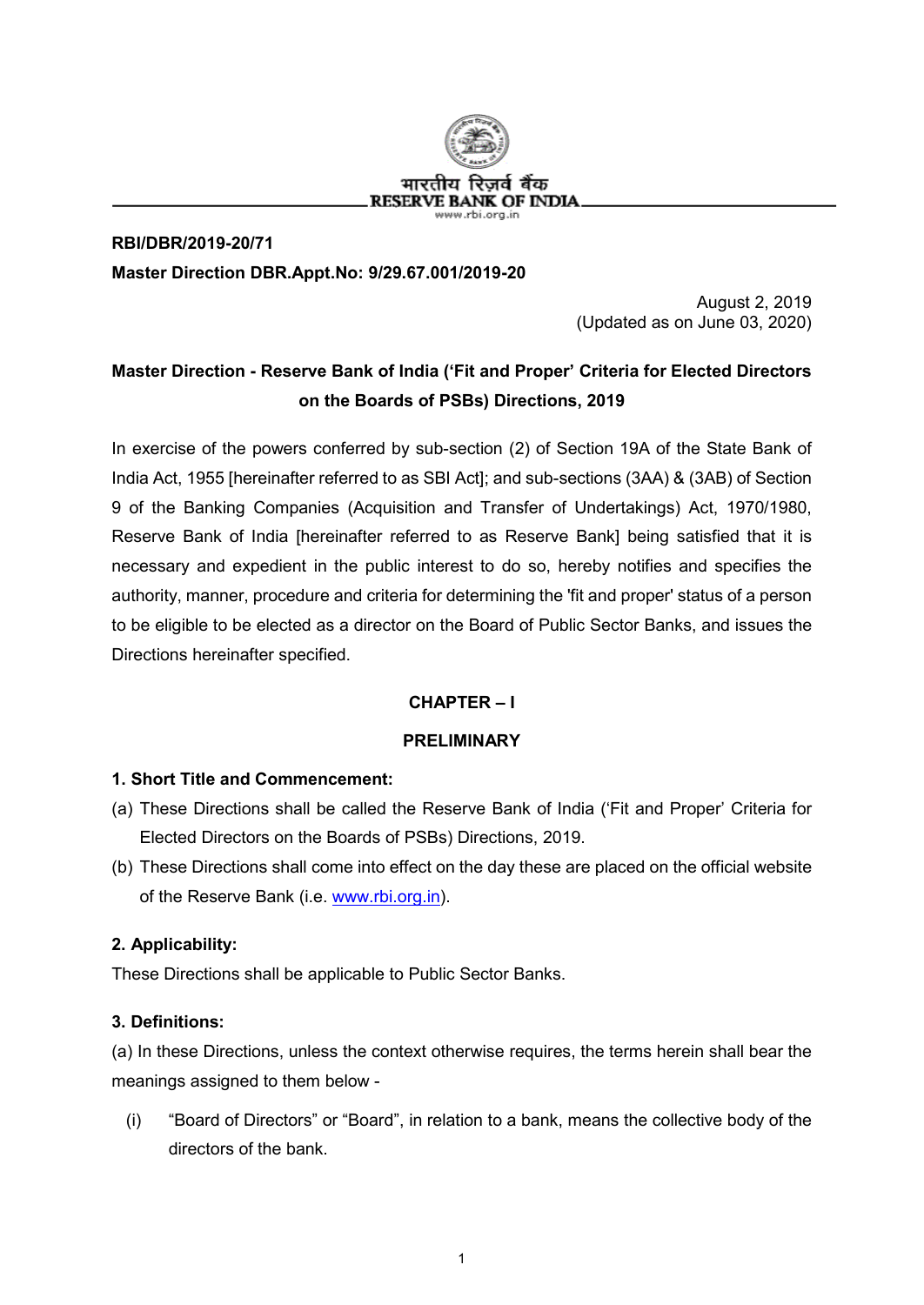- (ii) "Chairperson" means the Chairman/Part-time Chairman of the Board of Directors of a bank.
- (iii) "Corresponding new bank" shall be as defined in the Banking Companies (Acquisition and Transfer of Undertakings) Act, 1970/1980.
- (iv) "Director" means a director appointed to the Board of a bank.
- (v) "Elected/Shareholder Director" means a director referred to in section 19(c) of the SBI Act, and clause (i) of sub-section (3) of section 9 of the Banking Companies (Acquisition and Transfer of Undertakings) Act, 1970/1980.
- (vi) "Government of India Nominee Director" means a director referred to in Section 19(e) of the SBI Act and Section 9(3)(b) of the Banking Companies (Acquisition and Transfer of Undertakings) Act, 1970/1980.
- (vii) "Independent Director" shall be as defined in the Companies Act, 2013.
- (viii) "Nationalised bank" means a corresponding new bank constituted under sub-section (1) of section 3 of the Banking Companies (Acquisition and Transfer of Undertakings) Acts, 1970/1980.
- (ix) "Non-official director" means director referred to in Section  $9(3)(q)$ , (h) & (i) of the Banking Companies (Acquisition and Transfer of Undertakings) Act, 1970/1980, and Section 19(c) & (d) of SBI Act.
- (x) Non-Operative Financial Holding Company (NOFHC) means a non-deposit taking NBFC which holds the shares of a banking company and the shares of all other financial services companies in its group, whether regulated by Reserve Bank or by any other financial regulator, to the extent permissible under the applicable regulatory prescriptions.
- (xi) "Public Sector Banks" means State Bank of India and nationalised banks.
- (xii) "State Bank of India" means the State Bank of India constituted under Section 3 of the SBI Act, 1955.

(b) All other expressions unless defined herein shall have the same meaning as have been assigned to them under the Banking Regulation Act or the SBI Act or the Banking Companies (Acquisition and Transfer of Undertakings) Act, 1970/1980 or Companies Act, 2013 or any statutory modification or re-enactment thereto or SEBI Guidelines or as defined elsewhere by the Reserve Bank or used in commercial parlance, as the case may be.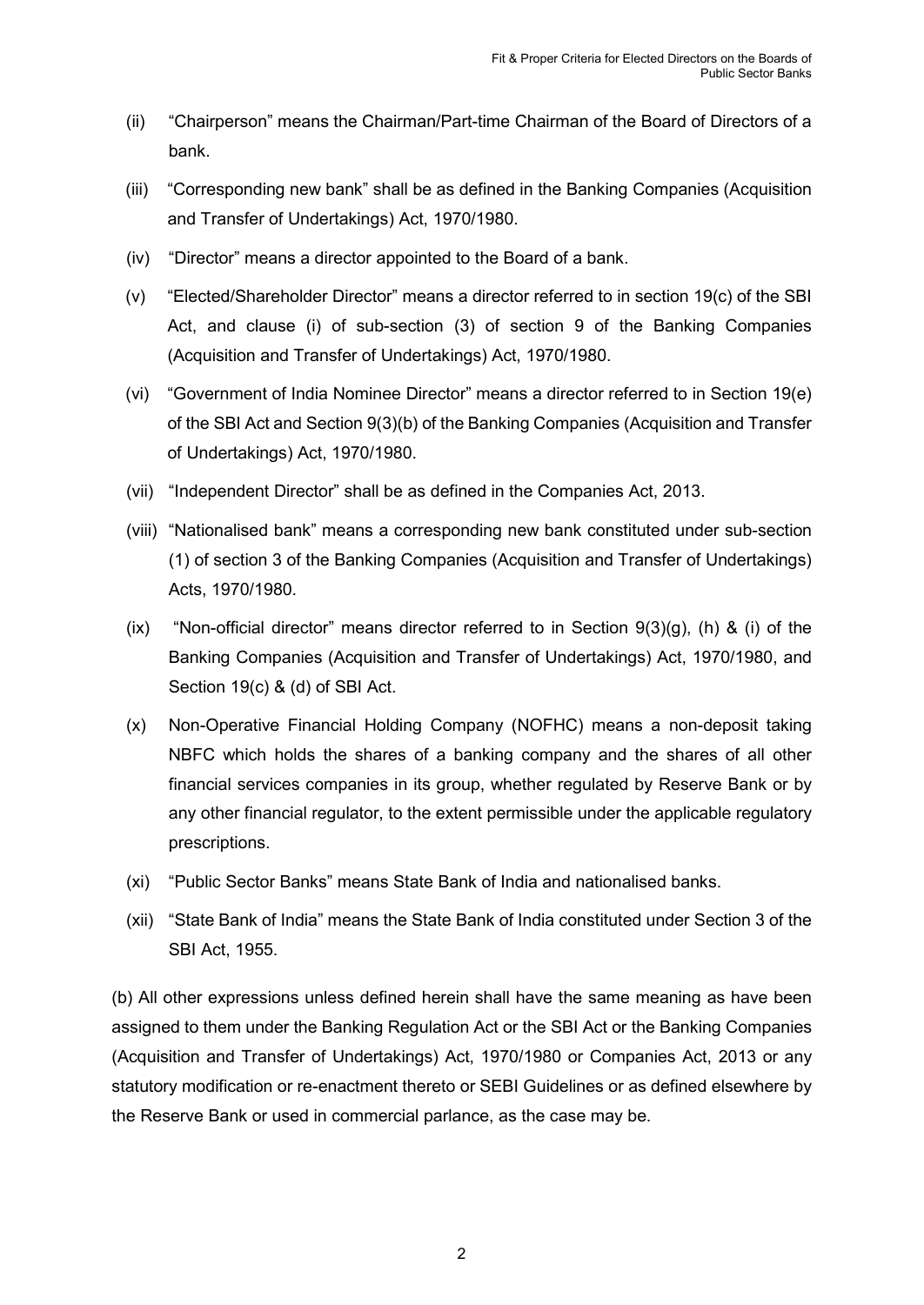# **CHAPTER – II APPOINTMENT OF ELECTED DIRECTORS**

# **4. 'Fit and Proper' Criteria for Elected Directors on the Boards of State Bank of India and Nationalised Banks:**

### **Authority**

4.1 All the banks are required to constitute a Nomination and Remuneration Committee [hereinafter referred to as the Committee] consisting of a minimum of three nonexecutive directors from amongst the Board of Directors [hereinafter referred to as Board], out of which not less than one-half shall be independent directors and should include at least one member from Risk Management Committee of the Board, for undertaking a process of due diligence to determine the 'fit and proper' status of the persons to be elected as directors under sub-section (c) of Section 19 of the SBI Act/clause (i) of sub-section (3) of Section 9 of the Banking Companies (Acquisition and Transfer of Undertakings) Act, 1970/1980. The Government of India nominee director and the director nominated under section 19(f) of the SBI Act/section 9(3)(c) of the Banking Companies (Acquisition and Transfer of Undertakings) Act, 1970/1980 shall not be part of the Committee. The non-executive Chairperson of the bank may be appointed as a member of the Committee but shall not chair such Committee. The Board should also nominate one among them as Chairman of the Committee. The quorum required is three, including the Chairman. In case the absence of any nominated member results in want of quorum, the Board may nominate any other non-executive director in his place for the meeting. At the time of constituting the Committee, the Board can decide on its tenure.

### **Manner and procedure**

4.2 The banks shall obtain necessary information, and a declaration & undertaking, in the format annexed [\(Annex 1\)](#page-26-0), from the persons who file their nominations for election. The Committee shall meet after the last date prescribed for acceptance of nominations and determine whether or not the person's candidature should be accepted, based on the criteria mentioned below. The Committee's discussions shall be properly recorded as formal minutes of the meeting and the voting, if done, shall also be noted. Based on the information provided in the signed declaration, the Committee shall decide on the acceptance or otherwise of the candidature and shall make references, where considered necessary, to the appropriate authority / persons, to ensure that the candidate conforms to the requirements indicated.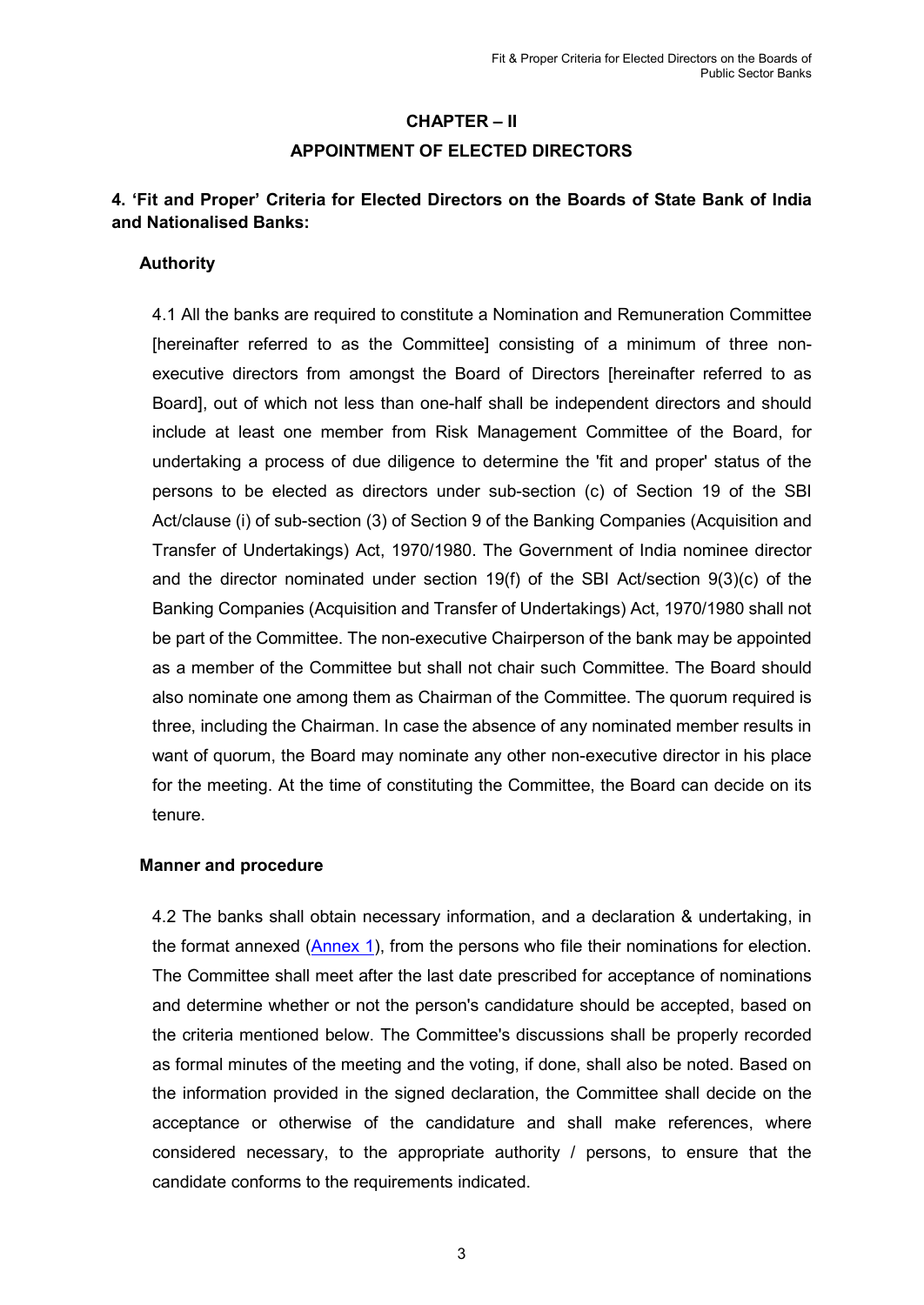# **Criteria**

4.3 The Committee shall determine the 'fit and proper' status of the proposed candidates based on the broad criteria mentioned hereunder:

(i) **Age** – The candidate's age should be between 35 to 67 years as on the cut-off date fixed for submission of nominations for election.

(ii) **Educational qualification** – The candidate should at least be a graduate.

(iii) **Experience and field of expertise** – The candidate shall have special knowledge or practical experience in respect of one or more of the matters enumerated in section 19A(a) of the SBI Act / section 9(3A)(A) of the Banking Companies (Acquisition and Transfer of Undertakings) Act, 1970/1980, as the case may be, read with [RBI Circular](https://www.rbi.org.in/Scripts/NotificationUser.aspx?Id=10736&Mode=0)  [DBR.Appt.BC No 39/29.39.001/2016-17](https://www.rbi.org.in/Scripts/NotificationUser.aspx?Id=10736&Mode=0) dated November 24, 2016*.*

(iv) **Disqualifications:** In addition to 'Disqualifications of Directors' as prescribed in Section 22 of the SBI Act, 1955 / Clause 10 of Nationalised Banks (Management and Miscellaneous Provisions) Scheme, 1970/80:

(a) The candidate should not be a member of the Board of any bank or the Reserve Bank or a Financial Institution (FI) or an Insurance Company or a NOFHC holding any other bank.

*Explanation*: For the purpose of this sub-para and sub-para (c), the expression "bank" shall include a banking company, a corresponding new bank, State Bank of India, a co-operative bank and a regional rural bank.

- (b) A person connected with hire purchase, financing, money lending, investment, leasing and other para banking activities shall not be considered for appointment as elected director on the board of a PSB. However, investors of such entities would not be disqualified for appointment as directors if they do not enjoy any managerial control in them.
- (c) No person may be elected/ re-elected on the Board of a bank if he/she has served as director in the past on the board of any bank**[1](#page-22-0)** /FI/RBI/Insurance Company under any category for six years, whether continuously or intermittently.
- (d) The candidate should not be engaging in the business of stock broking.

<span id="page-22-0"></span><sup>&</sup>lt;u>.</u>  $1$  It includes the bank in which he/she has served as director in the past.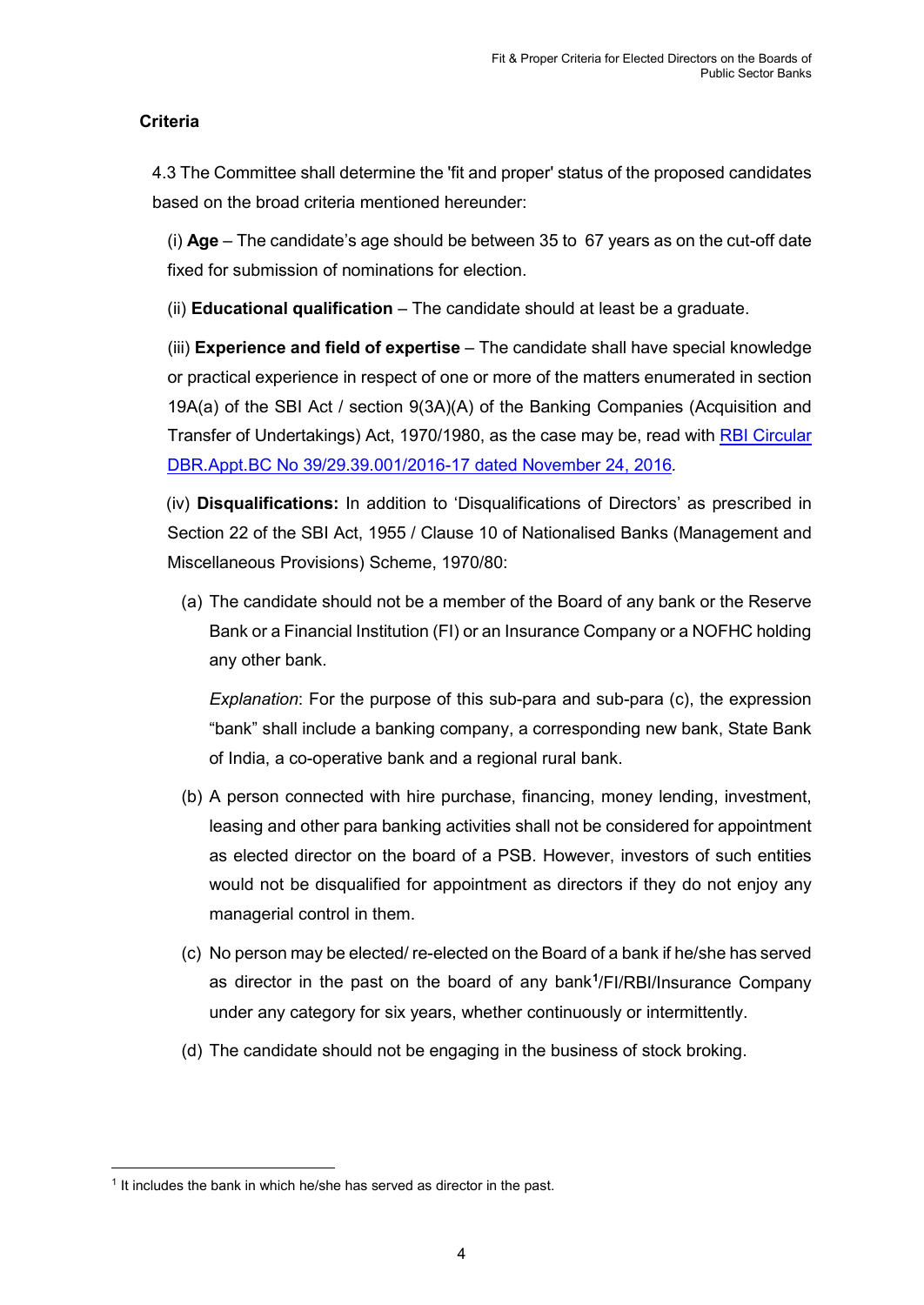- (e) The candidate should not be holding the position of a Member of Parliament or State Legislature or Municipal Corporation or Municipality or other local bodies**[2](#page-23-0)** .
- (f) The candidate should not be acting as a partner of a Chartered Accountant firm which is currently engaged as a Statutory Central Auditor of any nationalised bank or State Bank of India.
- (g) The candidate should not be acting as a partner of a Chartered Accountant firm which is currently engaged as Statutory Branch Auditor or Concurrent Auditor of the bank in which nomination for election is filed.

(v) **Tenure** – An elected director shall hold office for three years and shall be eligible for re-election: Provided that no such director shall hold office for a period exceeding six years**[3](#page-23-1)** , whether served continuously or intermittently.

### (vi) **Professional Restrictions –**

(a) The candidate should neither have any business connection (including legal services, advisory services etc.) with the concerned bank nor should be engaged in activities which might result in a conflict of business interests with that bank.

(b) The candidate should not be having any professional relationship with a bank or any NOFHC holding any other bank.

Provided that a candidate having any such relationship with a bank at the time of filing nomination for election shall be deemed to be meeting the requirement under item (b), the candidate shall submit a declaration to the Committee that such relationship with the bank shall be severed if he is elected as a director, and upon being elected, severs such relationship before appointment as a director of the bank.

(vii) **Track record and integrity** - The candidate should not be under adverse notice of any regulatory or supervisory authority/agency, or law enforcement agency and should not be a defaulter of any lending institution.

# **5. The banks shall obtain from the elected director:**

(a) a Deed of Covenant executed in the format annexed  $(An)$ , before such person assumes office of director;

<span id="page-23-0"></span> $2$  Other local bodies means bodies such as Notified Area Council, City Council, Panchayat, Gram Sabha, Zila Parishad, etc.

<span id="page-23-1"></span><sup>3</sup> Clause 9(4) of Nationalised Banks (Management and Miscellaneous Provisions) Scheme, 1970/80, and Section 20(3) of the SBI Act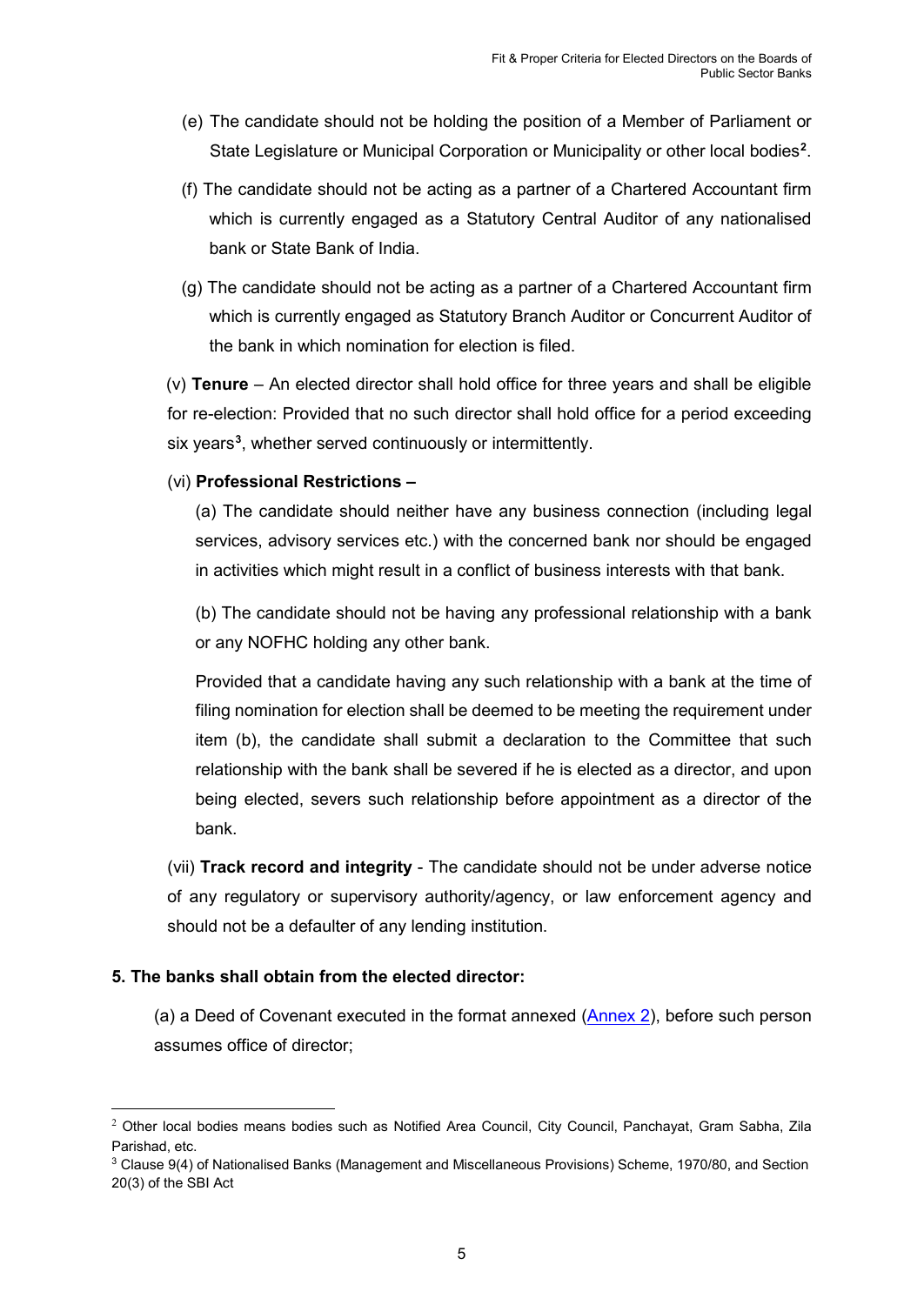(b) a simple declaration every year as on  $31<sup>st</sup>$  March to the effect that the information already provided by such person has not undergone any change.

(c) Where the elected director informs that there is change in the information provided earlier, the bank shall obtain from such director a fresh [Annex 1](#page-26-0) incorporating the changes.

# **6. The banks shall also -**

Ensure compliance to Section 20 of the Banking Regulation Act, 1949. In addition,

(a) Put in place a system of safeguards, including proper disclosure of the elected CA director's/his firm's clients, and not participating in bank's credit/investment decisions involving his/firm's clients. The elected CA director should be required to compulsorily dissociate himself from the entire process and sign a covenant to this effect.

(b) Require the elected director to make a full and proper disclosure of his interests and directorships in business entities, with the director personally distancing himself from and not participating in the bank's credit/investment decisions involving entities in which he is interested.

(c) Not allot any professional work to a person who was an elected director of that bank, for a period of two years after demitting office as such director.

# **7. Where the elected director**:

- (a) fails to
	- (i) submit the Deed of Covenant or declaration; or
	- (ii) make proper disclosures; or
	- (iii) refrain from participating in credit/investment decisions, where he is interested; or
- (b) makes incomplete or incorrect disclosures, or

(c) involves in such activities that render him/her 'not fit and proper' as per the criteria mentioned above,

such director shall be deemed to be not fulfilling the requirements of sub-section (2) of section 19A of the SBI Act / sub-section (3AA) of section 9 of the Banking Companies (Acquisition and Transfer of Undertakings) Act, 1970/1980 and shall be liable for the consequences thereof.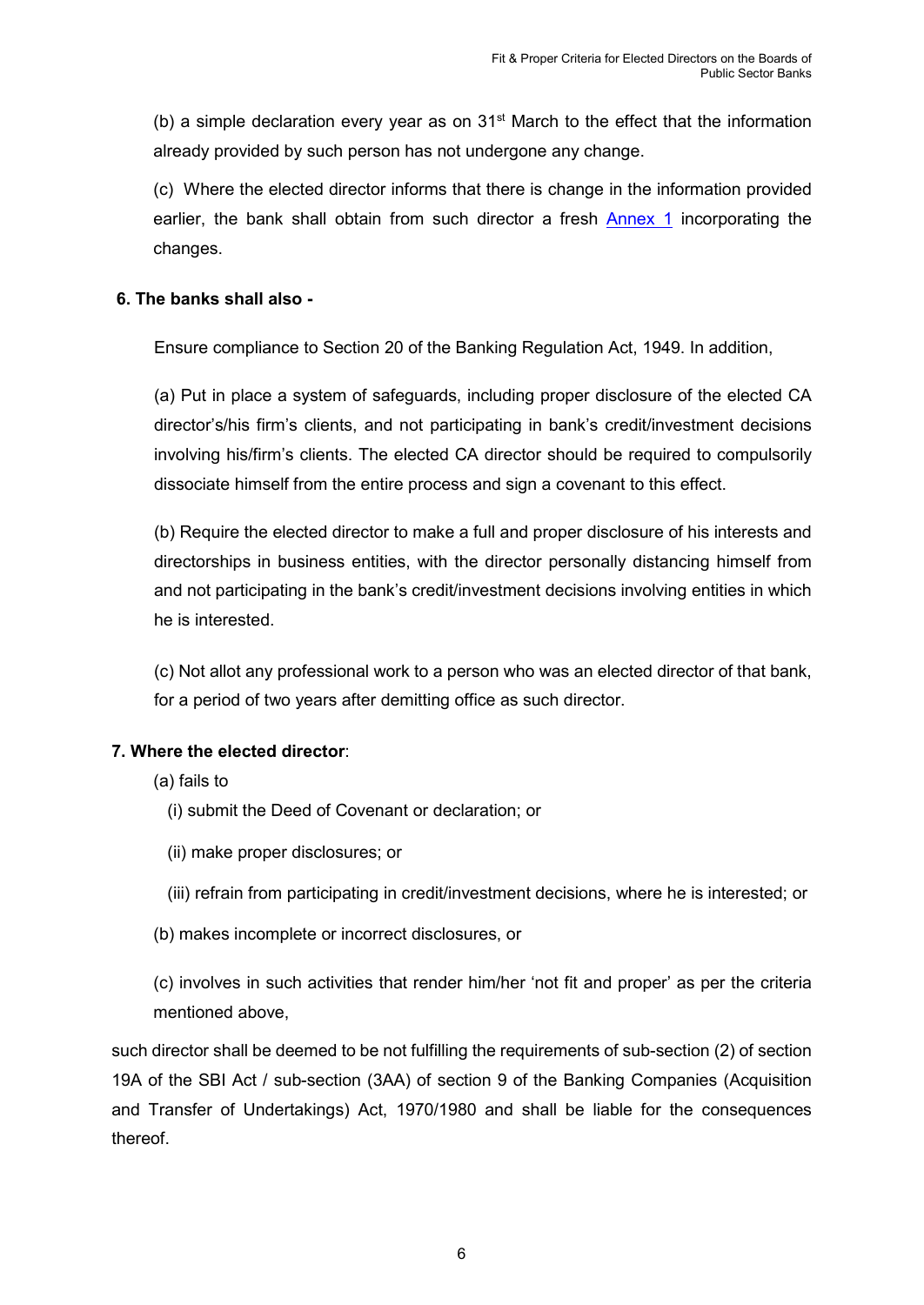**8.** The Committee shall adopt the revised criteria stated above while scrutinizing the nomination of candidates seeking election as new directors (appointment/re-appointment). However, existing elected directors may be allowed to complete their current terms as per the pre-revised criteria.

# **CHAPTER – III INTERPRETATIONS AND REPEAL**

### **9. Interpretations:**

For the purpose of giving effect to the provisions of these Directions, the Reserve Bank may, if it considers necessary, issue necessary clarifications in respect of any matter covered herein and the interpretation of any provision of these Directions given by the Reserve Bank shall be final and binding on all the parties concerned.

### **10. Repeal:**

With the issue of these Directions, the instructions/guidelines contained in the following circulars issued by the Reserve Bank stand repealed.

- a) [DBOD. No. BC.No.47/29.39.001/2007-08 dated November 1, 2007](https://www.rbi.org.in/Scripts/NotificationUser.aspx?Id=3916&Mode=0) on 'Fit and proper' criteria for elected directors on the boards of nationalised banks.
- b) [DBOD. No. BC.No. 50/29.39.001/2007-08 dated November 14, 2007](https://www.rbi.org.in/Scripts/NotificationUser.aspx?Id=3935&Mode=0) on 'Fit and proper' criteria for elected directors on the boards of Associate Banks of SBI.
- c) DBOD. No. BC.No. 54/29.39.001/2011-12 dated November 21, 2011 on 'Fit and proper' criteria for elected directors on the board of SBI.
- d) DBOD. No. BC.No. 56/29.39.001/2011-12 dated November 21, 2011 on 'Fit and proper' criteria for elected directors on the board of IDBI Bank Limited.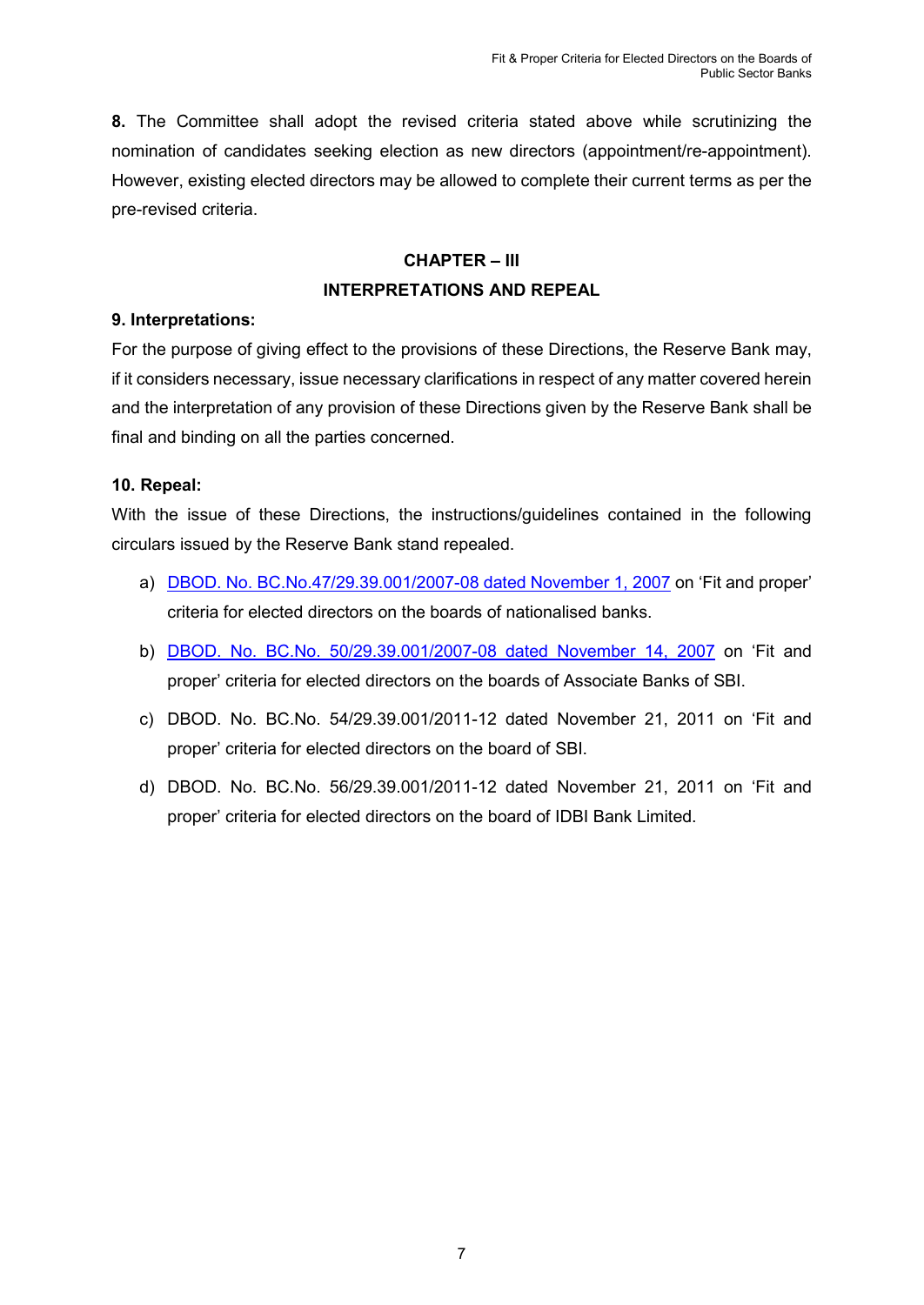# **Annex 1**

# Name of Bank: \_\_\_\_\_\_\_\_\_\_\_\_\_\_\_\_\_\_\_\_\_\_\_\_\_\_\_\_\_\_\_\_\_\_\_

# <span id="page-26-0"></span>**'Declaration and Undertaking' by a proposed Director/ MD & CEO/ CEO (with appropriate enclosures)**

| <b>Sr No</b>  | <b>Particulars</b>                              |                   | <b>Information Disclosed</b>                 |  |
|---------------|-------------------------------------------------|-------------------|----------------------------------------------|--|
|               | <b>I. Personal Details</b>                      |                   |                                              |  |
| $\mathbf 1$ . | Name in full                                    | <b>First Name</b> | Middle Name Last Name                        |  |
|               |                                                 |                   |                                              |  |
| 2.            | Father's name                                   |                   |                                              |  |
| 3.            | Gender (M/F/others)                             |                   |                                              |  |
| 4.            | Present address                                 |                   |                                              |  |
| 5.            | E-mail address & alternate e-mail address:      |                   |                                              |  |
|               | Telephone Number with STD code:                 |                   |                                              |  |
|               | Mobile Number:                                  |                   |                                              |  |
| 6.            | Nationality                                     |                   |                                              |  |
| 7.            | Date of Birth (dd/mm/yyyy) and Age              |                   | $-1 - 1 - 1 - - -$ Age: - - years - - months |  |
| 8.            | <b>Educational qualifications</b>               |                   |                                              |  |
| 9.            | Director Identification Number (DIN)            |                   |                                              |  |
| 10.           | Aadhaar Number (Optional)                       |                   |                                              |  |
| 11.           | (a) Permanent Account Number (PAN)              |                   |                                              |  |
|               | (b) Charge where the proposed director is       | Date of filing    | Amount of tax paid (INR)                     |  |
|               | Tax<br>assessed<br>(Income<br>to<br>tax         |                   |                                              |  |
|               | jurisdiction)/name<br>address<br>and<br>of      |                   |                                              |  |
|               | Income Tax Circle/Ward                          |                   |                                              |  |
|               | (c) Details of filing of return(s) and payment  |                   |                                              |  |
|               | of taxes for past 3 years                       |                   |                                              |  |
| 12.           | Permanent address                               |                   |                                              |  |
| 13.           | Details in the form of a brief write up on the  |                   |                                              |  |
|               | relevant knowledge or experience in respect     |                   |                                              |  |
|               | of one or more of the matters namely            |                   |                                              |  |
|               | accountancy, agriculture and rural economy,     |                   |                                              |  |
|               | banking, co-operation, economics, finance,      |                   |                                              |  |
|               | scale industry,<br>information<br>law,<br>small |                   |                                              |  |
|               | technology,<br>settlement<br>payment<br>and     |                   |                                              |  |
|               | systems,<br>human<br>risk<br>resources,         |                   |                                              |  |
|               | management, business management or any          |                   |                                              |  |
|               | other matter the special knowledge of and       |                   |                                              |  |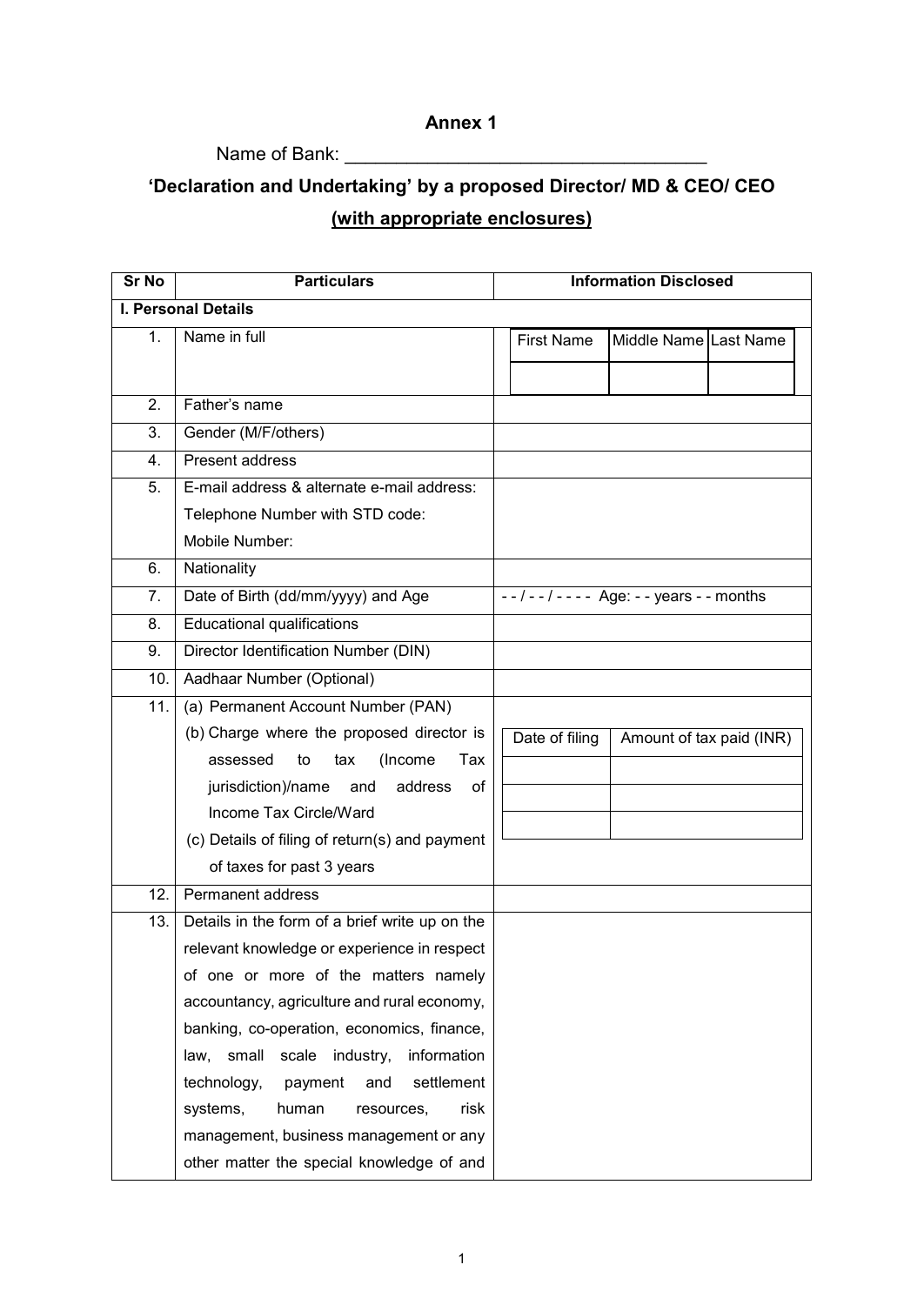| <b>Sr No</b> | <b>Particulars</b>                              |             | <b>Information Disclosed</b> |        |                  |
|--------------|-------------------------------------------------|-------------|------------------------------|--------|------------------|
|              | practical experience of which would in the      |             |                              |        |                  |
|              | opinion of the Reserve Bank be useful to the    |             |                              |        |                  |
|              | Banking Company.                                |             |                              |        |                  |
| 14.          | Present occupation (designation, name of        |             |                              |        |                  |
|              | the organisation and brief write-up on          |             |                              |        |                  |
|              | experience)                                     |             |                              |        |                  |
| 15.          | Previous occupation covering minimum of         |             |                              |        |                  |
|              | past ten years, with complete address of the    |             |                              |        |                  |
|              | organisation(s) worked in, date of joining,     |             |                              |        |                  |
|              | of relieving<br>(including<br>date<br>reasons), |             |                              |        |                  |
|              | designation, etc.                               |             |                              |        |                  |
| 16.          | In case a Chartered Accountant, indicate the    |             |                              |        |                  |
|              | following:                                      |             |                              |        |                  |
|              | (a) Membership Number of Institute of           |             |                              |        |                  |
|              | Chartered Accountants of India (ICAI):          |             |                              |        |                  |
|              | (b) Date of registration with the ICAI:         |             |                              |        |                  |
|              | (c) Name and Address of the registered          |             |                              |        |                  |
|              | $firm/s$ :                                      |             |                              |        |                  |
|              | (d) Details<br>of the Audit(s)<br>presently     |             |                              |        |                  |
|              | undertaken by the firm(s) or by you:            |             |                              |        |                  |
| 17.          | Name of the banker(s) with Branch and           |             |                              |        |                  |
|              | (savings/current/loan<br>Numbers<br>Account     | <b>Bank</b> | <b>Branch</b>                | Type   | $\overline{A/c}$ |
|              | accounts) where you are a primary account       | Name        |                              | of A/c | Number           |
|              | holder:                                         |             |                              |        |                  |
| 18.          | Details of shareholding, if held in any entity, |             |                              |        |                  |
|              | either in physical or dematerialized form, by   |             |                              |        |                  |
|              | you, spouse, and your minor child.              |             |                              |        |                  |
|              | (attach demat/shareholding certificate)         |             |                              |        |                  |
| 19.          | information<br>other<br>relevant<br>Any<br>to   |             |                              |        |                  |
|              | directorship of the bank:                       |             |                              |        |                  |
|              | II. Relevant Relationships of proposed director |             |                              |        |                  |
| 20.          | List of relatives, [Refer Section 2(77) of the  |             |                              |        |                  |
|              | Companies Act, 2013 and Rule 4 of the           |             |                              |        |                  |
|              | Companies (Specification of Definition)         |             |                              |        |                  |
|              | Rules, 2014] if any, who are connected with     |             |                              |        |                  |
|              | any bank:                                       |             |                              |        |                  |
| 21.          | List of entities in which:                      |             |                              |        |                  |
|              | (a) interested [Refer Section 184 of the        |             |                              |        |                  |
|              | Companies Act, 2013]:                           |             |                              |        |                  |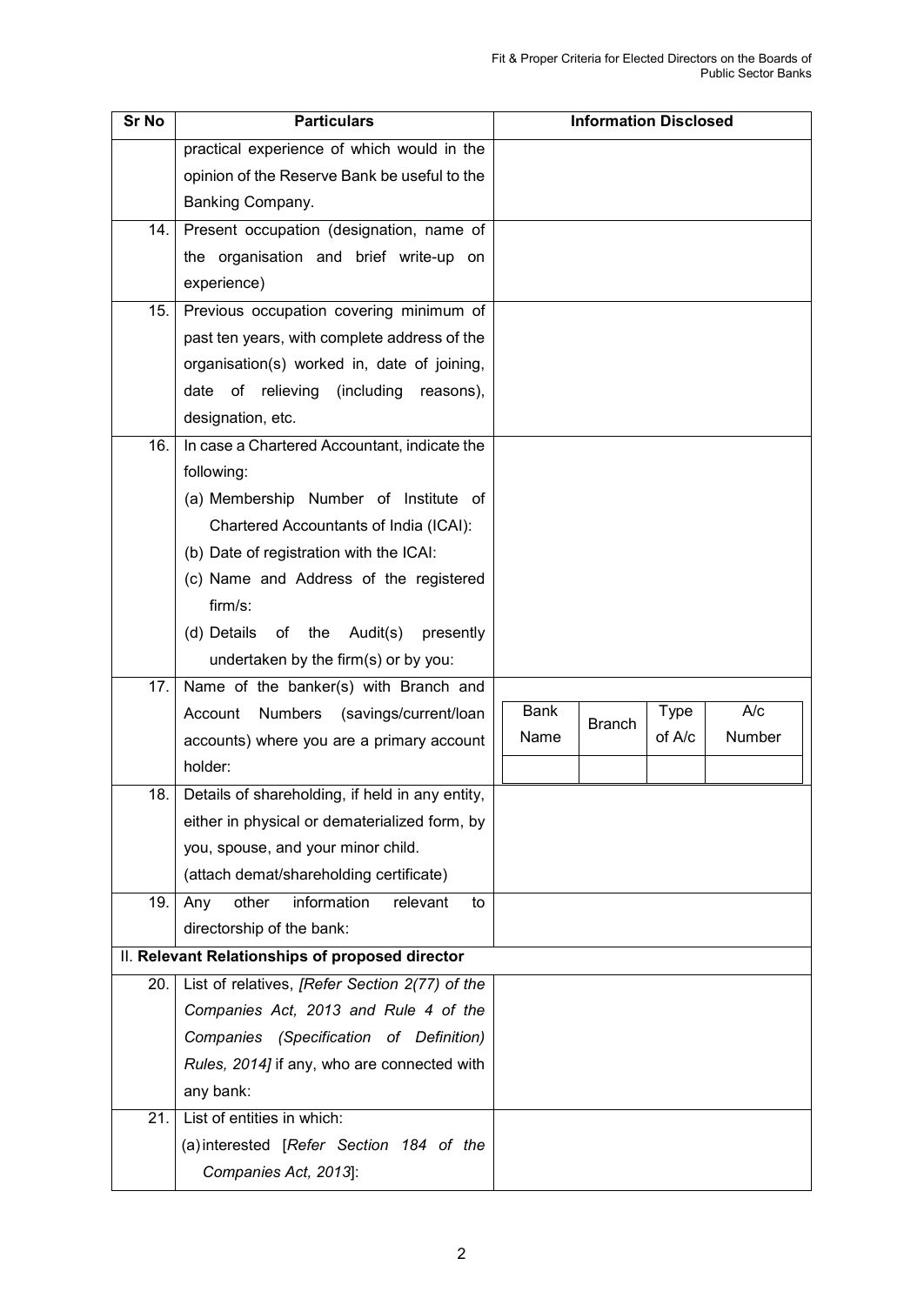| <b>Sr No</b> | <b>Particulars</b>                                   | <b>Information Disclosed</b>  |
|--------------|------------------------------------------------------|-------------------------------|
|              | (b) beneficial ownership [Refer Section 89 of        |                               |
|              | Companies Act, 2013 as also the                      |                               |
|              | <b>Beneficial</b><br>applicable<br>Significant       |                               |
|              | <b>Ownership Rules of MCA]:</b>                      |                               |
|              | (c) Trustee (also<br>mention<br>other<br>any         |                               |
|              | relationship with reference to a trust):             |                               |
| 22.          | List of entities, existing and proposed, in          | Name of the company / firm    |
|              | which holding substantial interest within the        | Country of incorporation      |
|              | meaning of Section 5(ne) <sup>4</sup> of the Banking | Number of shares              |
|              | Regulation Act, 1949.                                | Face Value of each share      |
|              |                                                      | Total face value of share     |
|              |                                                      | holding                       |
|              |                                                      | Shareholding as % of total    |
|              |                                                      | Paid up Capital               |
|              |                                                      | <b>Beneficial interest</b>    |
|              |                                                      | (in value as well as % terms) |
|              |                                                      | Whether the entity is a       |
|              |                                                      | Section 8 Company under       |
|              |                                                      | Companies Act, 2013           |
| 23.          | Details of holdings in entities incorporated         |                               |
|              | abroad and having a place of business in             |                               |
|              | India.                                               |                               |
| 24.          | Name of Bank/NBFC/any other company in               |                               |
|              | which currently or in the past a member of           |                               |
|              | the Board/ Advisor etc. (giving details of           |                               |
|              | period during which such office is being/ was        |                               |
|              | held).                                               |                               |
| 25.          | If connected with any entity undertaking hire        |                               |
|              | purchase, financing, investment, leasing             |                               |
|              | and other para banking activities (nature of         |                               |
|              | association to be mentioned),<br>details             |                               |
|              | thereof.                                             |                               |
| 26.          | If a stock broker or connected with any entity       |                               |
|              | engaged in share broking activities, details         |                               |
|              | thereof.                                             |                               |

<span id="page-28-0"></span> <sup>4</sup> *substantial interest" (i) in relation to a company, means the holding of a beneficial interest by an individual or his spouse or minor child, whether singly or taken together, in the shares thereof, the amount paid up on which exceeds five lakhs of rupees or ten percent of the paid-up capital of the company, whichever is less; (ii) in relation to a firm, means the beneficial interest held therein by an individual or his spouse or minor child, whether singly or taken together, which represents more than ten per cent of the total capital subscribed by all the partners of the said firm.*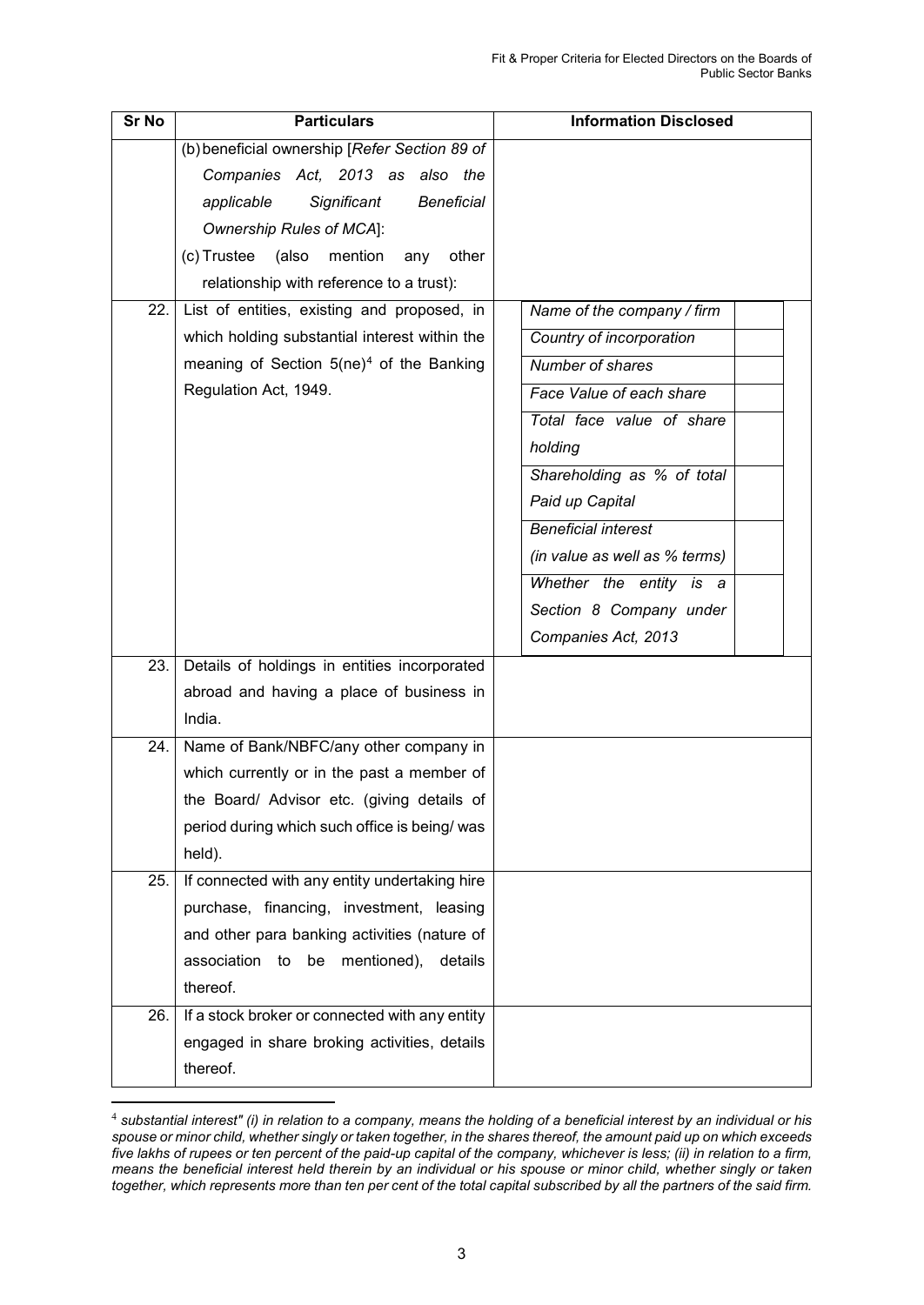| <b>Sr No</b> | <b>Particulars</b>                                     | <b>Information Disclosed</b> |
|--------------|--------------------------------------------------------|------------------------------|
| 27.1         | Details of fund and non-fund-based facilities,         |                              |
|              | if any, presently availed in person and/or by          |                              |
|              | entities listed in (21) to (26) above.                 |                              |
| 28.          | Cases, if any, where as an individual or the           |                              |
|              | entities listed at (21) to (26) above have             |                              |
|              | defaulted or declared as willful defaulter in          |                              |
|              | the past in respect of credit facilities               |                              |
|              | obtained from a bank/NBFC/any other                    |                              |
|              | lending institution.                                   |                              |
|              | III. Records of professional achievements              |                              |
| 29. l        | Professional achievements relevant for the             |                              |
|              | directorship.                                          |                              |
|              | IV. Proceedings, if any, against the proposed director |                              |
| 30.1         | member of a<br>(a) As<br>professional<br>a             |                              |
|              | association/body, details of disciplinary              |                              |
|              | action, if any, pending or commenced or                |                              |
|              | resulting in conviction in the past or                 |                              |
|              | whether been banned from entry at any                  |                              |
|              | profession/ occupation at any time,                    |                              |
|              | details thereof.                                       |                              |
|              | (b) If subject of any written complaint or             |                              |
|              | accusation<br>regarding<br>individual                  |                              |
|              | professional conduct or activities, details            |                              |
|              | thereof.                                               |                              |
| 31.          | Details of prosecution, if any, pending or             |                              |
|              | commenced or resulting in conviction of self           |                              |
|              | or the entities listed at (21) to (26) above for       |                              |
|              | violation of economic laws and regulations.            |                              |
| 32.          | Details of criminal prosecution, if any,               |                              |
|              | pending or commenced or resulting in                   |                              |
|              | conviction.                                            |                              |
| 33.          | If indulged in any breach of AML/CFT                   |                              |
|              | guidelines, details thereof.                           |                              |
| 34.          | If attracting any of the disqualifications             |                              |
|              | envisaged under Section 164 of the                     |                              |
|              | Companies Act, 2013, details thereof.                  |                              |
| 35.          | If adjudicated insolvent or has suspended              |                              |
|              | payment or has compounded with creditors,              |                              |
|              | details thereof.                                       |                              |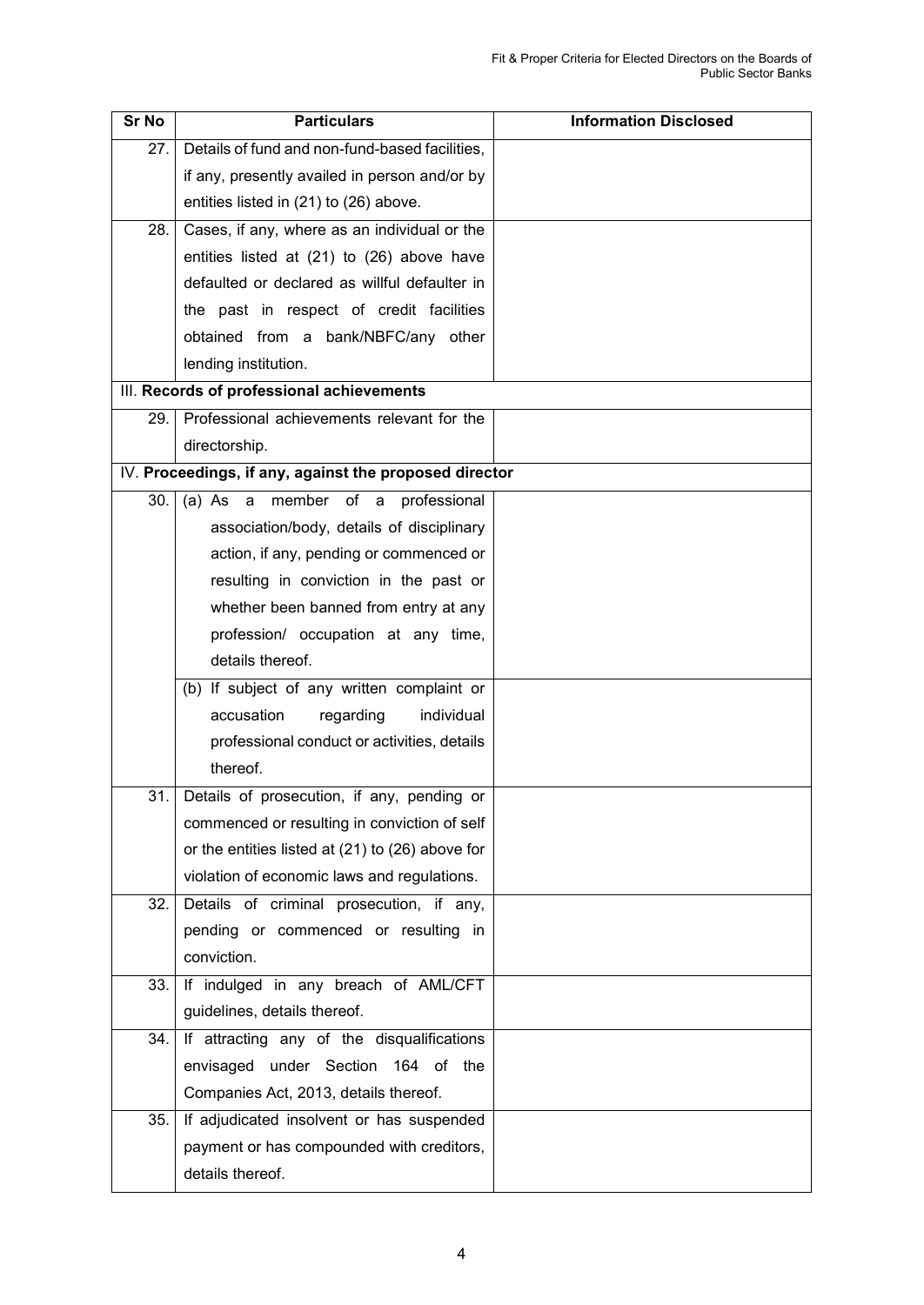| <b>Sr No</b> | <b>Particulars</b>                              | <b>Information Disclosed</b> |
|--------------|-------------------------------------------------|------------------------------|
| 36.          | If found to be of unsound mind and stands       |                              |
|              | so declared by a competent Court, details       |                              |
|              | thereof.                                        |                              |
| 37.          | (a) If convicted by a Criminal Court of an      |                              |
|              | offence which involves moral turpitude          |                              |
|              | or otherwise, details thereof.                  |                              |
|              | (b) If convicted by any Court of law, details   |                              |
|              | thereof?                                        |                              |
| 38.          | If holding any office of profit under any       |                              |
|              | nationalised bank or State Bank of India,       |                              |
|              | except for holding the post of a whole-time     |                              |
|              | director, details thereof.                      |                              |
| 39.          | If as an individual or any of the entities at   |                              |
|              | (21) to (26) above have been subject to any     |                              |
|              | investigation/vigilance/ matters of enquiry     |                              |
|              | from any of the previous employers or           |                              |
|              | government departments or agency, details       |                              |
|              | thereof.                                        |                              |
| 40.          | If found guilty of violation of rules/          |                              |
|              | regulations/ legislative requirements by        |                              |
|              | customs/ excise/ income<br>tax/<br>foreign      |                              |
|              | exchange/ other revenue authorities, details    |                              |
|              | thereof.                                        |                              |
| 41.          | reprimanded,<br>lf<br>censured,<br>restricted,  |                              |
|              | suspended, barred, enjoined, or otherwise       |                              |
|              | sanctioned by any regulator such as SEBI,       |                              |
|              | IRDAI,<br><b>PFRDA</b><br>professional<br>etc., |                              |
|              | organisation, government agency, or court       |                              |
|              | professional<br>because<br>of<br>conduct<br>or  |                              |
|              | activities, details thereof.                    |                              |
|              | (Though it shall not be necessary for a         |                              |
|              | candidate to mention in the column about        |                              |
|              | orders and findings which have been later on    |                              |
|              | reversed/ set aside in toto, it would be        |                              |
|              | necessary to make a mention of the same,        |                              |
|              | in case the reversal/ setting aside is on       |                              |
|              | technical reasons like limitation or lack of    |                              |
|              | jurisdiction, and not on merit. If the order is |                              |
|              | temporarily stayed and the appellate/court      |                              |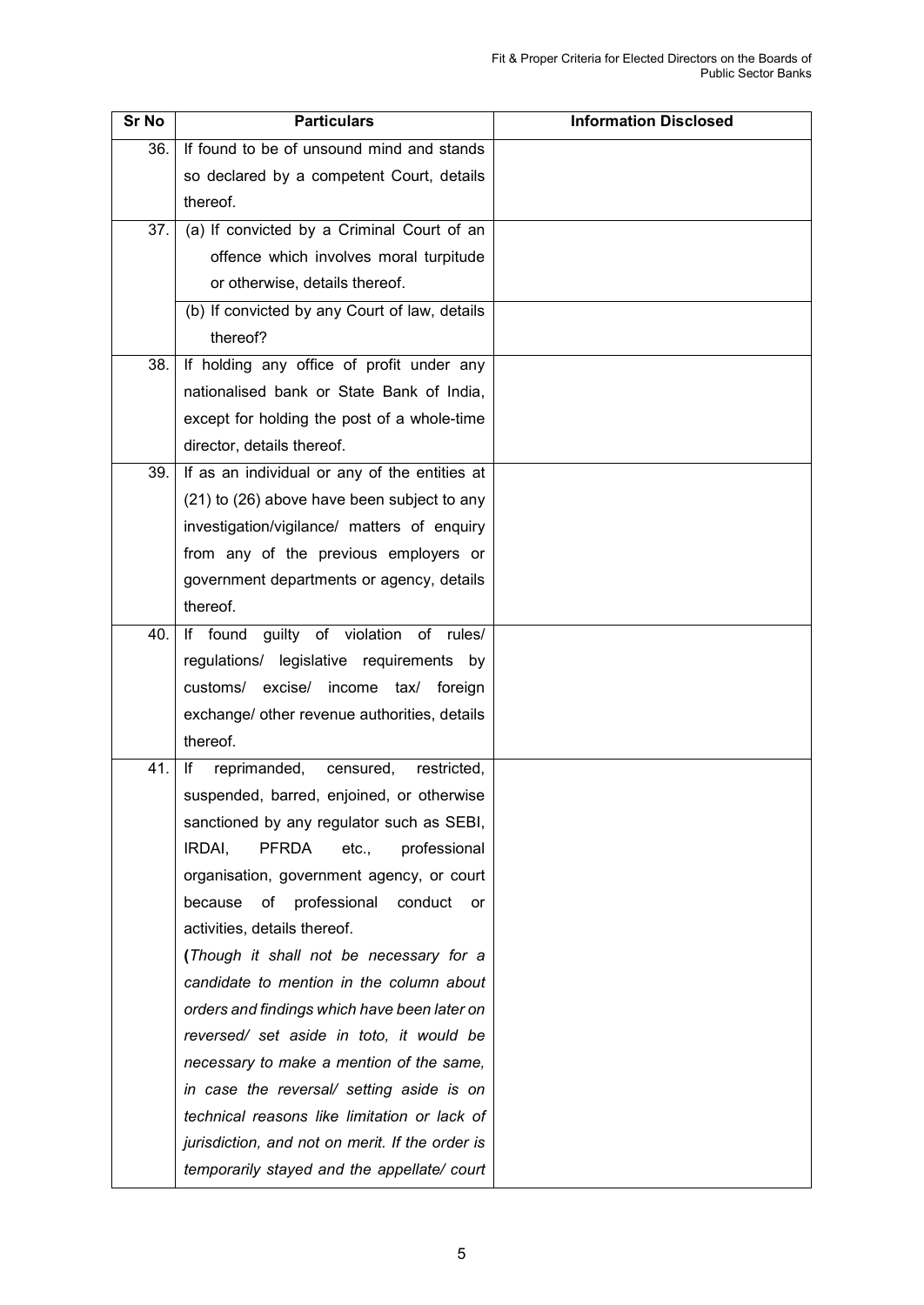| <b>Sr No</b> | <b>Particulars</b>                                                                                   | <b>Information Disclosed</b>              |
|--------------|------------------------------------------------------------------------------------------------------|-------------------------------------------|
|              | proceedings are pending, the same also                                                               |                                           |
|              | should be mentioned).                                                                                |                                           |
|              | <b>V. General Information</b>                                                                        |                                           |
| 42. l        | If a professional like Chartered Accountant,                                                         |                                           |
|              | Advocate etc. and presently undertaking/                                                             |                                           |
|              | undertaken any professional work in any                                                              |                                           |
|              | bank, provide details thereof including the                                                          |                                           |
|              | name of the bank and period of association                                                           |                                           |
|              | with the bank.                                                                                       |                                           |
| 43.          | If a sitting MP/MLA/MLC or holding political                                                         |                                           |
|              | position<br>in<br>Municipal<br>Corporation<br>or                                                     |                                           |
|              | Municipality or other local bodies, provide                                                          |                                           |
|              | details thereof.                                                                                     |                                           |
|              | VI. In the interest of disclosure and transparency,                                                  |                                           |
|              | should there be any other information relevant for                                                   |                                           |
|              | assessing 'fit and proper', provide details thereof.                                                 |                                           |
|              | Undertaking                                                                                          |                                           |
|              | I confirm that the above information is to the best of my knowledge and belief, true and complete. I |                                           |
|              | undertake to keep the bank fully informed, as soon as possible, of all events which take place after |                                           |
|              | my appointment which are relevant to the information provided above.                                 |                                           |
|              | I also undertake to execute a 'Deed of Covenant' as required to be executed with the bank.           |                                           |
|              |                                                                                                      |                                           |
|              | Place:                                                                                               | Signature of proposed Director/ MD & CEO/ |
|              |                                                                                                      | CEO                                       |
|              | Date :                                                                                               |                                           |
|              |                                                                                                      |                                           |
|              | <b>Remarks</b><br><b>Nomination</b><br><b>of</b><br>and                                              |                                           |
|              | <b>Remuneration Committee</b><br>(NRC)<br>οf                                                         |                                           |
|              | having satisfied itself that the above                                                               |                                           |
|              | information is true and complete.                                                                    |                                           |
|              |                                                                                                      |                                           |
|              | Place:                                                                                               | Signature of the Chair of the NRC         |
|              |                                                                                                      |                                           |
|              | Date:                                                                                                |                                           |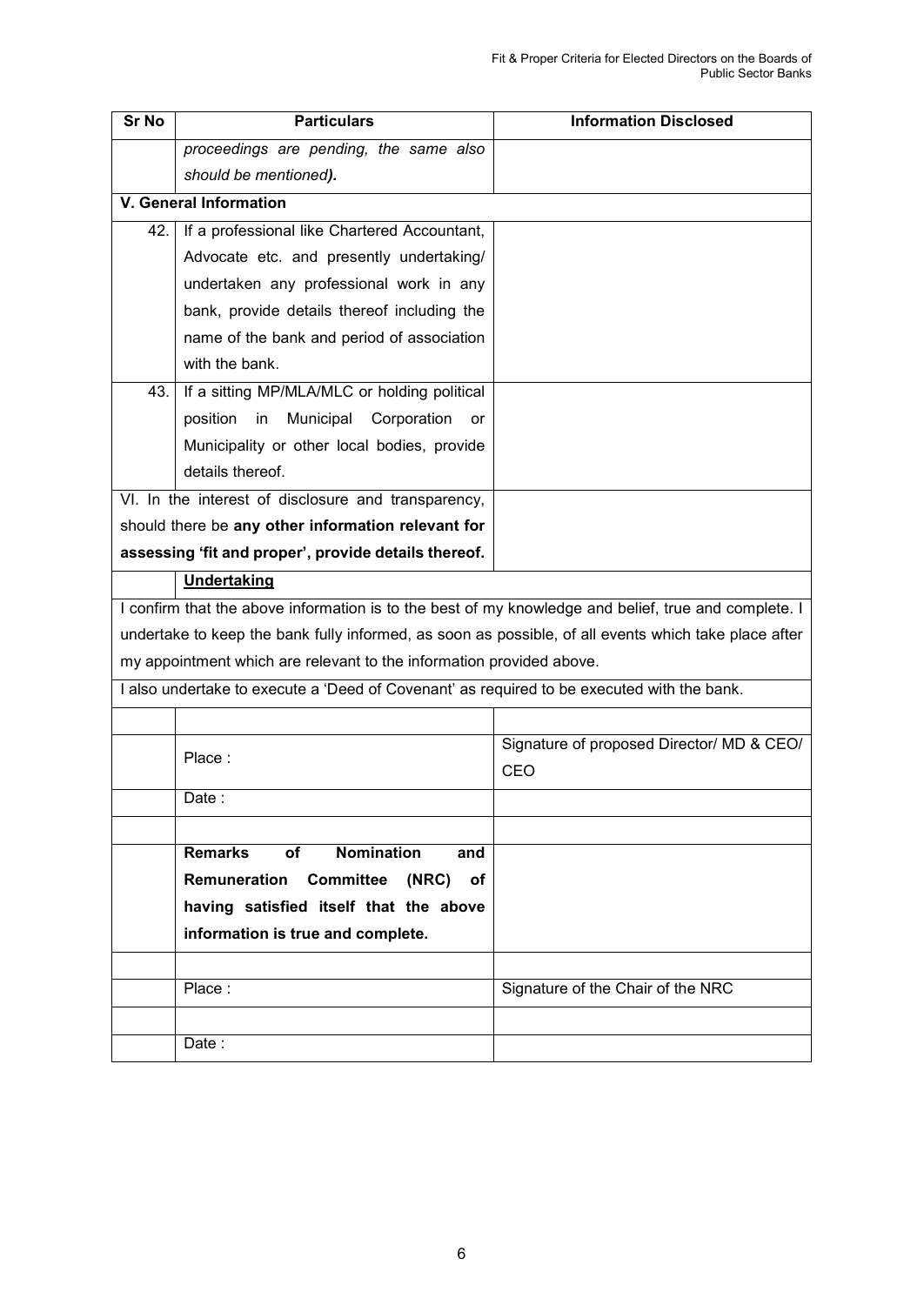### **Annex 2**

#### **FORM OF DEED OF COVENANTS WITH A DIRECTOR**

<span id="page-32-0"></span>THIS DEED OF COVENANTS is made this \_\_\_\_\_\_ day of \_\_\_\_\_\_Two thousand \_\_\_\_\_ BETWEEN<br>\_\_\_\_\_\_\_\_\_\_\_\_\_\_\_, having its registered office at \_\_\_\_\_\_\_\_\_\_\_(hereinafter called the 'Bank') of the one part and The between the contract of the inducturity is made this the contract of the contract of the one part and the 'Bank') of the one part and  $Mr$ . (Ms. Mr. Chicago and the Sainty of the Sainty of the Sainty of the other part.

#### WHEREAS

A. The director has been appointed as a director on the Board of Directors of the Bank (hereinafter called 'the Board') and is required as a term of his / her appointment to enter into a Deed of Covenants with the Bank.

B. The director has agreed to enter into this Deed of Covenants, which has been approved by the Board, pursuant to his said terms of appointment.

NOW IT IS HEREBY AGREED AND THIS DEED OF COVENANTS WITNESSETH AS FOLLOWS:

1. The director acknowledges that his / her appointment as director on the Board of the Bank is subject to applicable laws and regulations including the Memorandum and Articles of Association of the Bank and the provisions of this Deed of Covenants.

2. The director covenants with the Bank that:

(i) The director shall disclose to the Board the nature of his / her interest, direct or indirect, if he / she has any interest in or is concerned with a contract or arrangement or any proposed contract or arrangement entered into or to be entered into between the Bank and any other person, immediately upon becoming aware of the same or at meeting of the Board at which the question of entering into such contract or arrangement is taken into consideration or if the director was not at the date of that meeting concerned or interested in such proposed contract or arrangement, then at the first meeting of the Board held after he / she becomes so concerned or interested and in case of any other contract or arrangement, the required disclosure shall be made at the first meeting of the Board held after the director becomes concerned or interested in the contract or arrangement.

(ii) The director shall disclose by general notice to the Board his / her other directorships, his / her memberships of bodies corporate, his / her interest in other entities and his / her interest as a partner or proprietor of firms and shall keep the Board apprised of all changes therein.

(iii) The director shall provide to the Bank a list of his / her relatives as defined in the Companies Act, 2013 and rule 4 of the Companies (specification of definition) rules, 2014 and to the extent the director is aware directorships and interests of such relatives in other bodies corporate, firms and other entities.

(iv) The director shall in carrying on his / her duties as director of the Bank:

(a) use such degree of skill as may be reasonable to expect from a person with his / her knowledge or experience;

(b) in the performance of his / her duties take such care as he / she might be reasonably expected to take on his / her own behalf and exercise any power vested in him / her in good faith and in the interests of the Bank;

(c) shall keep himself / herself informed about the business, activities and financial status of the Bank to the extent disclosed to him / her;

(d) attend meetings of the Board and Committees thereof (collectively for the sake of brevity hereinafter referred to as ' Board ') with fair regularity and conscientiously fulfil his / her obligations as director of the Bank;

(e) shall not seek to influence any decision of the Board for any consideration other than in the interests of the Bank;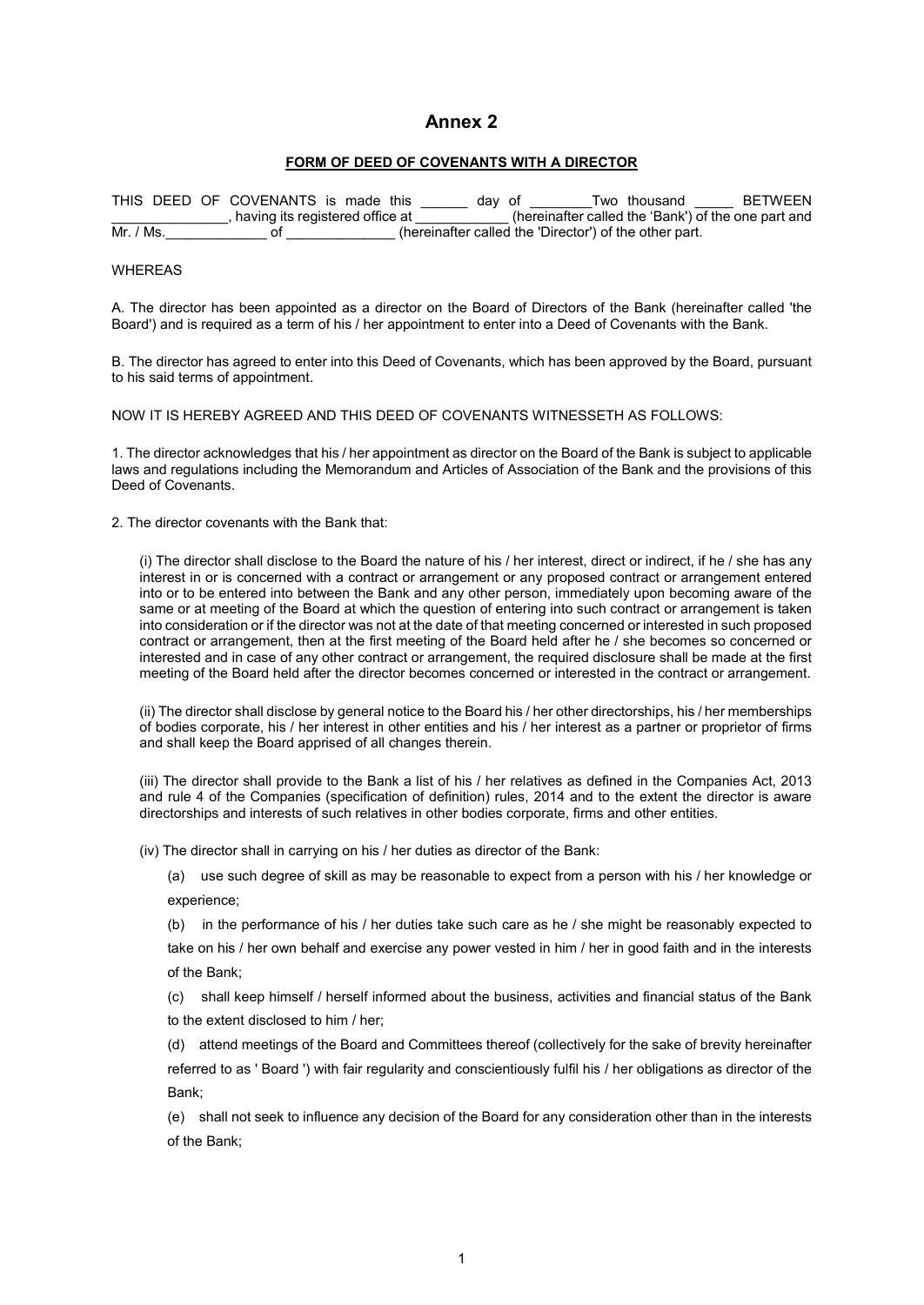(f) shall bring independent judgment to bear on all matters affecting the Bank brought before the Board including but not limited to statutory compliances, performance reviews, compliances with internal control systems and procedures, key executive appointments and standards of conduct;

(g) shall in exercise of his / her judgment in matters brought before the Board or entrusted to him / her by the Board be free from any business or other relationship which could materially interfere with the exercise of his / her independent judgment; and

(h) shall express his / her views and opinions at Board meetings without any fear or favour and without any influence on exercise of his / her independent judgment;

(v) The director shall have:

(a) fiduciary duty to act in good faith and in the interests of the Bank and not for any collateral purpose; (b) duty to act only within the powers as laid down by the Bank's Memorandum and Articles of Association and by applicable laws and regulations; and

(c) duty to acquire proper understanding of the business of the Bank.

(vi) The director shall:

(a) not evade responsibility in regard to matters entrusted to him / her by the Board;

(b) not interfere in the performance of their duties by the whole-time directors and other officers of the Bank and wherever the director has reasons to believe otherwise, he / she shall forthwith disclose his / her concerns to the Board; and

(c) not make improper use of information disclosed to him / her as a member of the Board for his / her or someone else's advantage or benefit and shall use the information disclosed to him / her by the Bank in his / her capacity as director of the Bank only for the purposes of performance of his / her duties as a director and not for any other purpose.

#### 3. The Bank covenants with the director that:

(i) the Bank shall apprise the director about :

(a) Board procedures including identification of legal and other duties of Director and required compliances with statutory obligations;

- (b) control systems and procedures;
- (c) voting rights at Board meetings including matters in which Director should not participate because

of his / her interest, direct or indirect therein;

- (d) qualification requirements and provide copies of Memorandum and Articles of Association;
- (e) corporate policies and procedures;
- (f) insider dealing restrictions;

(g) constitution of, delegation of authority to and terms of reference of various committees constituted by the Board;

- (h) appointments of Senior Executives and their authority;
- (i) remuneration policy,
- (j) deliberations of committees of the Board, and

(k) communicate any changes in policies, procedures, control systems, applicable regulations including Memorandum and Articles of Association of the Bank, delegation of authority, Senior Executives, etc. and appoint the compliance officer who shall be responsible for all statutory and legal compliance.

(ii) the Bank shall disclose and provide to the Board including the director all information which is reasonably required for them to carry out their functions and duties as a directors of the Bank and to take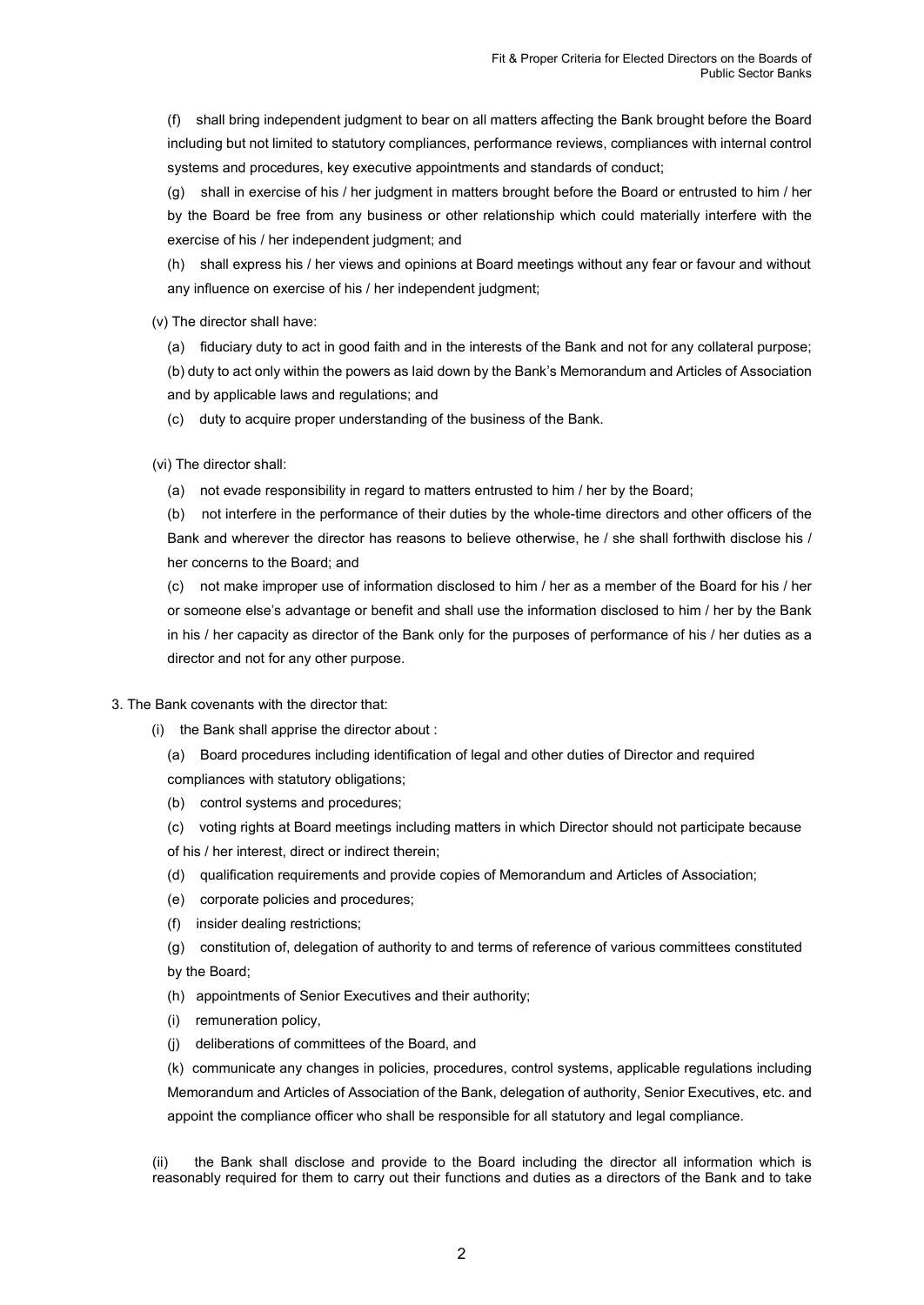informed decisions in respect of matters brought before the Board for its consideration or entrusted to the director by the Board or any committee thereof;

- (iii) the disclosures to be made by the Bank to the directors shall include but not be limited to the following
	- (a) all relevant information for taking informed decisions in respect of matters brought before the Board;
	- (b) Bank's strategic and business plans and forecasts;

:

- (c) organisational structure of the Bank and delegation of authority,
- (d) corporate and management controls and systems including procedures;
- (e) economic features and marketing environment,
- (f) information and updates as appropriate on Bank's products;
- (g) information and updates on major expenditure;
- (h) periodic reviews of performance of the Bank; and
- (i) report periodically about implementation of strategic initiatives and plans;

(iv) the Bank shall communicate outcome of Board deliberations to directors and concerned personnel and prepare and circulate minutes of the meeting of Board to directors in a timely manner and to the extent possible within two business days of the date of conclusion of the Board meeting; and

(v) advise the director about the levels of authority delegated in matters placed before the Board.

4. The Bank shall provide to the director periodic reports on the functioning of internal control system including effectiveness thereof.

5. The director shall not assign, transfer, sublet or encumber his / her office and his / her rights and obligations as director of the Bank to any third party provided that nothing herein contained shall be construed to prohibit delegation of any authority, power, function or delegation by the Board or any committee thereof subject to applicable laws and regulations including Memorandum and Articles of Association of the Bank.

6. The Chartered Accountant firm, in which the director is a partner, shall not undertake Statutory Central Audit in any public sector bank / shall not undertake Statutory Branch Audit or Concurrent Audit in the bank during current directorship of the bank.

7. The failure on the part of either party hereto to perform, discharge, observe or comply with any obligation or duty shall not be deemed to be a waiver thereof nor shall it operate as a bar to the performance, observance, discharge or compliance thereof at any time or times thereafter.

8. Any and all amendments and / or supplements and / or alterations to this Deed of Covenants shall be valid and effectual only if in writing and signed by the director and the duly authorized representative of the Bank.

9. This Deed of Covenants has been executed in duplicate and both the copies shall be deemed to be originals.

#### IN WITNESS WHEREOF THE PARTIES HAVE DULY EXECUTED THIS AGREEMENT ON THE DAY, MONTH AND YEAR MENTIONED ABOVE.

| For the Bank         | <b>Director</b> |
|----------------------|-----------------|
| <b>By</b>            |                 |
| Name:                | Name:           |
| Title:               |                 |
|                      |                 |
| In the presence of : |                 |
|                      |                 |
|                      | $\Omega$        |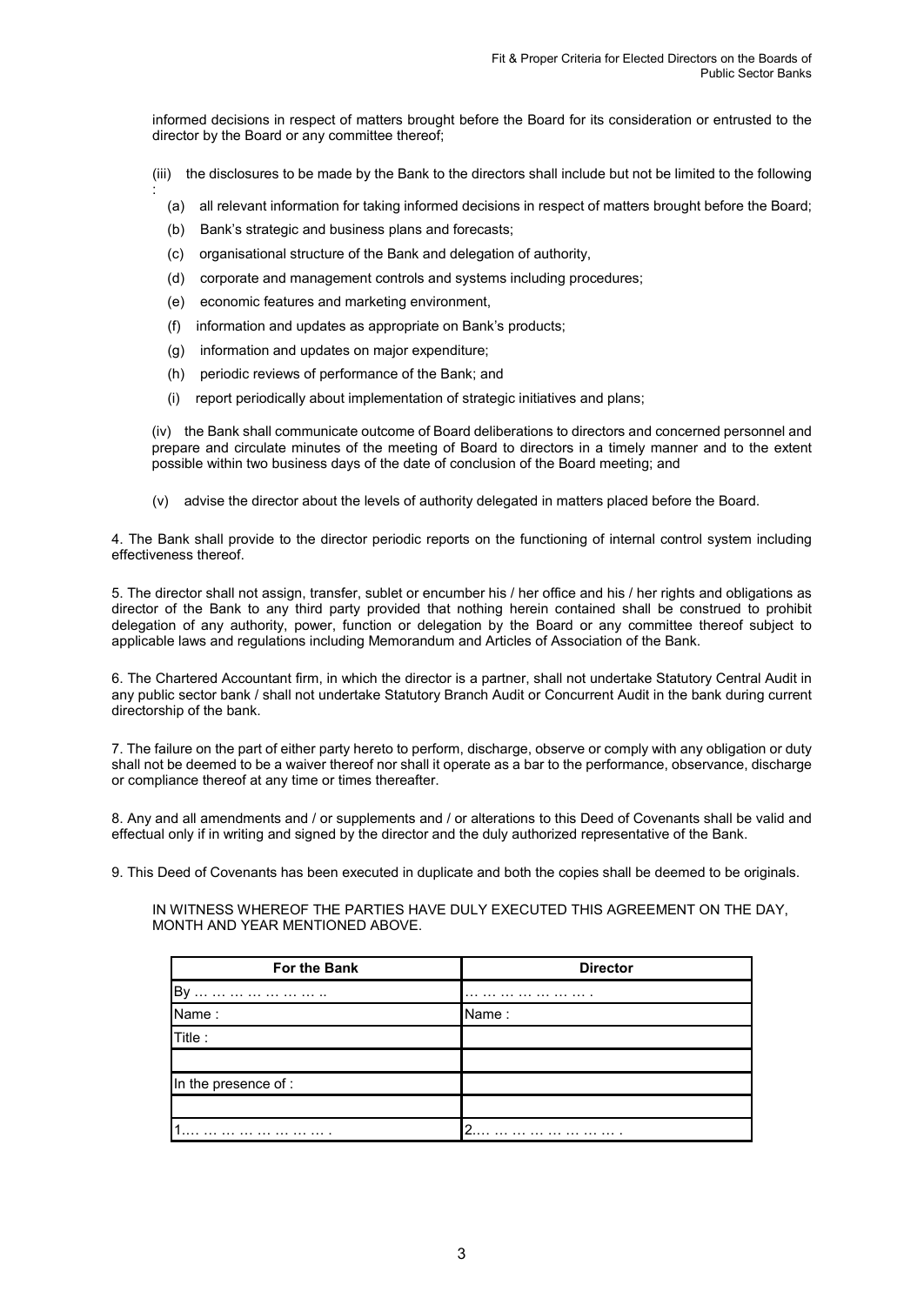

Ref.: 1. F.No.16/83/2013-BO.I of DFS, MoF, GOI dated 3rd September 2013

Ref.: 1. F.No.16/51/2012-BO.I of DFS, MoF, GOI dated 20<sup>th</sup> July, 2016 2. F.No.16/51/2012-BO.I of DFS, MoF, GOI dated 28<sup>th</sup> April, 2015

# **Guidelines for Selection of Part-time Non-official Director**

The following criteria may be adopted for nomination of part-time non-official directors (NOD) on the boards of public sector banks/financial institutions etc.

(I) GENERAL

1. Nominations will be made keeping in view the provisions of the relevant Acts/Rules.

2. The suitability of nominees may be assessed in terms of formal qualifications and expertise, track record, integrity etc. For assessing integrity and suitability, information on criminal records, financial position, civil actions undertaken to pursue personal debts, refused of admission to or expulsion from professional bodies, sanctions applied by regulators and similar bodies and previous questionable business practices etc. will be relied upon.

3. Persons with special academic training or practical experience in the fields of agriculture, rural economy, banking cooperation, economics, business management, human resources, finance, law, marketing, industry and IT will ordinarily be considered.

4. As far as possible representation may also be given to women and the persons belonging to SC/ST community.

# (II) EDUCATION

1. An NOD should at least be a graduate. Educational qualification may be relaxed with the approval of ACC in case of farmers, depositors and artisans.

# (III) AGE

1. The age of the Director, on the date of recommendation by Appointments Board, (should be between 35 years and 65 years. No further relaxation is desirable. However, the upper age limit may be relaxed only with the approval of the ACC and for reasons to be recorded by the Ministry).

# (IV) WORK EXPERIENCE

1. Professionals/ academicians should ordinarily have 10 years of work experience in the particular field.

# (v) DISQUALIFICATION

1. A director already on a Bank/FI, under any category, may not be considered for nomination as NOD on any other Bank/FI.

2. Persons connected with hire purchase, financing, investment, leasing and other para-banking activities, MPs, MLAs, MLCs and Stock Brokers will not be appointed as non-official directors on the Boards of Banks/FIs.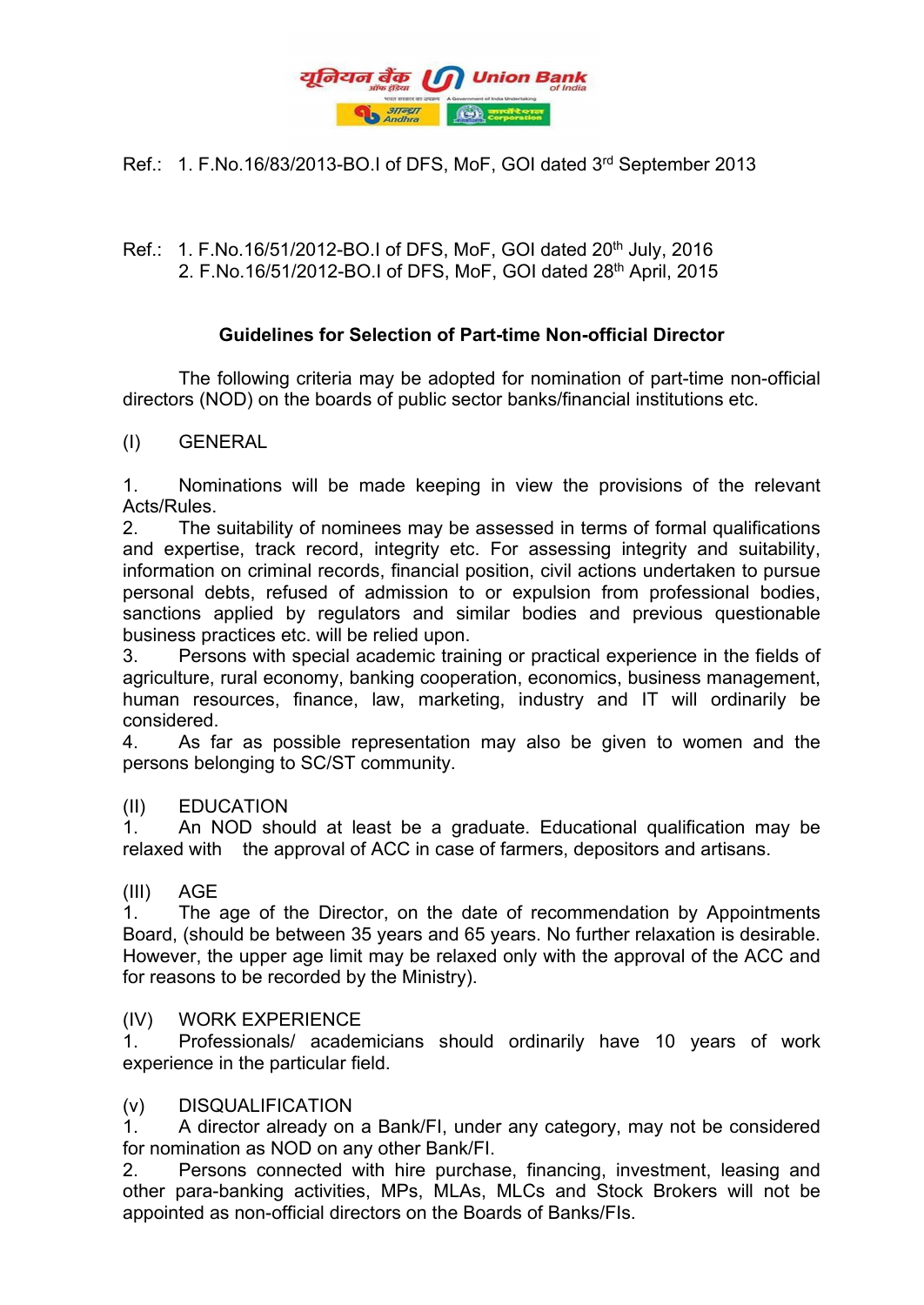

3. No person may be re-nominated as a NOD on the Board of a Bank/ FI on which he/she has served as Directors in the past under any category for two terms of six years whichever is longer.

4. An NOD would not be considered for nomination as a Director on the Board of a Bank/ FI if such Director has already been a NOD/shareholder-Director on the Board of any other Bank/FI for six years, whether continuously or intermittently, (The general rule of two terms for six years for Non-Official Directors should apply to the Directors appointed under CA category also).

### (VI) PROFESSIONAL RESRTICTION

1. NOD will not accept/will not be allotted any work of the Bank/FI for two years after demitting office as Director of that Bank/FI.

2. (During his term as NOD on any Bank, such Director will not undertake any professional work (statutory audit, concurrent audit, legal retainership or empanelment as a lawyer etc. ) in that Public Sector Bank. In the case of SBI, such restriction will cover Associate Banks as well. However, in respect of any other Bank/insurance company, the firm should be allowed to be engaged, provided the non official director recuses himself/herself from handing that part of the business of the firm, where there may be conflict of interest.)

3. If a person having professional relationship with Bank, including cooperative Bank, is selected for being nominated on the Board of any Bank, he will have to sever his connection with the Bank before such appointment.

4. Professionals shall not be nominated on the Board of PSB with which they have had a business relationship during the last 3 years before such nomination.

### (VII) REGIONAL REPRESENTATION

Effort should be made to ensure representation of all the six zones of the country-North, South, East, West, Central and North-East on the Boards of Public Sector Banks taken together.

Ref No.18(81)EO/2010(ACC) Dated:25.03.2015

Reference correspondence resting with the Department of Financial Services' communication No.16/51/2012-BO.I dated 19.11.2014.

2. The Appointments Committee of the Cabinet (ACC) HAS APPROVED THE FOLLOWING REVISED GUIDELINES FOR APPOINTMENT OF Non-Official Director (NoDs) in Public Sector Banks (PSBs) and Financial Institutions (FIs).

(i) Nomination will be made keeping in view the provisions of the relevant Act/Rules.

(ii) (a) Those interested can apply on Web Portal designated for the purpose. The format of the applications will be placed on the Portal and applicants would be asked to upload certificates relating to qualification and experience on the portal.

 (b) The data base so generated will be shared with the Search Committee constituted in DFS for shortlisting the candidate who have applied for the post of Non-Official Directors on the Web Portal of DFS.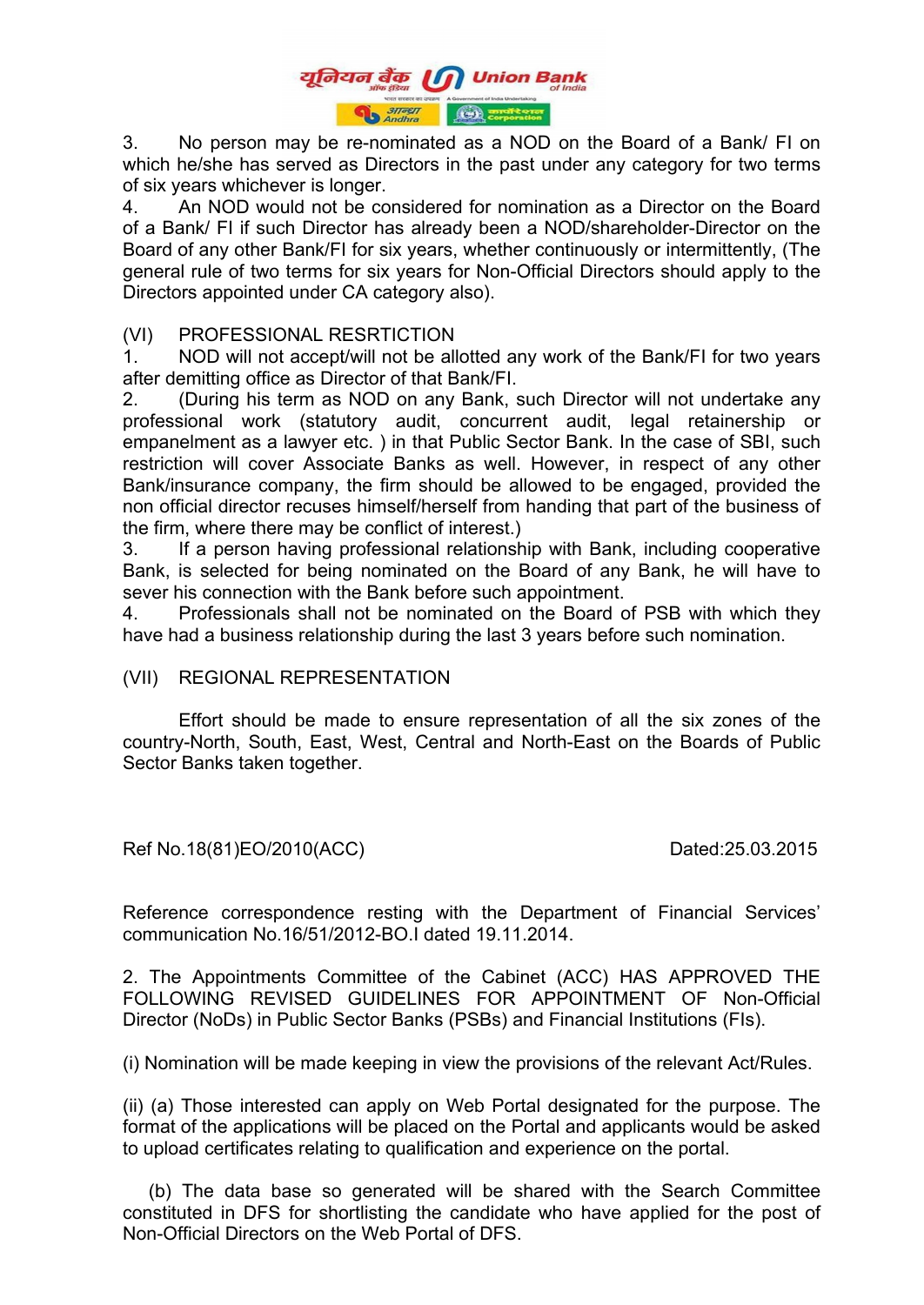

 (c) The Search Committee shall be chaired by Secretary, Department of Financial Services and will consist of Deputy Governor, Reserve Bank of India (to be nominated by Governor of RBI) and on outside Expert( to be nominated by ACC).

 (d) The Search Committee will be provided with the Bio-data of the persons who have applied for nomination as Non Official Directors(NoD) on the Board of Public Sector Banks, Insurance Companies, Financial Institutions Regional Local Boards of RBI/SBI.

 (e) The Search Committee will provide its recommendations to the Department periodically. The Search Committee may also consider names of outside candidates whose names are not available in the Data Base to ensure that the knowledge – skills required on the Board od a Bank are met by such names.

(iii) The suitability of persons to be considered for nomination as non – official Government Nominee Directors would be assessed in terms of qualifications and expertise, track record, integrity etc. For assessing integrity and suitability, information on criminal records, financial position, civil actions undertaken on pursue personal debts, sanctions applied by regulators and similar bodies and previous questionable business practices etc. will be relied upon.

(iv)The following categories of persons will be considered for appointment of Part-Time Non-Official Director on the Boards of Public Sector Banks/Reserve Bank of India/Financial Institutions/Public Sector Insurance Companies:

 a. Persons of eminence with special academic training or practical experience in the field of agriculture, rural economy banking, cooperation, economics, business management, human resources, finance, corporate law, Risk Management, industry and IT will ordinarily be considered. 20 years of industry experience at a senior position, established expertise in respective areas(Successfully led a reputed organization, brought turnaround in a failing organization) would be preferred.

 b. Retired senior Government officials with total experience of 20 years and minimum 10 years of experience at Joint Secretary and above level. Retired CMDs/EDs of Public Sector Banks after one year of retirement. The ex-CMDs/EDs will not be considered for appointment as NoD on the Board of the PSB from which they have retired. Serving CMDs/EDs of a PSB will not be considered for appointment as NoD on the Board of any other PSB.

 c. Academicians Directors of premier Management Banking Institutes and Professors having more than 20 years' experience.

 d. Chartered Accountants with 20 years' experience (excluding audit experience) would also be preferred.

 e. However, the experience criteria may be relaxed with the approval of the Finance Minister in exceptional cases based on merits of the case.

 f. Whatever possible representation may also be given to women and the persons belonging to SC/ST/OBC community.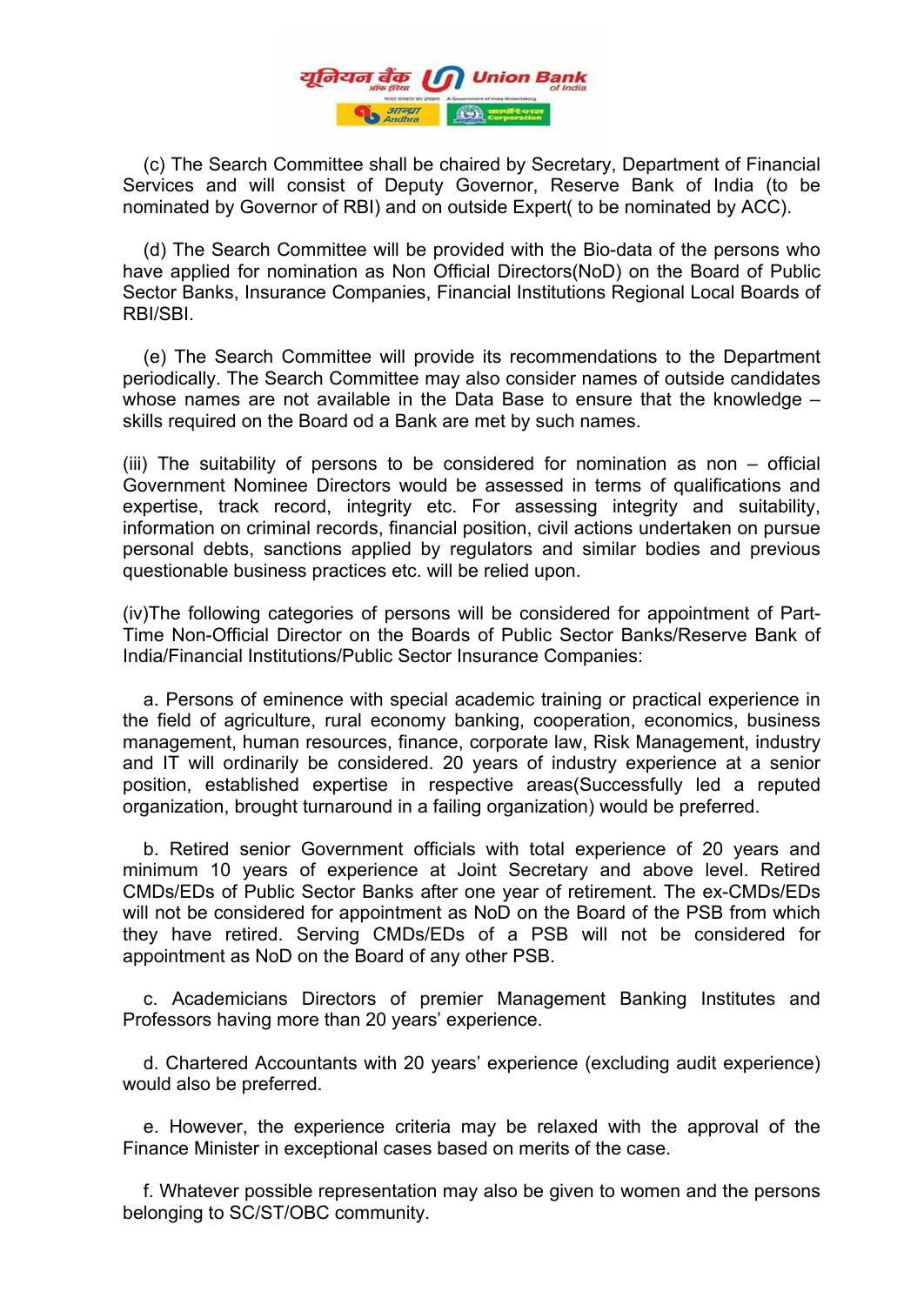

### (v) EDUCATION

An NoD should at least be a graduate in any stream preferably with specialization in Business Management, Risk Management, Finance, Human Resources and IT.

### (vi) AGE

The age of the Director, on the date of recommendation by Search Committee should not be more than 67 years.

### (vii) WORK EXPERIENCE

Professionals/academicians should ordinarily have 20 years of work experience in their particular field.

### (viii) DISQUALIFICATIONS

 (a) A Director already on a Bank/ Financial Institutions (FIS)/RBI/Insurance Company, under any category, may not be considered for nomination as NoD in any other Bank/FI/RBI/Insurance Company.

 (b) Persons connected with hire purchase, financing investment, leasing and other para-banking activities, MPs MLAs, MLCs and Stock Brokers will not be appointed as non-official directors on the Boards of Banks/FIs/RBI/Insurance Companies. Investors in a hire purchase, financing investment, leasing and other para banking activities would not be disqualified for appointment as NoD, if they are not having any managerial control in such companies.

 (c) No person may be re-nominated as an NoD on the Board of a Bank/FI/RBI/Insurance Company on which he/she has served as Director in the past under any category for two terms or six years whichever is longer.

### (ix) TENURE

An NoD would not be considered for nomination as a Director on the Board of a Bank/FI/RBI/Insurance Company if such Director has already been a NoD/Shareholder Director on the Board of any other Bank/FI/RBI/Insurance Company for six years, whether continuously or intermittently.

### (x) PROFESSIONAL RESTRICTION

The issue of professional restriction vis-à-vis office of profit in any Public Sector Bank under clause 10(d) of the Nationalised Banks Scheme (Management and Miscellaneous) Provision scheme, 1970 may be separately examined.

### (xi) REGIONAL REPRESENTATION

Effort should be made to ensure representation of all the six zones of the country- North, South, East, West, Central and North-East on the Boards of the Public Sector Banks taken together.